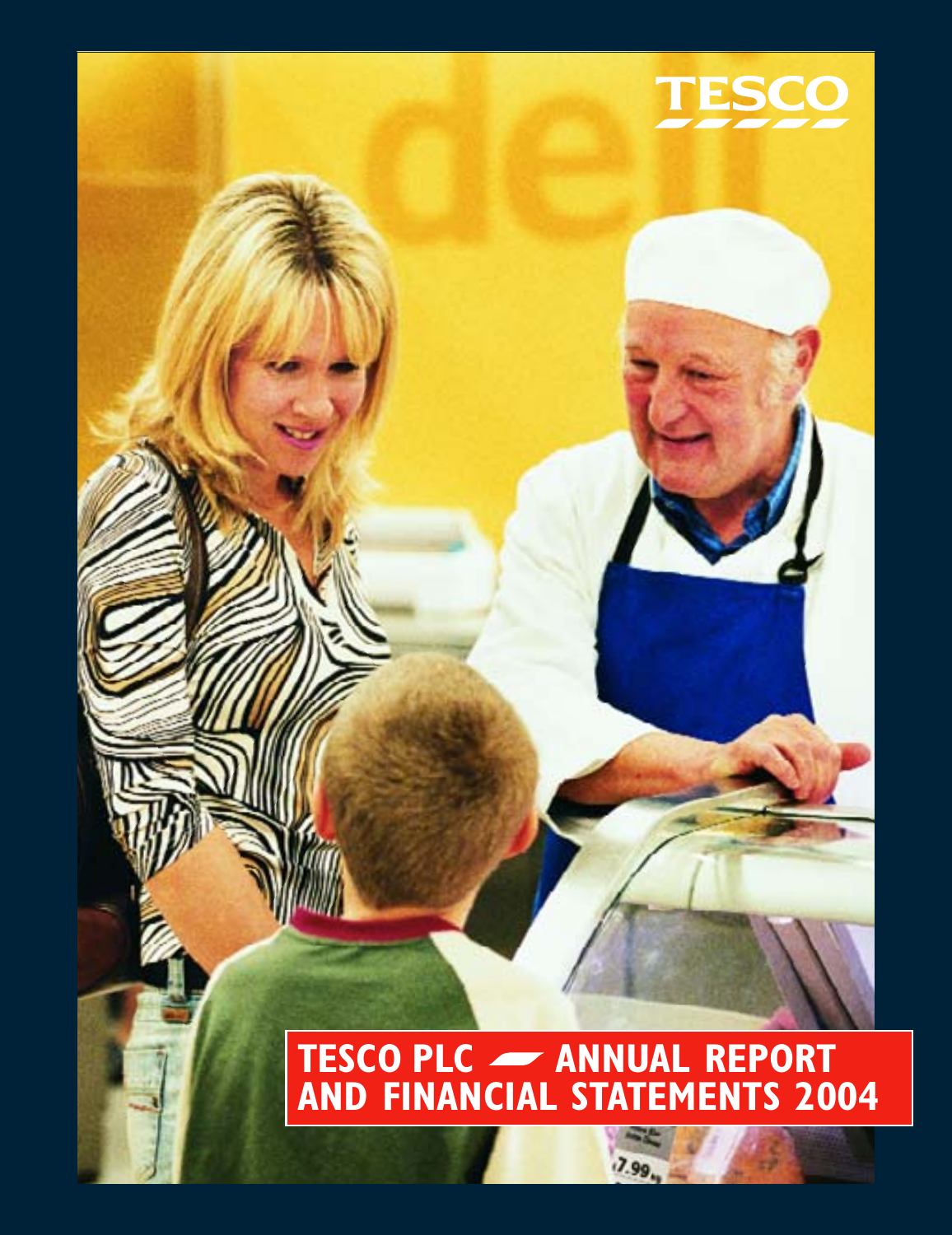NEW STORES OPENED PLANNED<br>INC. ACQUISITIONS OPENINGS<br>OF STORES SALES AREA IN 2003/04 IN 2004/05 **1,878 23.3m sq ft 64 82 22 2.0m sq ft 5 3 60 3.0m sq ft 7 10 69 3.6m sq ft 4 10 82 1.9m sq ft 8 8 23 1.7m sq ft 6 6 5 0.4m sq ft 5 h 78 0.3m sq ft 78 2 5 0.5m sq ft 2 2 28 2.9m sq ft 7 4 4 0.4m sq ft** 1 **n 64 5.4m sq ft 12 57 THAILAND TAIWAN SOUTH KOREA MALAYSIA JAPAN TURKEY SLOVAKIA REPUBLIC OF IRELAND POLAND HUNGARY CZECH REPUBLIC UNITED KINGDOM**

**2,318 45.4m sq ft 199 184**

- **1** Financial highlights
- **2** Operating and financial review
- **6** Directors' report
- **8** Corporate governance
- **13** Report of the directors on remuneration
- 24 Statement of directors' responsibilities
- **25** Independent auditors' report
- 26 Group profit and loss account
- 27 Statement of total recognised gains and losses

Reconciliation of movements in shareholders' funds

- **28** Balance sheets
- **29** Group cash flow statement
- **30** Accounting policies
- **32** Notes to the financial statements
- **56** Five year record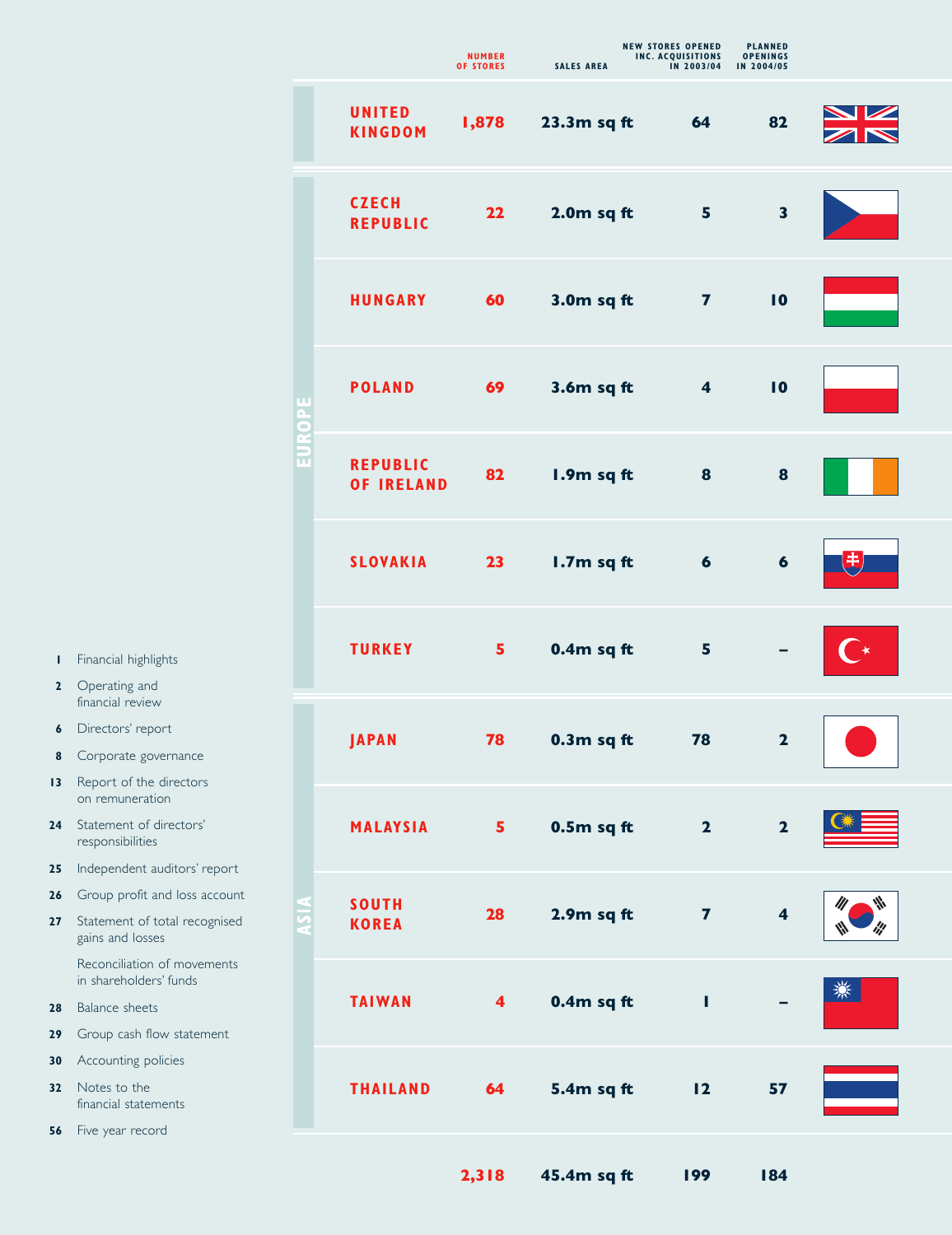# **AROUND THE WORLD**

**UNITED KINGDOM·CZECH REPUBLIC· HUNGARY·POLAND· REPUBLIC OF IRELAND· SLOVAKIA·TURKEY·JAPAN·MALAYSIA· SOUTH KOREA·TAIWAN·THAILAND**

### **FINANCIAL HIGHLIGHTS**

| <b>GROUP SALES</b>                                 | $+ 18.7%$ |
|----------------------------------------------------|-----------|
| UNDERLYING GROUP PROFIT BEFORE TAX <sup>†</sup>    | $+21.9%$  |
| <b>GROUP PROFIT BEFORE TAX</b>                     | $+ 17.6%$ |
| UNDERLYING DILUTED EARNINGS PER SHARE <sup>†</sup> | $+ 16.7%$ |
| <b>DILUTED EARNINGS PER SHARE</b>                  | $+11.3%$  |
| <b>DIVIDEND PER SHARE</b>                          | $+10.3%$  |

|                                                                              | 2004<br>53 weeks | 2004<br>52 weeks<br>pro forma | 2003    |
|------------------------------------------------------------------------------|------------------|-------------------------------|---------|
| Group sales $(f_m)$<br>(including value added tax)                           | 33,557           | 32,989                        | 28,280# |
| Underlying Group profit before tax <sup>†</sup> $(f_m)$                      | 1,708            | 1,684                         | 1,401   |
| Group profit before tax $(f_m)$                                              | 1,600            | 1,576                         | 1,361   |
| Underlying diluted earnings<br>per share <sup><math>\dagger</math></sup> (p) | 16.31            |                               | 13.98   |
| Diluted earnings per share (p)                                               | 14.93            |                               | 13.42   |
| Dividend per share $(p)$                                                     | 6.84             |                               | 6.20    |
| Group enterprise value $(f_m)$<br>(market capitalisation plus net debt)      | 23,866           |                               | 16,896  |
| Return on capital employed                                                   | 10.5%            |                               | 10.2%   |

*Excluding net loss on disposal of fixed assets £9m (2003 – £13m), integration costs £45m (2003 – £4m)* and goodwill amortisation £54m (2003 - £23m). Restated á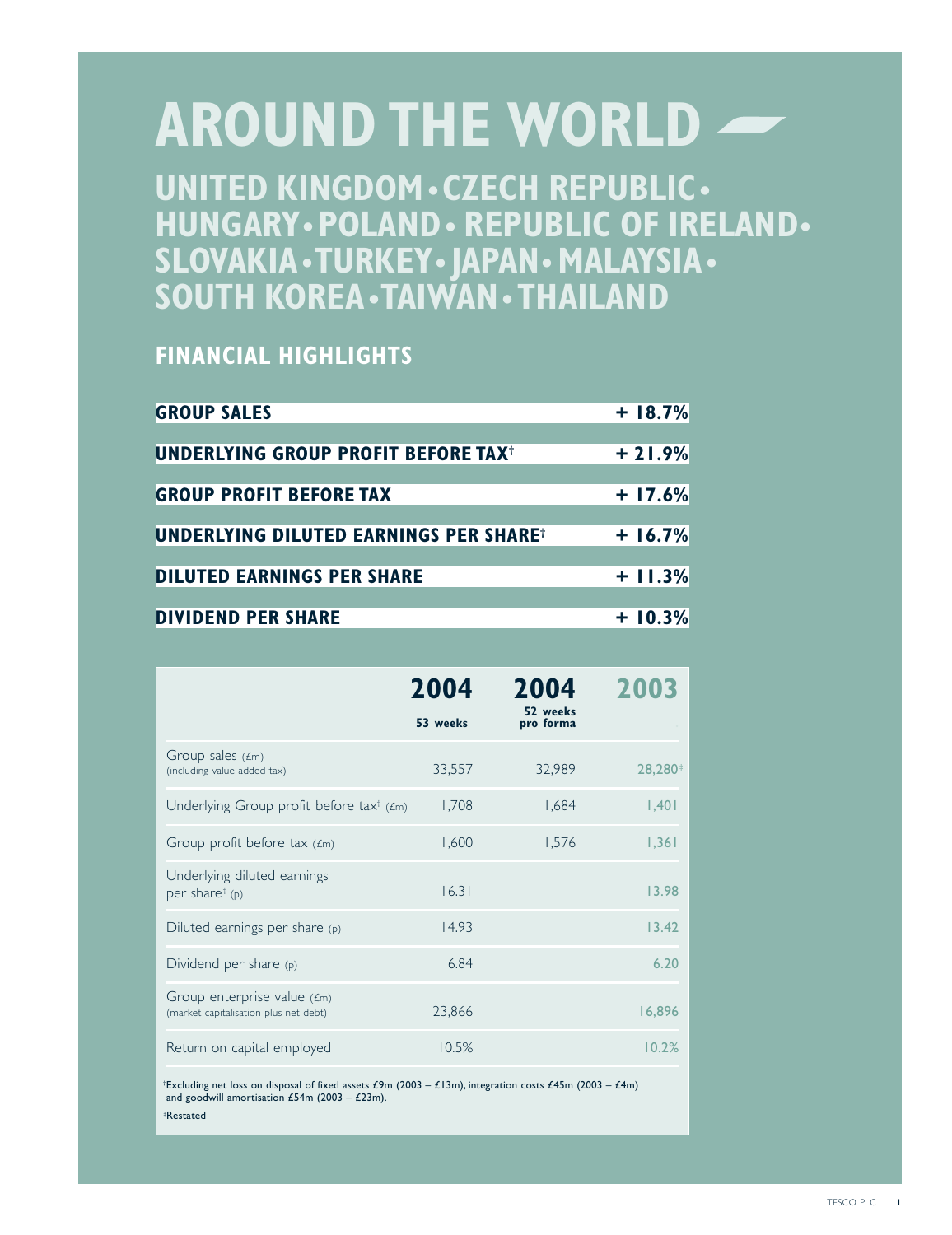### **OPERATING AND FINANCIAL REVIEW**

This operating and financial review analyses the performance of the Tesco Group in the financial year ended 28 February 2004. It also explains other aspects of the Group's results and operations, including strategy and risk management.





| <b>GROUP SUMMARY</b>                  |        |          |        |
|---------------------------------------|--------|----------|--------|
|                                       | 2004   | 2003     |        |
|                                       |        | restated | Change |
|                                       | £m     | f m      | %      |
| Group sales                           |        |          |        |
| (including value added tax)           | 33,557 | 28,280   | 18.7   |
| Underlying profit on                  |        |          |        |
| ordinary activities                   |        |          |        |
| before tax <sup>+</sup>               | 1,708  | 1.401    | 21.9   |
| Profit on ordinary activities         |        |          |        |
| before taxation                       | 1,600  | 1.361    | 17.6   |
| Underlying diluted                    |        |          |        |
| earnings per share $(p)$ <sup>†</sup> | 16.31  | 13.98    | 16.7   |
| Diluted earnings                      |        |          |        |
| per share (p)                         | 14.93  | 13.42    | H.3    |
| Dividend per share (p)                | 6.84   | 6.20     | 10.3   |

**UK PERFORMANCE**

**GROUP SUMMARY**

|                                          | 2004          | 2003                   |      |
|------------------------------------------|---------------|------------------------|------|
|                                          | £m            | restated Change<br>f m | %    |
|                                          |               |                        |      |
| Sales                                    |               |                        |      |
| (including value added tax)              | 26.876 23.101 |                        | 16.3 |
| Underlying operating profit <sup>+</sup> | 1.526         | - 1.297                | 177  |

#### **REST OF EUROPE PERFORMANCE**

|                                          | 2004<br>Em | 2003<br>restated Change<br>f m | %    |
|------------------------------------------|------------|--------------------------------|------|
| Sales                                    |            |                                | 27.5 |
| (including value added tax)              | 3.834      | 3.007                          |      |
| Underlying operating profit <sup>+</sup> | 184        | 141                            | 30.5 |

#### **ASIA PERFORMANCE**

| Underlying operating profit <sup>+</sup> | 122   | - 71 -                  | 71.8  |
|------------------------------------------|-------|-------------------------|-------|
| (including value added tax)              | 2.847 | 2.172                   | -31.I |
| <b>Sales</b>                             |       |                         |       |
|                                          | Em    | f m                     | %     |
|                                          | 2004  | 2003<br>restated Change |       |
|                                          |       |                         |       |

<sup>†</sup> Excluding net loss on disposal of fixed assets, integration costs and goodwill amortisation.

**GROUP STRATEGY** We have a four-part strategy for long-term growth that we set out seven years ago: strong UK core business; non-food growth; retailing services and international.

Our growth has been driven by delivering a great shopping experience for customers wherever we operate.

**GROUP PERFORMANCE** Group sales including VAT increased by 18.7% to £33,557m (2003  $-$ £28,280m as restated) On a 52-week basis, Group sales were up 16.7% to £32,989m. The Group has revised its accounting policy for turnover in line with FRS 5 Application Note G 'Revenue Recognition' (issued November 2003). The principal adjustments are to report turnover net of vouchers and on a commission-only basis for mobile phone airtime sales.

Group underlying profit on ordinary activities before tax (excluding net loss on disposal of fixed assets, integration costs and goodwill amortisation) increased by 21.9% to £1,708m. On a 52-week basis, Group underlying profit on ordinary activities before tax (excluding net loss on disposal of fixed assets, integration costs and goodwill amortisation) increased by 20.2% to £1,684m. During the year we purchased Kipa, a small hypermarket business in Turkey and C Two-Network, a convenience store operator in Japan, for £96m and £176m respectively. The impact was to increase underlying operating profit by £10m.

Profit on ordinary activities before taxation increased by 17.6% to £1,600m (2003 - £1,361m).

Group capital expenditure was  $£2,285m$  (2003  $-$ £2,134m). UK capital expenditure was £1,520m, including £735m on new stores and £272m on extensions and refits. Total international capital expenditure was £765m, £322m in Asia and £443m in Europe. In the year ahead, we forecast Group capital expenditure to be around £2.4bn.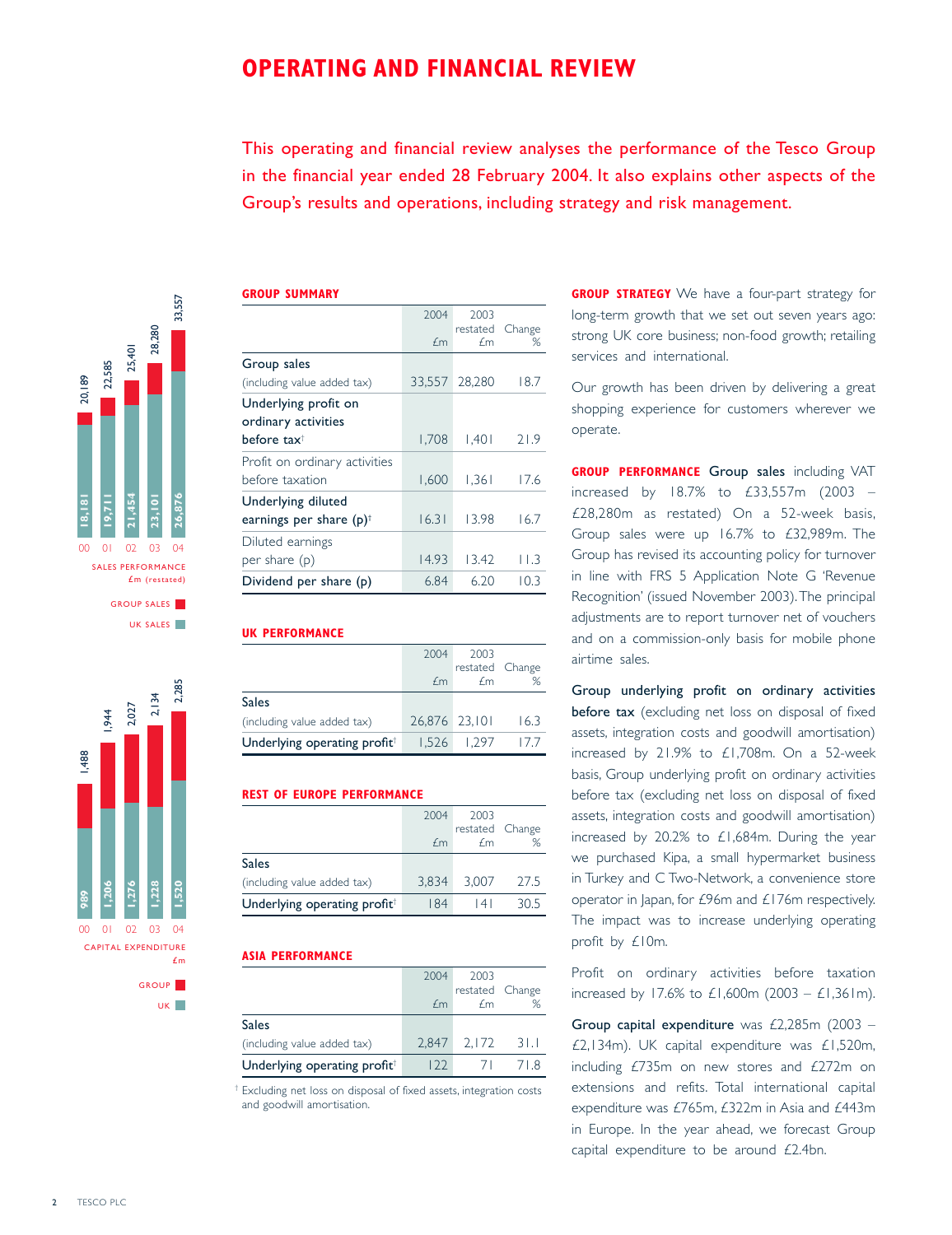The Group continued to generate strong operating cash flows. Net cash inflow from operating activities increased by 23.9% to £2,942m (2003 – £2,375m). Working capital improvements contributed £0.5bn to cash flow this year, and whilst £50m is due to the 53rd week, the rest is due to growth in the business and management focus.

Group net debt in the year decreased by £647m to £4,090m (2003 – £4,737m). Gearing decreased to 51% (2003 – 73%).

Post-tax return on capital employed increased to 10.5% from 10.2% last year.

**GROUP INTEREST AND TAXATION** Net interest payable was £223m (2003 – £180m). Interest cover is now 8.2 times compared to 8.6 times last year.

Tax has been charged at an effective rate of 31.1% (2003 – 30.5%). Prior to accounting for the net loss on disposal of fixed assets, integration costs and goodwill amortisation, our underlying tax rate was 29.5% (2003 – 29.6%).

**SHAREHOLDER RETURNS AND DIVIDENDS** Underlying diluted earnings per share (excluding net loss on disposal of fixed assets, integration costs and goodwill amortisation) increased by 16.7% to 16.31p (2003 – 13.98p).

The Board has proposed a final dividend of 4.77p (2003 – 4.33p) giving a total dividend for the year of 6.84p (2003 – 6.20p).This represents an increase of 10.3% in line with our policy of strong dividend growth while continuing to build cover.

Total recognised gains and losses in the year were £943m (2003 – £968m), comprising profit for the year of £1,100m and losses on foreign currency translation of £157m.

Group shareholders' funds, before minority interests, increased by £1,429m. This was due to retained profits of £584m, new shares issued less expenses of £1,002m and losses on foreign currency translation of £157m. As a result, return on shareholders' funds was 23.6%.

Total shareholder return, which is measured as the percentage change in the share price plus the dividend, has been 66.1% over the last five years, compared to the FTSE 100 average of (16.5)%. Over the last three years it has been 3.4%, compared to the FTSE 100 average of (17.1)%. In the last year, total shareholder return in Tesco was 58.6% compared to the FTSE 100 average of 25.2%.

**UK** Sales grew by 16.3% to £26,876m (2003 – £23,101m as restated). On a 52-week basis, UK sales grew by 14.2% to £26,381m. Of this, 6.7% came from existing stores and 7.5% from net new stores.

Underlying operating profit in the UK was 17.7% higher at £1,526m (2003 – £1,297m) and operating margin increased to 6.2%.

1 year 3 years 5 years TOTAL SHAREHOLDER RETURN RELATIVE TO THE FTSE 100

The **tesco.com** operations achieved sales of £577m (2003 – £447m) and excluding USA and South Korea start-up losses, made a profit of £28m  $(2003 - E12m)$ .

As part of our store development programme we opened 64 new stores comprising eight Extras, 20 Superstores, four Metro, 30 Express and two T&S Stores. Including extensions and refits, we opened an additional 1.8m sq ft of new space and expect to open a further 1.4m sq ft in the coming year.

**INTERNATIONAL** Sales are up 29%, with strong volume growth. Profits have grown strongly by 44%, and operating margins have increased from 4.5% last year to 5.1%.

**REST OF EUROPE** In the Rest of Europe sales rose by 27.5% to £3,834m (2003 – £3,007m as restated) and contributed an underlying operating profit of £184m, up from £141m last year.

Sales in the Republic of Ireland, at constant exchange rates, grew by 10%. We have 82 stores, giving us 1.9m sq ft and have plans for a further eight stores next year.

In Central Europe we opened 22 hypermarkets in the year giving us 110 in total.

ASIA In the year, our Asian businesses had sales of £2,847m (2003 – £2,172m as restated), up 31.1% on the previous year and made an underlying operating profit of  $£122m (2003 – £71m)$ .

In Asia, we opened 22 stores in the year, giving us 179 in total.



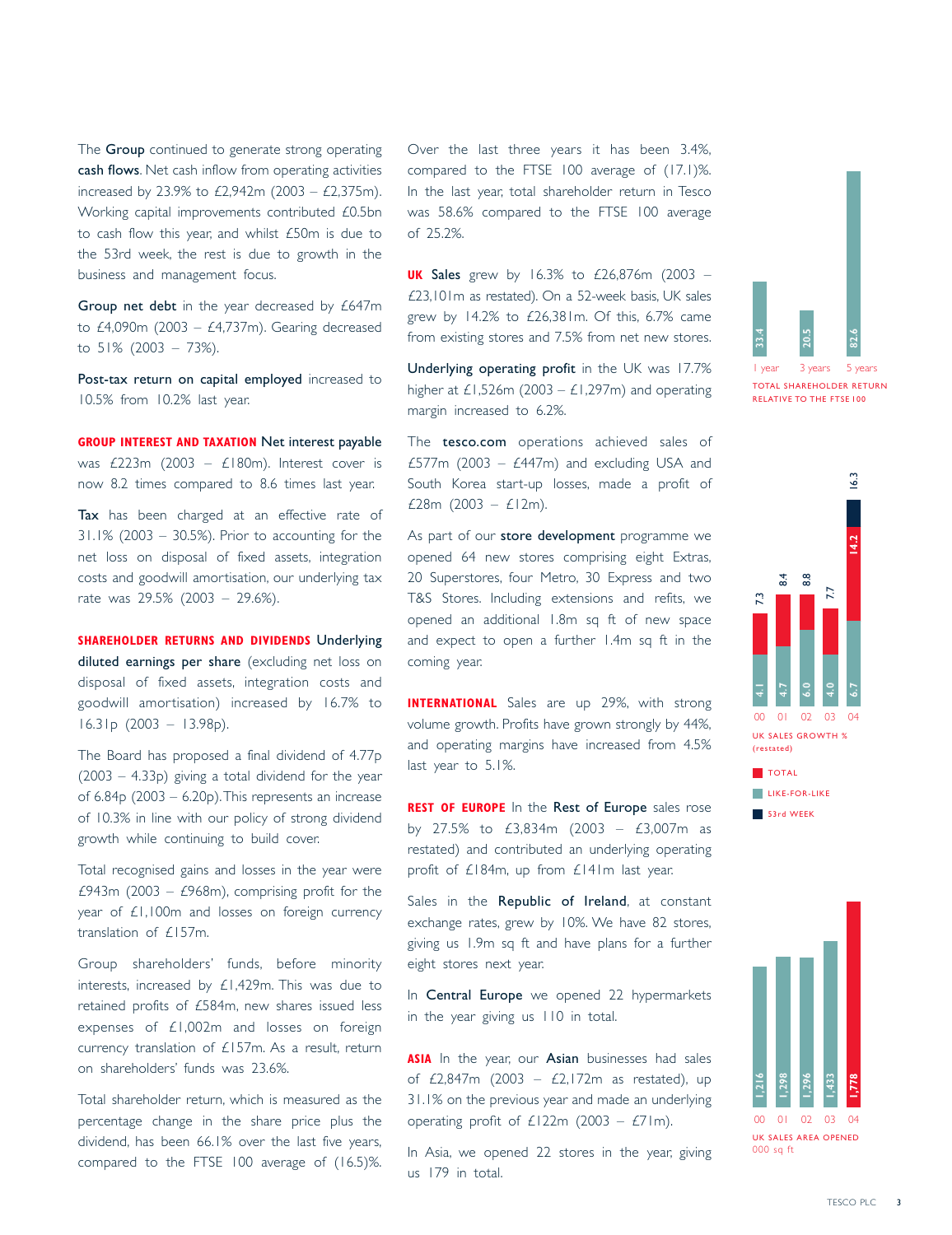### **OPERATING AND FINANCIAL REVIEW CONTINUED**







**JOINT VENTURES AND ASSOCIATES** Our total share of profit, before goodwill amortisation, from joint ventures and associates was £99m compared to £72m last year. Our share of Tesco Personal Finance pre-tax profit, post minority interests has grown significantly to £80m (2003  $-$  £48m).

**FINANCIAL RISKS AND TREASURY MANAGEMENT** The treasury function is mandated by the Board to manage the financial risks that arise in relation to underlying business needs. The Board establishes the function's policies and operating parameters and routinely reviews its activities, which are also subject to regular audit. The function does not operate as a profit centre and the undertaking of speculative transactions is not permitted.

The main financial risks faced by the Group relate to the availability of funds to meet business needs, the risk of default by counterparties to financial transactions (credit risk), and fluctuations in interest and foreign exchange rates. These risks are managed as described below. The balance sheet positions at 28 February 2004 are representative of the positions throughout the year.

**FUNDING AND LIQUIDITY** The Group finances its operations by a combination of retained profits, long and medium-term debt capital market issues, commercial paper, bank borrowings and leases. The objective is to ensure continuity of funding. The policy is to smooth the debt maturity profile, to arrange funding ahead of requirements and to maintain sufficient undrawn committed bank facilities and a strong credit rating so that maturing debt may be refinanced as it falls due.

The Group's long-term credit rating was confirmed as stable during the year. Tesco Group is rated A1 by Moody's and A+ by Standard & Poor's. New funding of £621m was arranged during the year, including a medium-term note of £98m maturing in 2009 and crystallisation of interest swap profit of £235m. A further £773m net proceeds was raised through a share placing, which was used to pay down debt. At the year end, net debt was £4.1bn (2003 - £4.7bn) and the average debt maturity was nine years  $(2003 - nine years)$ .

Since the year end, we have conducted a property deal with our joint venture partner Topland Group. This provided £650m of competitive funding.

**INTEREST RATE RISK MANAGEMENT** The objective is to limit our exposure to increases in interest rates. Forward rate agreements, interest rate swaps, caps and collars are used to achieve the desired mix of fixed and floating rate debt. The policy is to fix or cap a minimum of 40% of actual and projected debt interest costs. Forward start interest rate swaps are used to manage projected debt interest costs where appropriate. At the year end £2.9bn,  $71\%$  of net debt, was in fixed rate form (2003  $-$ £2.6bn, 55%) with a further £135m, 3% of net debt, collared as detailed in note 21. Fixed rate debt includes £441m of funding linked to the Retail Price Index (2003 -  $£427m$ ). This debt reduces interest risk by diversifying our funding portfolio. The balance of our debt is in floating rate form.

The average rate of interest paid during the year was 5.6% (2003 - 5.7%). A 1% movement in UK interest rates would change profit before tax by less than 1%. Changes in interest rates in other currencies would have no significant impact on Group profits.

**FOREIGN CURRENCY RISK MANAGEMENT** Our principal objective is to reduce the risk to short-term profits of exchange rate volatility. Transactional currency exposures that could significantly impact the profit and loss account are hedged, typically using forward purchases or sales of foreign currencies and currency options. We hedge the balance sheet by borrowing (either directly or via foreign exchange transactions) in matching currencies where this is cost effective. Our objectives are to maintain a low cost of borrowing and retain some potential for currency-related appreciation while partially hedging against currency depreciation.

During the year, currency movements had minimal impact on profits and decreased the net value of the Group's assets by  $£157m$  (2003 - £22m increase). At the year end, forward foreign currency purchases equivalent to £240m were outstanding  $(2003 - \text{\textsterling}240m)$ . See note 21.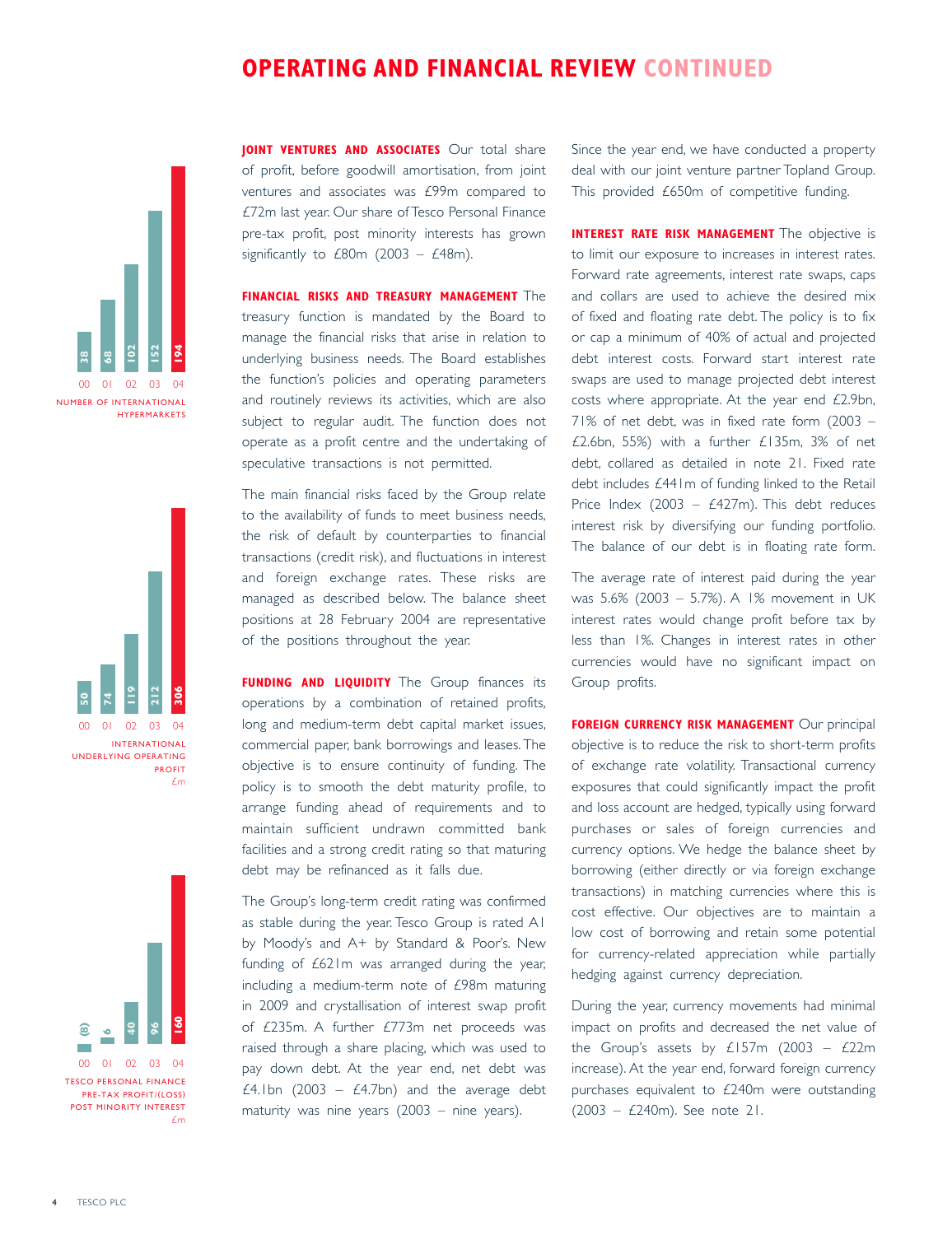**CREDIT RISK** The objective is to reduce the risk of loss arising from default by parties to financial transactions. The risk is managed by spreading financial transactions across an approved list of counterparties of high credit quality. The Group's positions with these counterparties and their credit ratings are routinely monitored.

**TESCO PERSONAL FINANCE (TPF)** TPF lending is predominantly to individuals through its credit card and unsecured personal loan products. TPF has also developed a significant insurance business, with motor insurance a major component part. TPF risk is managed by observing and adopting industry best practices and drawing upon the expertise and systems of the Royal Bank of Scotland Group, including its subsidiary, Direct Line. All policies pertaining to risk within TPF are subject to the governance procedures of The Royal Bank of Scotland Group and ratified by the TPF Board, which has representation from both Tesco and The Royal Bank of Scotland Group. This has delivered a portfolio of products with strong asset quality. This asset quality is maintained through proactive risk management both at the time of acquisition and ongoing account maintenance.

The Tesco Group would support its 50% share of any further funding TPF may require to sustain liquidity ratios. However, we believe that provisions for bad debts and insurance losses (supported by the re-insurance of significant risks) are at prudent levels.

**INSURANCE** We have taken the decision to purchase Assets, Earnings and Combined Liability protection from the open insurance market at a 'catastrophe' level only. The risk not transferred to the insurance market is retained within the business up to various limits, with the balance self insured on a multinational basis by use of our captive insurance companies, Tesco Insurance Limited in Guernsey and Valiant Insurance Company Limited in the Republic of Ireland. Tesco Insurance Limited covers Assets, Earnings and historic Combined Liability. From 2003, Valiant Insurance Company Limited covered Combined Liability.

**PENSIONS** Tesco policy is to base UK pension funding decisions on a three-yearly actuarial valuation. The latest full actuarial valuation of the Tesco PLC Pension Scheme was carried out as at 31 March 2002. This formed the basis of our decision to increase funding levels. The results of the valuation can be seen in note 27(a).

In line with accounting standards, a separate FRS 17 valuation has been performed as at the Group year end date. The FRS 17 disclosures can be found in note 27(b).

#### **INTERNATIONAL FINANCIAL REPORTING STANDARDS**

**(IFRS)** All European Union listed companies are required to prepare their consolidated financial statements in accordance with IFRS for accounting periods beginning on or after 1 January 2005. The Tesco Group will therefore adopt IFRS for the financial year ending February 2006.

Tesco has set up a cross-functional team to achieve a smooth transition to IFRS. We have performed a high level review of the differences between IFRS and our current accounting policies, and we are now quantifying the financial impacts of convergence with IFRS. We are also looking at the wider implementation aspects, including how we will communicate the changes resulting from IFRS to the market.

Based on our work to date, the major areas of impact on net profit and shareholders' funds are expected to be due to differences in accounting for share-based payments, pensions, deferred tax, financial instruments and hedging, goodwill and fixed assets. The presentation of our financial statements, along with the disclosures, will also be affected.

**OTHER INFORMATION** Additional financial and nonfinancial information, including press releases and year end presentations can be accessed on our website, www.tesco.com/corporateinfo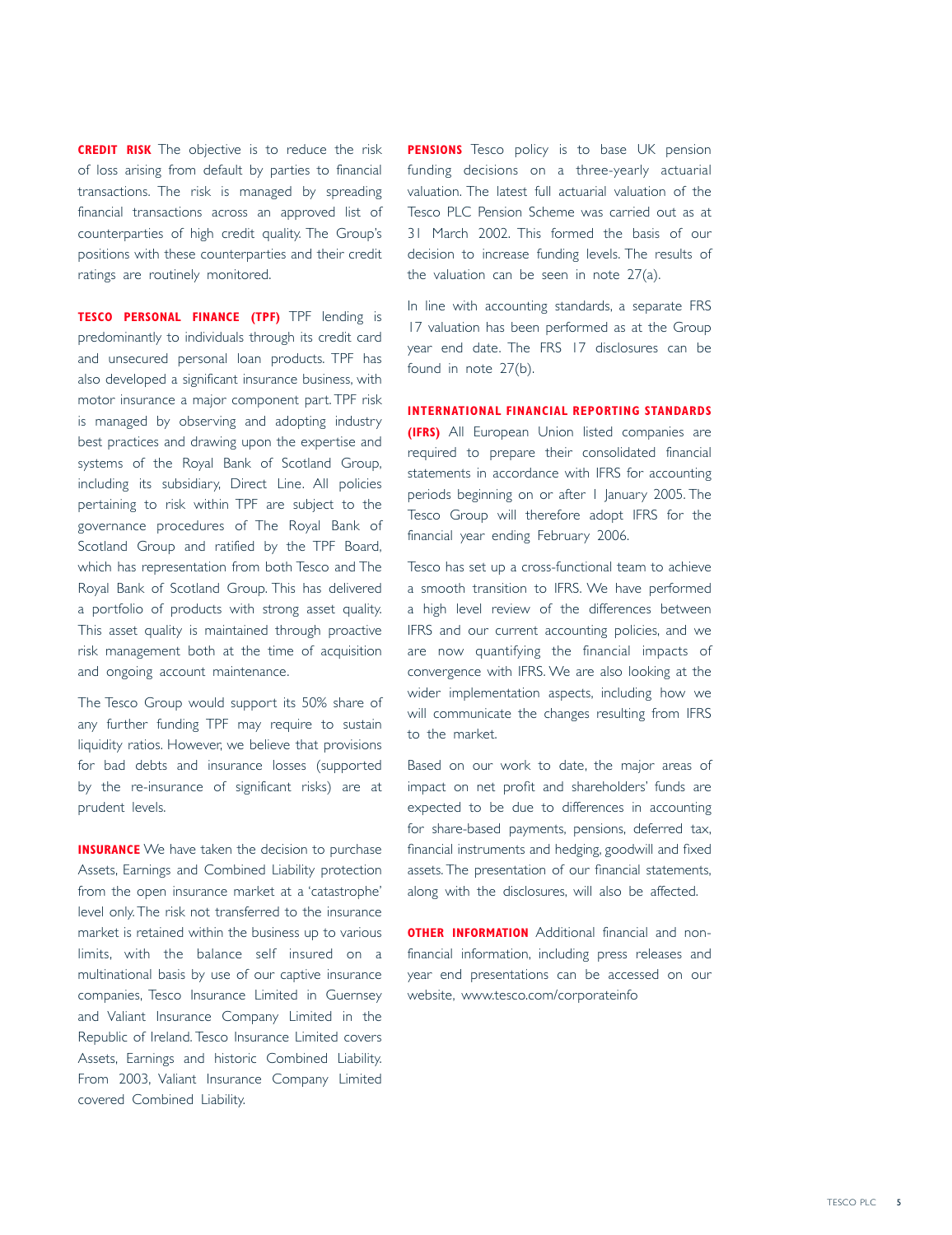### **DIRECTORS' REPORT**

The Directors present their annual report to shareholders on the affairs of the Group, together with the audited consolidated financial statements of the Group for the 53 weeks ended 28 February 2004.

**PRINCIPAL ACTIVITY AND BUSINESS REVIEW** The principal activity of the Group is the operation of food stores and associated activities in the UK, Republic of Ireland, Hungary, Poland, Czech Republic, Slovakia, Thailand, South Korea, Taiwan and Malaysia. During the year, we entered the Turkish and Japanese markets. A review of the business is contained in the Annual Review and Summary Financial Statement 2004 which is published separately and, together with this document, comprises the full Tesco PLC Annual Report and Financial Statements.

**GROUP RESULTS** Group sales including VAT rose by £5,277m to £33,557m, representing an increase of 18.7%. Group underlying profit on ordinary activities before taxation, net loss on disposal of fixed assets, integration costs and goodwill amortisation was £1,708m, compared with £1,401m for the previous year, an increase of 21.9%. Including net loss on disposal of fixed assets, integration costs and goodwill amortisation, Group profit on ordinary activities before taxation was £1,600m. The amount allocated to the employee profit-sharing scheme this year was £57m as against £51m last year. After provision for tax of £498m, minority interests of £2m and dividends, paid and proposed, of £516m, profit retained for the financial year amounted to £584m.

**DIVIDENDS** The Directors recommend the payment of a final dividend of 4.77p per ordinary share to be paid on 25 June 2004 to members on the Register at the close of business on 30 April 2004. Together with the interim dividend of 2.07p per ordinary share paid in November 2003, the total for the year will be 6.84p compared with 6.20p for the previous year, an increase of 10.3%.

**TANGIBLE FIXED ASSETS** Capital expenditure amounted to £2,285m compared with £2,134m the previous year. In the Directors' opinion, the properties of the Group have a market value in excess of the book value of £12,009m included in these financial statements.

**SHARE CAPITAL** The authorised and called-up share capital of the company, together with details of the shares allotted during the period, are shown in note 24 to the financial statements. Details of investments held in Tesco PLC are shown in note 14 in the financial statements.

**COMPANY'S SHAREHOLDERS** The company is not aware of any ordinary shareholders with interests of 3% or more.

**DIRECTORS AND THEIR INTERESTS** The names and biographical details of the present Directors are set out in the separately published Annual Review and Summary Financial Statement 2004.

Mr R W P Brasher, Mr E M Davies, Mr K J Hydon and Mr D E Reid were appointed to the Board in the last twelve months and, as required by the Articles of Association, offer themselves for election. Mr C L Allen, Mr P A Clarke, Dr H Einsmann, Ms V Morali and Mr G F Pimlott retire from the Board by rotation and, being eligible, offer themselves for re-election.

The interests of Directors and their immediate families in the shares of Tesco PLC, along with details of Directors' share options, are contained in the Report of the Directors on Remuneration set out on pages 13 to 23.

At no time during the year did any of the Directors have a material interest in any significant contract with the company or any of its subsidiaries.

**EMPLOYMENT POLICIES** The Group depends on the skills and commitment of its employees in order to achieve its objectives. Staff at every level are encouraged to make their fullest possible contribution to Tesco success.

A key business priority is to deliver an 'Every little helps' shopping experience for customers. Ongoing training programmes seek to ensure that employees understand the Group's customer service objectives and strive to achieve them.

The Groupís selection, training, development and promotion policies ensure equal opportunities for all employees regardless of gender, marital status, race, age, sexual orientation or disability. All decisions are based on merit.

Internal communications are designed to ensure that employees are well informed about the business of the Group.These include a UK staff magazine called 'one team' and the equivalents in our overseas businesses, videos and staff briefing sessions.

Staff opinions are frequently researched through surveys and store visits. We work to deliver 'Every little helps' for all our people across the Group.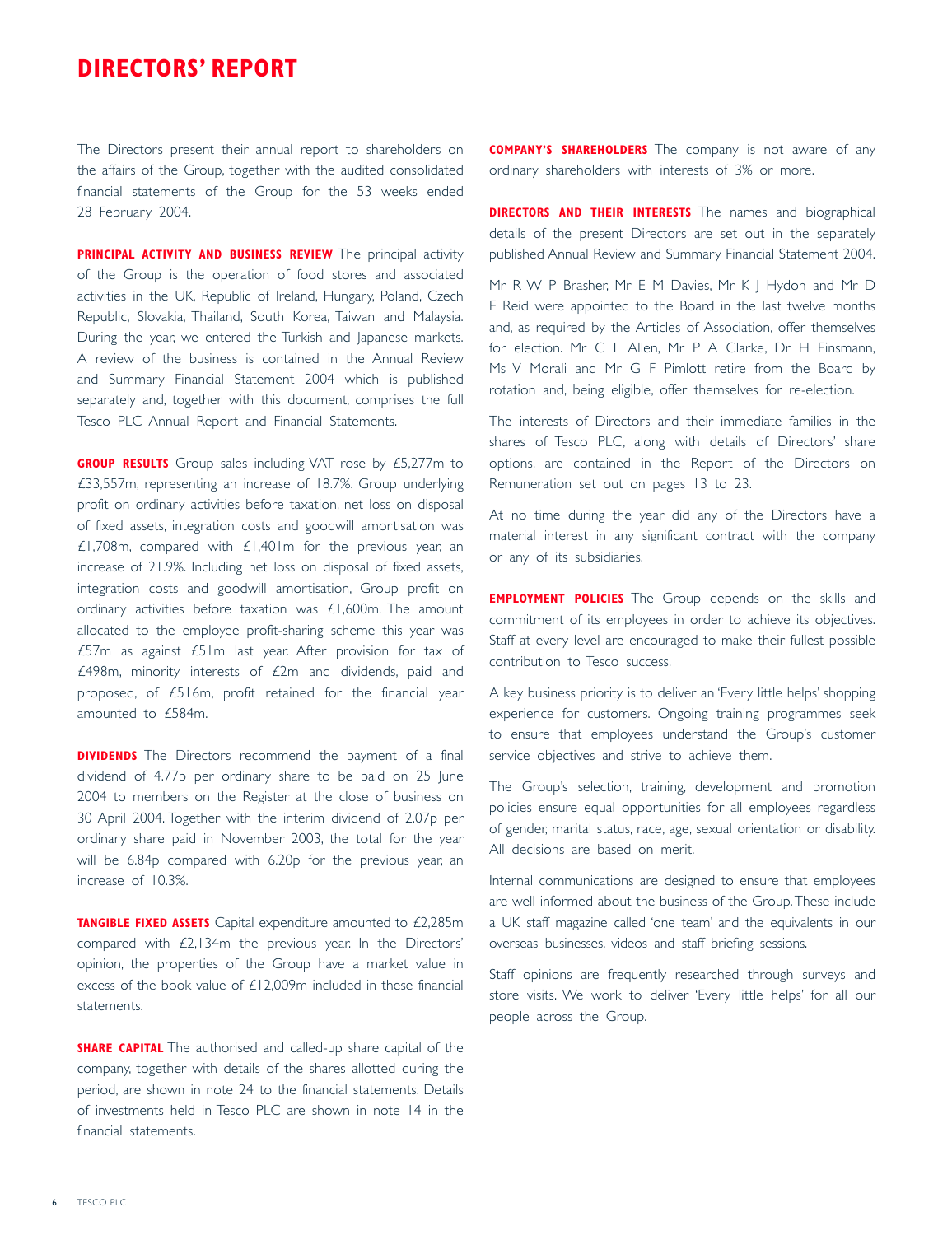Employees are encouraged to become involved in the financial performance of the Group through a variety of schemes, principally the Tesco employee profit-sharing scheme, the savingsrelated share option scheme (Save-As-You-Earn) and the Partnership Share Plan (Buy-As-You-Earn).

**POLITICAL AND CHARITABLE DONATIONS** Contributions to community projects and to charities amounted to £3,953,582 (2003 –  $\angle$ 3,509,398). Including gifts in kind total donations amounted to £11,048,435 (2003 - £10,496,651).

There were no political donations (2003  $-$  nil). During the year the Group made contributions of £44,713 (2003 - £31,282) in the form of sponsorship for political events: Labour Party  $- \mathcal{L}$ 14,368; Conservative Party - £5,502; Liberal Democrat Party - £6,340; Plaid Cymru - £1,300; Fianna Fáil - £1,203; Usdaw - £16,000.

**SUPPLIER PAYMENT POLICY** Tesco PLC is a signatory to the CBI Code of Prompt Payment. Copies of the Code may be obtained from the CBI, Centre Point, 103 New Oxford Street, London WC1A 1DU. Payment terms and conditions are agreed with suppliers in advance.

Tesco PLC has no trade creditors in its balance sheet. The Group pays its creditors on a pay on time basis which varies according to the type of product and territory in which the suppliers operate.

**GOING CONCERN** The Directors consider that the Group and the company have adequate resources to remain in operation for the foreseeable future and have therefore continued to adopt the going concern basis in preparing the financial statements. As with all business forecasts, the Directors' statement cannot guarantee that the going concern basis will remain appropriate given the inherent uncertainty about future events.

**AUDITORS** A resolution to re-appoint PricewaterhouseCoopers LLP as auditors of the company will be proposed at the Annual General Meeting.

**ANNUAL GENERAL MEETING** A separate circular accompanying the annual accounts explains the special business to be considered at the Annual General Meeting on 18 June 2004.

By Order of the Board Ms Lucy Neville-Rolfe Secretary 19 April 2004

Tesco PLC Registered Number: 445790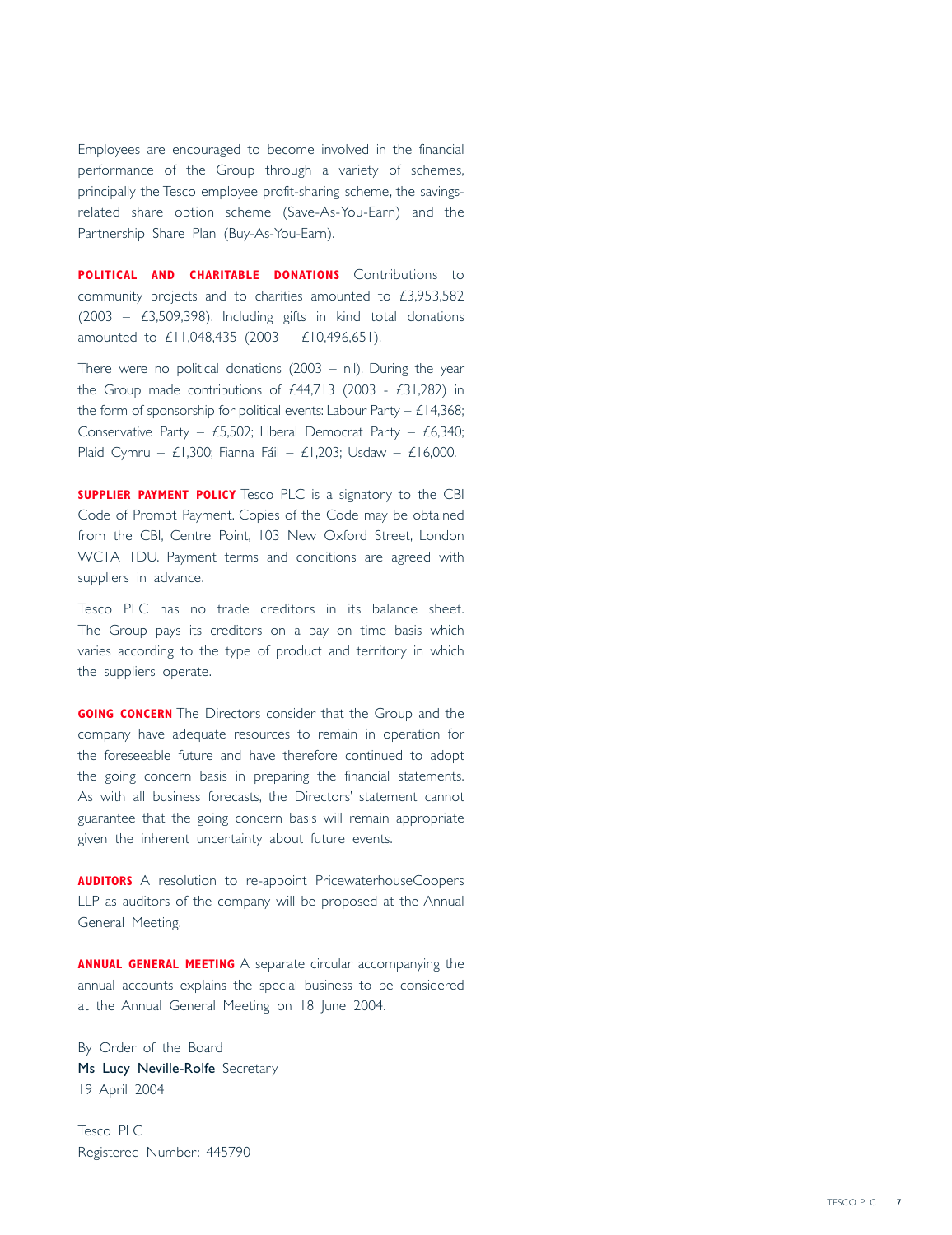### **CORPORATE GOVERNANCE**

**STATEMENT OF APPLICATION OF PRINCIPLES OF THE COMBINED CODE** The Group is committed to high standards of corporate governance. This statement describes the manner in which the company has applied the principles set out in the 1998 Combined Code on Corporate Governance.

**DIRECTORS AND THE BOARD** For the year ended February 2004, the Board of Tesco PLC comprised eight Executive Directors and eight independent Non-executive Directors. During the last year, the Chairman, Mr J A Gardiner, had primary responsibility for running the Board. Mr D E Reid took up position as Chairman following Mr | A Gardiner's retirement in April 2004. The Chief Executive, Sir Terry Leahy, has executive responsibilities for the operations, results and strategic development of the Group. Clear divisions of accountability and responsibility exist and operate effectively for these positions. Mr G F Pimlott was the senior Non-executive Director for the year ended February 2004. Mr R F Chase became Deputy Chairman and senior independent Non-executive Director in March 2004 and Mr G F Pimlott remains a Non-executive member of the Board and will retire in May 2005. The Board ensures that no one individual or group dominates the decision-making process.

Further changes to the Board were announced during the reporting year as part of a process to ensure the balance of the Board reflects the changing needs of the business. Mr E M Davies and Mr K J Hydon joined as independent Non-executive Directors in July 2003 and February 2004 respectively. Both Mr J Gildersleeve and Mr R S Ager retired as Executive Directors from the Board in February 2004. In March 2004, Mr R W P Brasher joined the Executive Board as Commercial Director and Ms L Neville-Rolfe took up the position of Group Company Secretary.

The Board requires that all Non-executive Directors be free from any relationship with the executive management that could be considered to hinder their independent judgement. In the Board's view, all Non-executive Directors meet this requirement.

The full Board meets at least ten times a year and annually devotes two days to a conference with senior executives on longer-term planning, giving consideration both to the opportunities and risks of future strategy. The Board manages overall control of the Group's affairs through a schedule of matters reserved for its decision. These include the approval of financial statements, major acquisitions and disposals, authority levels for expenditure, treasury policies, risk management, Group governance policies and succession plans for senior executives.

To enable the Board to make considered decisions, a written protocol exists and has been communicated to senior managers ensuring that relevant information is made available to all Board

members in advance of Board meetings. All Directors have access to the services of the Company Secretary and may take independent professional advice at the companyís expense in the furtherance of their duties.

New appointments receive appropriately tailored inductions and the need for Director training is regularly assessed by the company.

**GOVERNANCE STRUCTURES** The following paragraphs describe the key governance structures operating in the Group under the overall direction of the Board. The chief governance structures are underpinned by the attendance of Non-executive Directors who provide an independent insight to governance.

Executive Committee The Board delegates day-to-day and business management control to the Executive Committee, which comprises the Executive Directors and the Company Secretary. This meets formally almost every week and its decisions are communicated throughout the Group on a regular basis. The Executive Committee is responsible for implementing Group policy, the monitoring and performance of the business and reporting to the full Board thereon.

Nominations Committee Appointments to the Board for both Executive and Non-executive Directors are the responsibility of the Nominations Committee. For the recruitment of a new Chairman the Committee employed the services of an external recruitment consultant to advise and oversee the process. The consultant interviewed all Board members individually and confidentially to understand their views on the role of the Chairman. Internal and external candidates were considered and finally a report was produced for the Nomination Committee's consideration and decision. At the resulting meeting the Board gave full support to the appointment of Mr D E Reid as Chairman and this was discussed with major shareholders.

For the year ended February 2004, the Committee was chaired by Mr | A Gardiner and the members are set out in the table on page 12. As from 2 April 2004, Mr D E Reid chairs the Nominations Committee (except in relation to his own position).

As exemplified by the section on 'Directors and their interests' within the Directors' report on pages 6 and 7, the company's Articles of Association ensure that, on a rotational basis, Directors resign every three years and, if they so desire and are eligible, offer themselves for re-election. All new appointments will be submitted for election in their first year. The Board has been through a period of change, of both Non-executive and Executive Directors. Mr G F Pimlott, who has served ten years, has been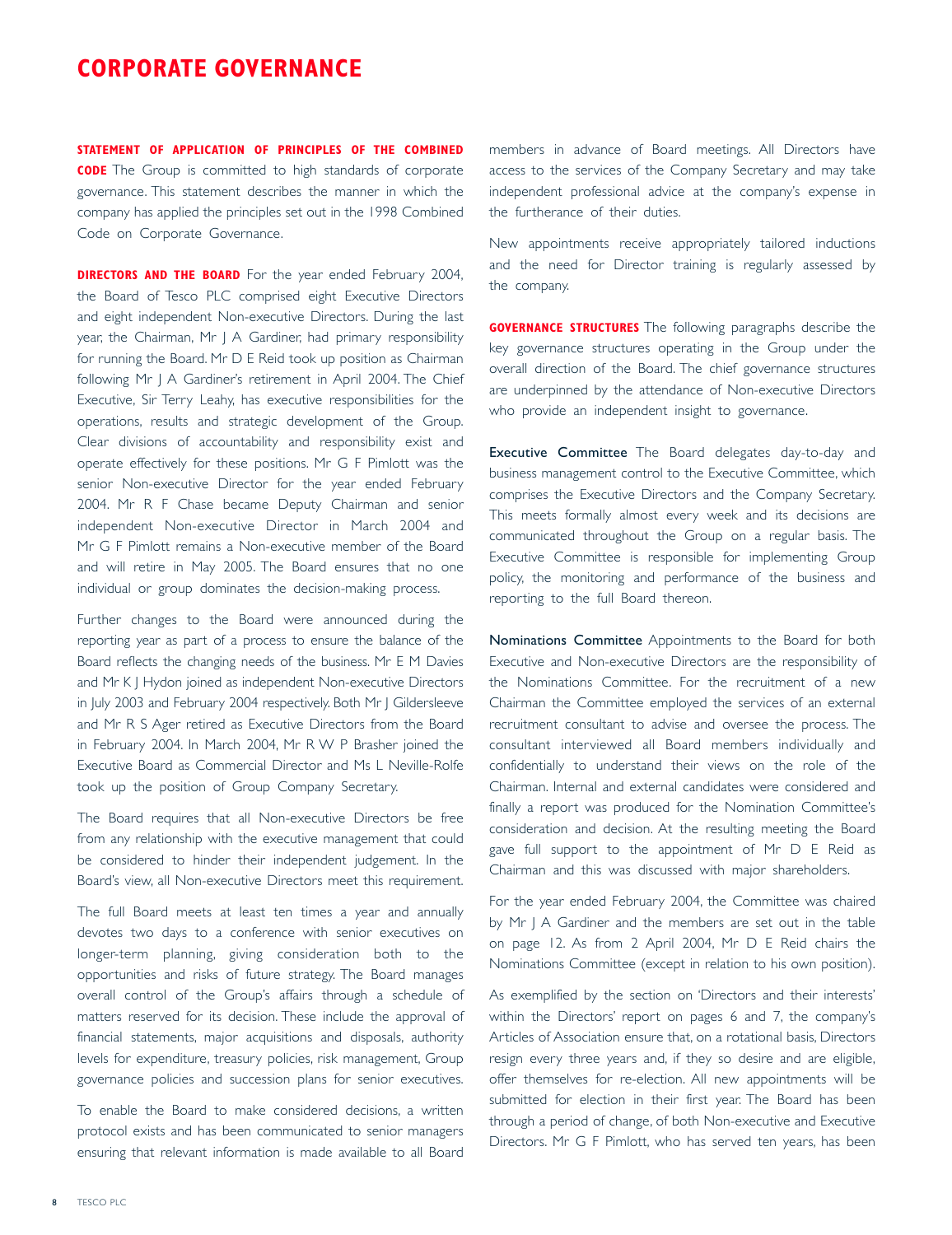instrumental in facilitating that process and providing continuity throughout a period of transition. Mr G F Pimlott will retire from the Board in May 2005. It is the Board's view that he remains an independent member of the Board until then and will submit himself for re-election as required by the Articles of Association.

Remuneration Committee The Remuneration Committee, composed entirely of independent Non-executive Directors, is chaired by Mr C L Allen. The members are set out in the table on page 12. The responsibilities of the Remuneration Committee, together with an explanation of how it applies the Directorsí remuneration principles of the Combined Code, are set out in the Report of the Directors on Remuneration on pages 13 to 23.

Audit Committee The Board has an Audit Committee, chaired by Mr G F Pimlott and consisting entirely of independent Nonexecutive Directors, which meets a minimum of three times a year. Membership of the Audit Committee is set out in the table on page 12. In July 2004, the chairmanship of the Committee will pass to Mr K J Hydon who brings relevant and recent financial experience. The Committee's terms of reference are reviewed annually and represent current best practice. Its primary responsibilities include monitoring the system of internal control throughout the Group, approving the Group's accounting policies and reviewing the interim and annual financial statements before submission to the Board. The Committee considers that the company complies substantially with the Revised Combined Code issued in 2003.The company is taking any necessary action in order to be fully compliant with the new code before it comes into effect next reporting year. The Audit Committee has satisfied itself that the company complies with the principles set out in the Smith Report.

**INTERNAL CONTROL AND RISK MANAGEMENT** The Board has overall responsibility for internal control, including risk management, and sets appropriate policies having regard to the objectives of the Group. Executive management has the responsibility for the identification, evaluation and management of financial and nonfinancial risks and for the implementation and maintenance of control systems across the Group in accordance with the Board's policies and in line with best practice identified in the Turnbull Report.

The Board, through the Audit Committee, has reviewed the effectiveness of the systems of internal control for the accounting year and the period to the date of approval of the financial statements, although it should be understood that such systems are designed to provide reasonable, but not absolute assurance, against material misstatement or loss.

In addition to the Audit Committee, the company has in place two further committees designed to monitor standards and manage certain risks. These have been delegated to executive management and are described below. For certain joint ventures, the Board places reliance upon the systems of internal control operating within our partnersí infrastructure and the obligations upon partnersí Boards relating to the effectiveness of their own systems.

Compliance Committee The Board delegates its responsibilities for compliance with all necessary laws and regulations to the Compliance Committee. This Committee has established a schedule for the regular review of the Group's operational activities to ensure compliance with accepted practices and policies.

The Committee, comprising two Executive Directors, the Company Secretary and three members of senior management, normally meets four times a year.

Corporate Social Responsibility (CSR) Committee The Group has an established cross-functional CSR Committee that meets a minimum of four times a year. The CSR Committee is chaired by the Group Company Secretary, and its membership is made up of senior managers from all parts of the business. One of its objectives is to identify threats and opportunities for the coming year and to highlight emerging issues.

The CSR Committee uses CSR Key Performance Indicators (KPIs) to track performance quarterly. The KPIs feed directly into the Steering Wheel monitoring system explained below and thus contribute to the overall monitoring of Group performance and control evaluation by the Board. Regular reports are made to the Executive Committee on CSR matters.

The risk management policies, procedures and monitoring methods described below equally apply to the company's CSR activities, including the management of social, ethical and environmental risks, as advised by the ABI guidelines on social responsibility.

The Board recognises that many investors and other stakeholders take an interest in how companies are managing non-financial risks. The company endeavours to provide detailed information on its approach to corporate responsibility and its policies in the annual Tesco Corporate Social Responsibility Review, and on the website www.tesco.com/everylittlehelps

Internal Control Environment The Group has a five-year rolling business plan. Every area and individual in the business is driven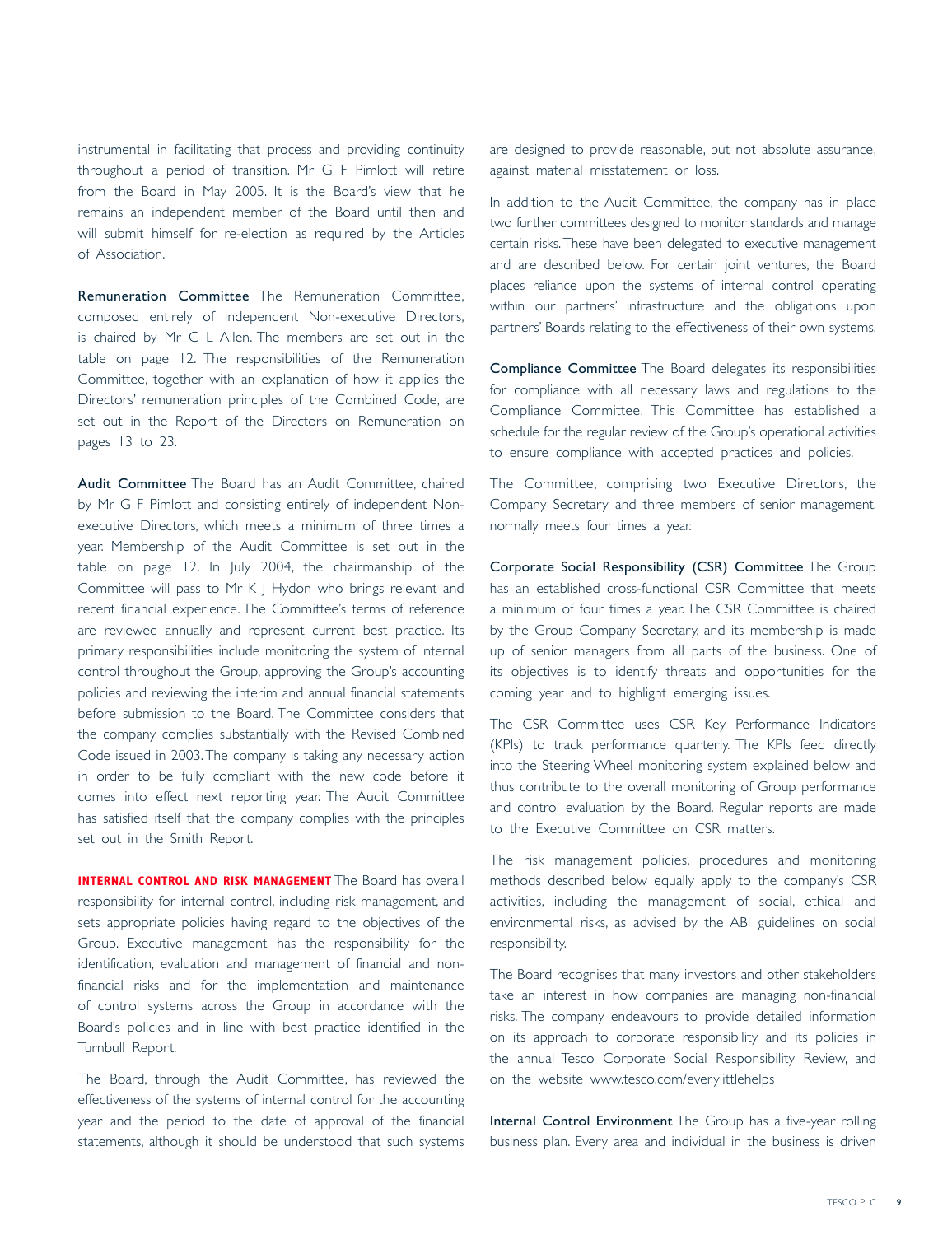### **CORPORATE GOVERNANCE CONTINUED**

by objectives that are derived from the business plan. The plan covers both revenue and capital expenditure and forms the basis of business plans for all our business entities. From this the Board, together with monitoring regimes based upon our Steering Wheel, agrees the annual revenue and capital budgets.

The Steering Wheel is the term used to describe our balanced scorecard approach, which we believe is the best way to achieve results for our shareholders. It sets out a broad range of targets under quadrant headings of customers, operations, people and finance. This allows the business to be operated and monitored on a balanced basis with due regard for all stakeholders. The Executive Committee undertakes a formal review of progress on a quarterly basis and any resulting actions considered appropriate are communicated throughout the business.

The capital investment programme is subject to formalised review procedures requiring key criteria to be met. All major initiatives require business cases to be prepared, normally covering a minimum period of five years. Post-investment appraisals are also carried out.

Risk management process At the highest level, the Board considers strategic risk every time it meets. The two-day Board Conference, referred to earlier, considers where future opportunities and risks lie and helps shape our corporate strategy going forward. Accountabilities for managing operational risks are clearly assigned to line management. Internal controls have been developed over all risks in line with the risk appetite determined by the Board and are subject to review. Formal risk assessments are carried out routinely throughout the UK and international businesses. Procedures exist to ensure that significant risks and control failures are escalated to senior management and the Board, as necessary, on a daily, weekly and periodic basis.

Monitoring The monitoring of strategic and operational risks is the responsibility of the Board and line managers respectively. The Board maintains the Key Risk Register and considers during formal risk assessments whether the actions being taken in mitigation are sufficient.

The internal audit function also operates on a risk-based approach, helping managers with their risk responsibilities and advising on appropriate controls.

Annual statements received from CEOs further support the monitoring of key subsidiary operations. These statements confirm that the Board's governance policies have been adopted in practice and spirit.

Overall, the Audit Committee seeks to ensure that the whole management process provides adequate control over all major risks to the Group. This is achieved through consideration of regular reports from internal and external audit, alongside discussions with senior managers.

Other specialist functions within the Group, notably Trading Law and Technical and Company Secretariat, provide assurance and advice on health and safety, regulatory and legal compliance and social, ethical and environmental issues (SEE).These functions report their findings on a regular basis to the Compliance Committee.

PricewaterhouseCoopers LLP, the company's external auditors, contribute a further independent perspective on certain aspects of the internal financial control system arising from their work. Independence is strengthened by the requirement to rotate audit partners every five years. The engagement and independence of auditors is considered annually by the Audit Committee which recommends their selection to the Board.

Communication A programme of communication exists and is constantly being developed to ensure that all staff are aware of the parameters that constitute acceptable business performance and the expectations of the Board in managing risk. This provides clear definition of the Groupís purpose and goals, accountabilities and the scope of permitted activities of companies, executive functions and individual staff.

Risks and opportunities The company manages a broad range of financial and non-financial risks, including those relating to CSR responsibilities. The construction of the Key Risk Register takes into account matters raised in the CSR assessment. In the Boardís view, there are sufficient controls in place to manage SEE risks.

Customer focus is fundamental to delivering the overall strategy and the way risk is managed. Business practices centre on serving the customer and in meeting those challenges the company recognises its responsibility to deliver safe, quality products at the right price.

All companies have to face ethical dilemmas in the normal course of business and the companyís approach comes from the Tesco Values. The Values set out the standards that the Board wish to uphold in how it treats its people. These are supported by Codes of Ethics and govern the relationships between the company and employees, suppliers and contractors. The Compliance Committee regularly monitors adherence to these codes. The company is a signatory to the DTI Code of Conduct and has met fully its obligations for implementing the Code.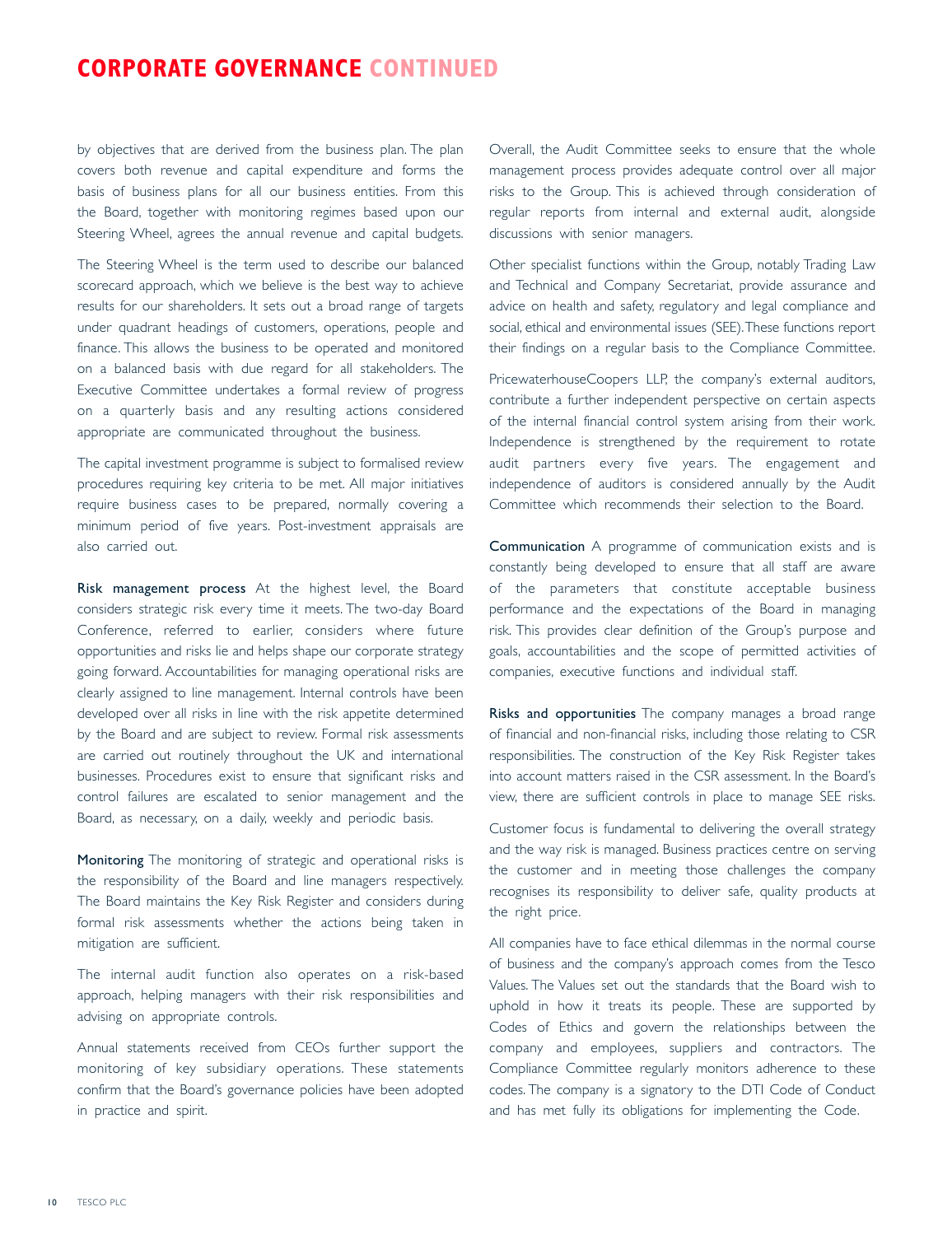Managing health and safety and supply chain standards Health and safety standards are very important. The company is committed to providing a safe shopping and working environment for customers, staff and contractors.

The company has established policies, procedures and training to identify and minimise the risks inherent in a retail and distribution business.

The safety of our products is regarded as the highest priority. The company has established, over many years, a comprehensive due diligence process supported by technical and product development standards and procedures. This assurance covers staff training, providing guidance for and auditing of suppliers, to ensure they supply quality products for the Tesco brand.

The company has conducted a comprehensive risk analysis of products, suppliers and factories upon which our audit programme is based. Auditing is carried out on both a routine and unannounced basis. Supply chain risks can include, for example, a failure of standards relating to product safety, quality, animal welfare and worker welfare.

Technical, due diligence and crisis management procedures are regularly reviewed in the light of the latest scientific research and expert opinion, to ensure that these risks are managed effectively.

In-house experts are used as well as external advisors to look for and analyse emerging issues, so that appropriate action can be taken.

**RELATIONS WITH STAKEHOLDERS** Tesco listens to customers, staff, investors, Non-Governmental Organisations, suppliers and other key stakeholders. Understanding what customers want is vital to the business and the Board are committed to continuing this listening, and extending it to other important stakeholders.

The Board recognises and attaches a high importance to maintaining a good dialogue with shareholders in order to understand shareholder views and communicate appropriately any significant company developments.This shareholder communication is mainly co-ordinated by the Investor Relations department.

During the year, Executive Directors have met with 97 of the companyís leading shareholders representing over 54% of the issued shares of the company. While the focus of dialogue is with institutional shareholders, to whom regular presentations are made on company direction, care is exercised to ensure that any price-sensitive information is released to all shareholders, institutional and private, at the same time, in accordance with the Financial Services Authority requirements.

The Board regards the Annual General Meeting as an opportunity to communicate directly with all shareholders. The whole Board attends the meeting and is available to answer questions from shareholders present.

Each year end, every shareholder may choose to receive a full Annual Report and Financial Statements or an abbreviated Annual Review and Summary Financial Statement. At the half-year, all shareholders receive an Interim Report. These reports, together with publicly-made trading statements, are available on the Group's website, www.tesco.com/corporateinfo

**PENSION FUNDS** The UK pension scheme is a defined benefit scheme which has over 127,000 members and over 10,000 pensioners. Note 27 in the Report and Accounts sets out the Groupís pension arrangements in detail.

For the year ended February 2004, the Trustee Company Board comprised one Executive Director, Mr R S Ager, four senior managers and four members appointed from staff and pensioners. Following Mr R S Agerís retirement, the new Group Company Secretary, Ms L Neville-Rolfe, will take up his role on the Trustee Company Board. Management of the assets is delegated to a number of independent fund managers. These fund managers have discretion to invest in shares of Tesco PLC, but only to the proportional weighting of the shares in the total market. Details of pension commitments are set out in note 27 to the financial statements on pages 49 to 51.

**PROVISIONS IN THE COMBINED CODE** Throughout the year ended 28 February 2004, the company has been in compliance with all of the Code Provisions set out in Section 1 of the 1998 Combined Code on Corporate Governance, except as with regard to provision B.1.7 on the length of Directors' service agreements, details of which are set out in the Report of the Directors on Remuneration on page 16. The Remuneration Committee has reviewed these contracts and the Board is moving to one-year contracts in line with market practice.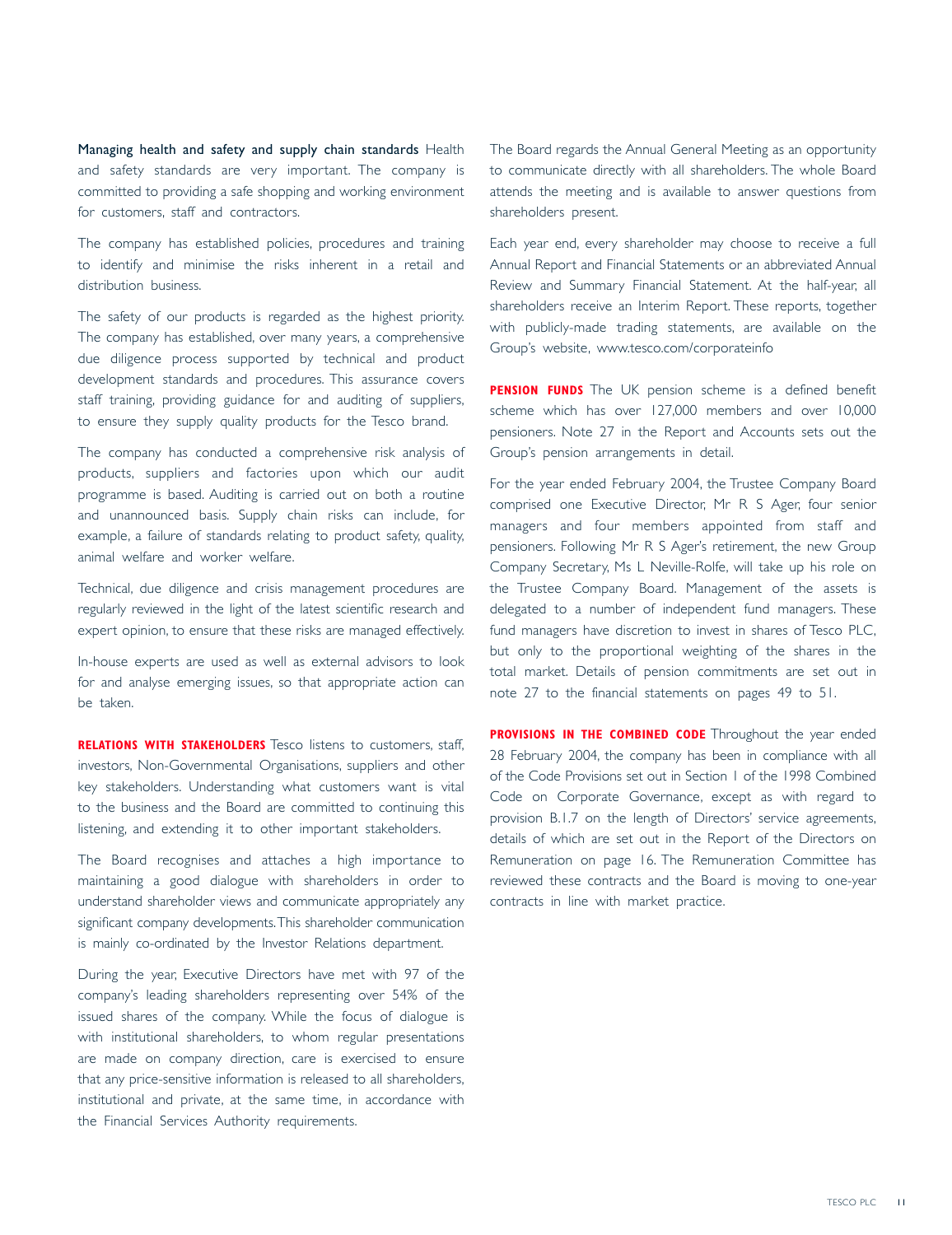### **CORPORATE GOVERNANCE CONTINUED**

| <b>BOARD COMMITTEE MEMBERSHIP AS AT 28 FEBRUARY 2004</b> | <b>Nominations</b><br>Committee | Remuneration<br>Committee (c) | Audit<br>Committee (d) |
|----------------------------------------------------------|---------------------------------|-------------------------------|------------------------|
| <b>Independent Directors</b>                             |                                 |                               |                        |
| Mr   A Gardiner                                          | *                               |                               |                        |
| Mr G F Pimlott                                           | *                               | *                             | *                      |
| Mr C L Allen                                             | *                               | *                             |                        |
| Mr R F Chase                                             | *                               | *                             | *                      |
| Ms V Morali                                              | *                               |                               | *                      |
| Dr H Einsmann                                            | *                               | *                             |                        |
| Mr E M Davies (a)                                        | *                               |                               | *                      |
| Mr K   Hydon (b)                                         | *                               |                               | *                      |
| <b>Executive Directors</b>                               |                                 |                               |                        |
| Sir Terry Leahy                                          | *                               |                               |                        |

(a) Mr E M Davies was appointed to the Board and the Nominations Committee and Audit Committee on 7 July 2003.

(b) Mr K J Hydon was appointed to the Board and the Nominations Committee and Audit Committee on 23 February 2004.

(c) Mr J A Gardiner and Sir Terry Leahy attended the Remuneration Committee meetings by invitation.

(d) Mr J A Gardiner and Mr A T Higginson attended the Audit Committee meetings by invitation.

From 2 April 2004, Mr D E Reid became Chairman of the Nominations Committee.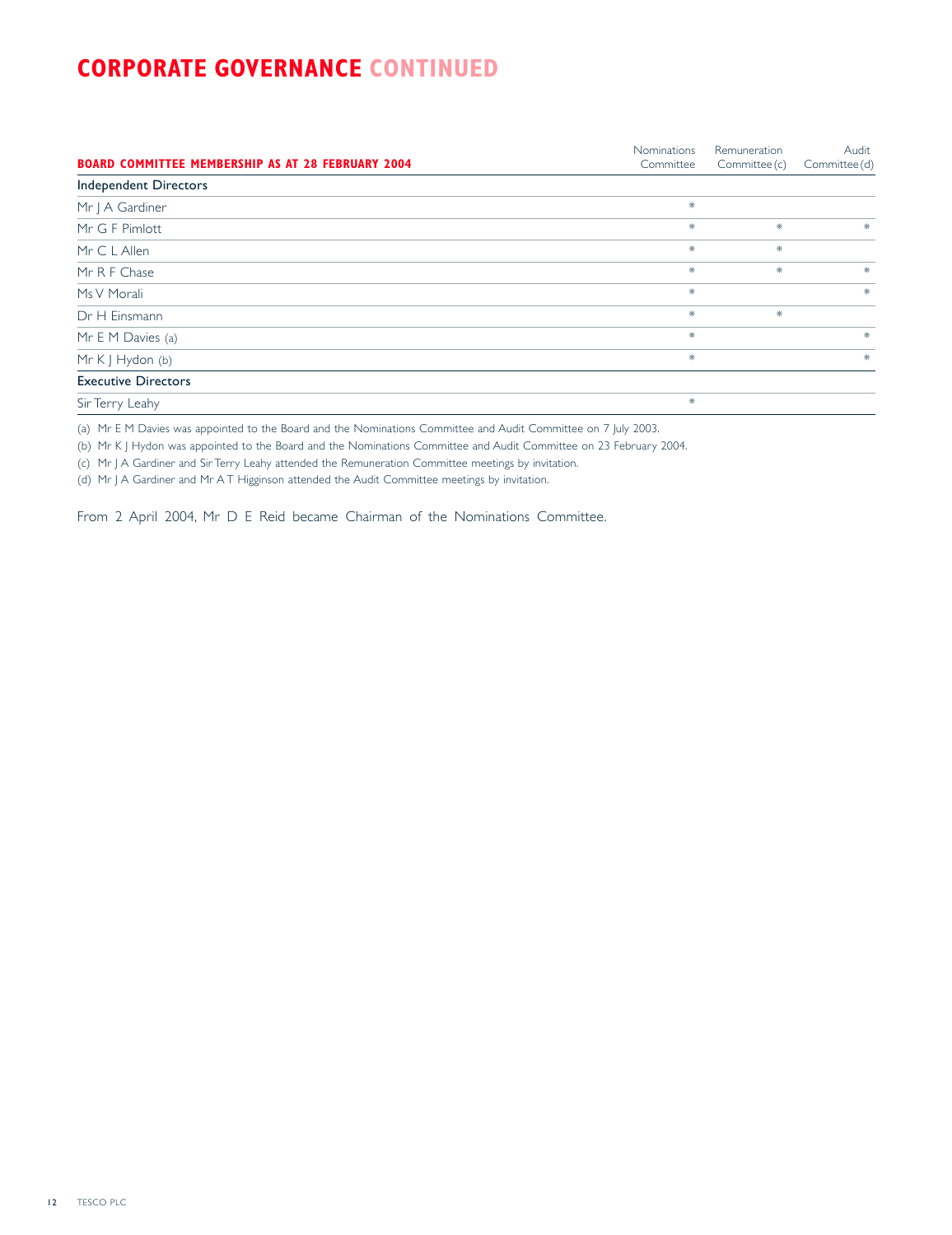### **REPORT OF THE DIRECTORS ON REMUNERATION**

**THE REMUNERATION COMMITTEE** The Remuneration Committee is governed by formal Terms of Reference agreed by the Board and is composed entirely of independent Non-executive Directors. No member of the Remuneration Committee has any personal financial interest, other than as a shareholder, in the matters to be decided, and no day-to-day involvement in running the business of Tesco.

The remuneration packages, including contract periods, of Executive Directors, are determined by the Remuneration Committee (the Committee).The Committee comprised Mr C L Allen (Chairman of the Committee), Dr H Einsmann, Mr G F Pimlott and Mr R F Chase who are all independent Non-executive Directors. The Committee met on nine occasions during the year.

For the year ended 28 February 2004, Mr R S Ager was Secretary to the Committee and attended the meetings. From March 2004, this role was undertaken by the new Company Secretary, Ms L Neville-Rolfe. Mr J A Gardiner, Non-executive Chairman of the Group until 2 April 2004, and Sir Terry Leahy, Chief Executive of the Group, both attended the meetings at the invitation of the Committee. However, Directors do not attend the meetings when their own remuneration is being discussed. The Committee is supported by Mrs C M Chapman, Human Resources Director of Tesco Stores Ltd, and has appointed Deloitte & Touche LLP as an external, independent advisor. Deloitte & Touche LLP also provided advisory services in respect of Corporate tax planning, share schemes, pensions and international taxation to the Group during the year.

**DIRECTORS' REMUNERATION POLICY** The Committee applies the following remuneration policy to all Executive Directors.

Business success in a retail environment depends on the talents of the key team, but outstanding success comes from teamwork. Building and retaining that team at senior levels within Tesco is vital to success.The remuneration strategy for Executive Directors and other key executives has been tailored to emphasise the delivery of strong year-on-year earnings growth whilst at the same time ensuring efficient use of capital over the long-term, by providing executives with a significant proportion of performance-related remuneration delivered in Tesco shares over extended timescales.

The Remuneration Committee has conducted a review of Executive Directors' remuneration to ensure that this continues to support the business objectives of strong financial progression and improvements in shareholder returns. As a result of this yearís review, a number of changes have been proposed to the short and long-term incentives which, subject to shareholder approval, will take effect in the year ending February 2005. No changes have been made to basic pay policy. A summary of the policy is set out below. Further details of the current arrangements and proposed changes are provided in the following sections.

Our executive remuneration policy will then combine the following key elements:

- Basic salaries based on the responsibilities, skills and experience of the individual against a benchmark determined by reference to other major FTSE 100 companies and other large retailers.
- Annual bonuses based on achieving stretching Earnings Per Share (EPS) growth targets and specific corporate objectives. Annual bonuses are paid part in cash and part in shares with a compulsory deferral of the share-based bonus for three years. The share element is also subject to a measure of relative performance using an assessment of value delivered to shareholders compared to other global food retailers. This combination will replace the existing annual bonus plan. Further details are provided below.
- Awards of performance shares based on stretching threeyear Return On Capital Employed (ROCE) targets. The award is over shares which must be held for four years in total. This will replace the existing longer-term bonus based on EPS. Further details are provided below.
- In normal practice, Executive Directors would be expected to build and hold a shareholding with a value at least equal to their basic salary; full participation in the Performance Share Plan is conditional upon meeting this target.
- Participation in the share option schemes requiring sustained growth in EPS.
- All Executive Directors will have 12 month notice periods.

In line with the Combined Code on Corporate Governance, the Committee also ensures that the remuneration relationship between the Main Board and Senior Executives of the company below this level is appropriate. In particular, any exceptional salary arrangements or award of share options for Senior Executives are to be advised to the Committee.

**TOTAL REMUNERATION** The total remuneration levels of Executive Directors are normally reviewed annually by the Committee, having regard to competitive market practice in the retail sector and in the context of the FTSE 100 companies, which are of a comparable size to Tesco. As part of the review process, the Committee has access to, and makes use of, external independent remuneration surveys.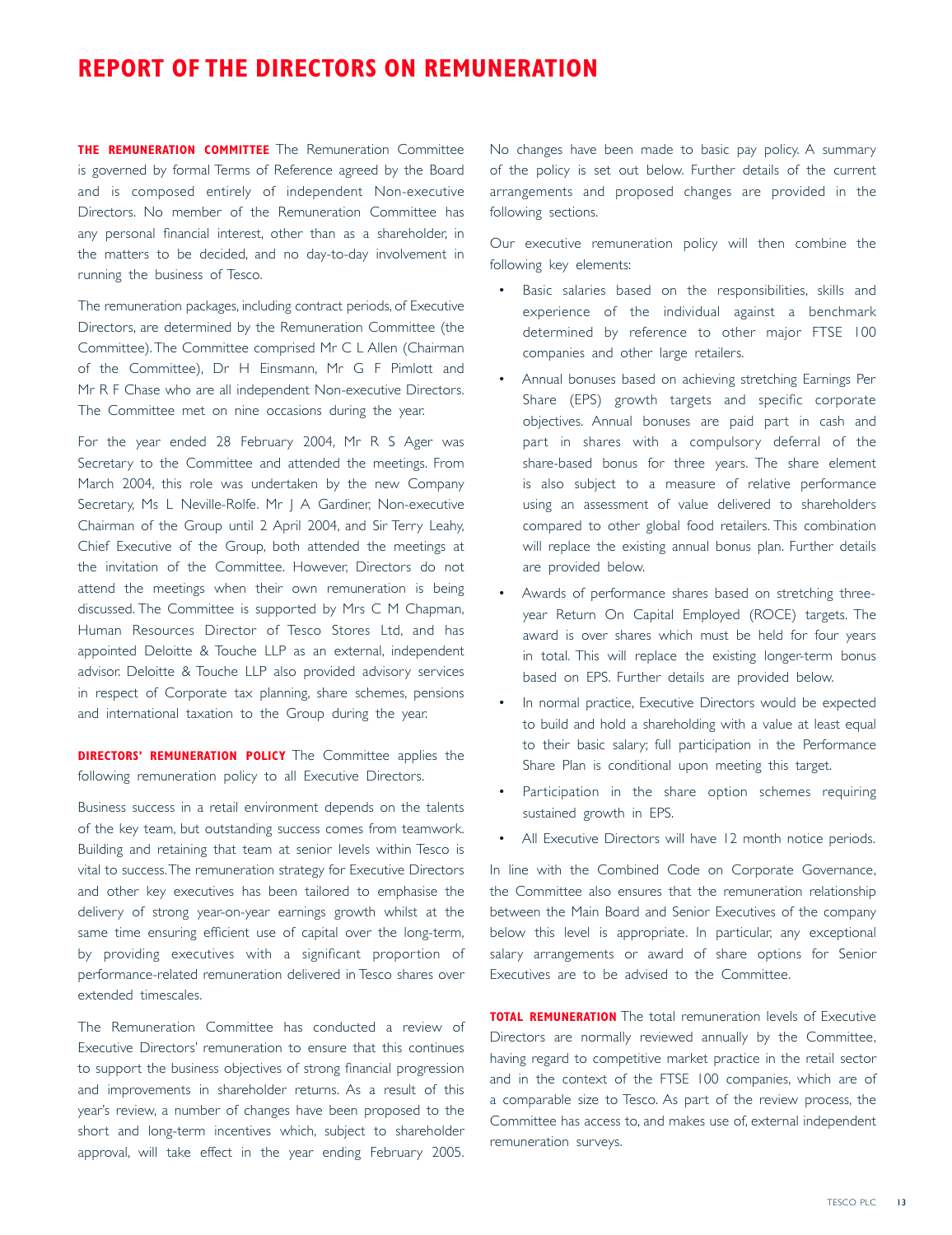### **REPORT OF THE DIRECTORS ON REMUNERATION CONTINUED**

In the current year, the total remuneration package of Executive Directors comprised the following elements:

- base salary;
- short and long-term performance-related share awards via the Executive Incentive Scheme;
- performance-related share option awards via the Executive Share Option Scheme;
- benefits (which comprise car benefits, life assurance, disability and health insurance);
- pensions; and
- profit share (on the same terms as other UK employees).

In addition to the above elements of remuneration, Executive Directors who have completed one year's service are also eligible to participate in the company's all-employee savings related share option scheme (SAYE), and Buy As You Earn (BAYE) on the same terms as all other UK employees.

Subject to shareholder approval being received at the Annual General Meeting (AGM), changes will be made to the short and long-term incentive arrangements as set out in the following sections.

The Committee considers that a significant proportion of total remuneration should be performance-related and at risk of forfeiture. In addition, performance-related rewards should be delivered partly in shares to closely align the interests of shareholders and executives. In all cases, base salary currently constitutes approximately one-third of the total annual cash and share incentive opportunity for Executive Directors. In determining the balance between the fixed and variable elements of the Executive Directorsí remuneration packages, the Committee has regard to market practice.

All awards made to Executive Directors under the Executive Incentive Scheme and all options granted under the Executive Share Option Scheme are subject to the satisfaction of performance conditions, which are explained below. The Committee regularly reviews these performance conditions and considers that the proposed mix of performance conditions best supports the Group's business strategy and provides a set of broad-based and robust measures of management's effort and success in creating shareholder value.

Tesco recognises that its Executive Directors are likely to be invited to become Non-executive directors of other companies and that such Non-executive duties can broaden experience and knowledge, which will benefit Tesco. Therefore, Executive Directors are, subject to approval by the Board, allowed to

accept Non-executive appointments and retain the fees received, provided that these appointments are not likely to lead to conflicts of interest.

**COMPLIANCE** The Committee is constituted and operated throughout the period in accordance with the principles outlined in the Listing Rules of the Financial Services Authority derived from Schedule A of the Combined Code. Following an assessment of the principles of Schedule B of the Revised Combined Code, the Committee has taken steps to ensure compliance. These steps, most notably changes to service contracts, are detailed on page 16. In framing the remuneration policy, full consideration has been given to the best practice provisions set out in Schedule B, annexed to the Listing Rules. The auditor's report set out on page 25, covers the disclosures referred to in this report that are specified for audit by the Financial Services Authority. This report also complies with disclosures required by the Director Remuneration Report Regulations 2002. Details of Directorsí emoluments and interests, including executive and savings-related share options, are set out on pages 17 to 23.

The following summarises the remuneration packages for Executive Directors. Copies of the Executive Directors' contracts of employment are available for inspection by shareholders at the AGM or as required.

**EXECUTIVE INCENTIVE SCHEME** The company operates a performance-related incentive scheme designed to provide a competitive level of reward. Awards under the scheme are delivered in shares to further align the interests of Executive Directors and shareholders.

The Committee sets performance targets annually for the incentive scheme for each of the criteria noted below, confirms achievement of performance and awards to be made under the scheme and directs the general administration of the scheme. The Executive Committee has adopted a policy of extending executive incentive schemes to a wider body of senior executives within the Group using similar measures.

Under the current system, long-term share bonuses are awarded annually for each of the Executive Directors, the maximum longterm share bonus is equivalent to 75% of salary. The long-term bonus is based on a combination of the following performance conditions:

**1** The achievement of targets set each year for growth in EPS over that financial year is the basis for 77% of the award. EPS has been chosen to reflect the core focus of the Group on continuous and sustainable earnings growth.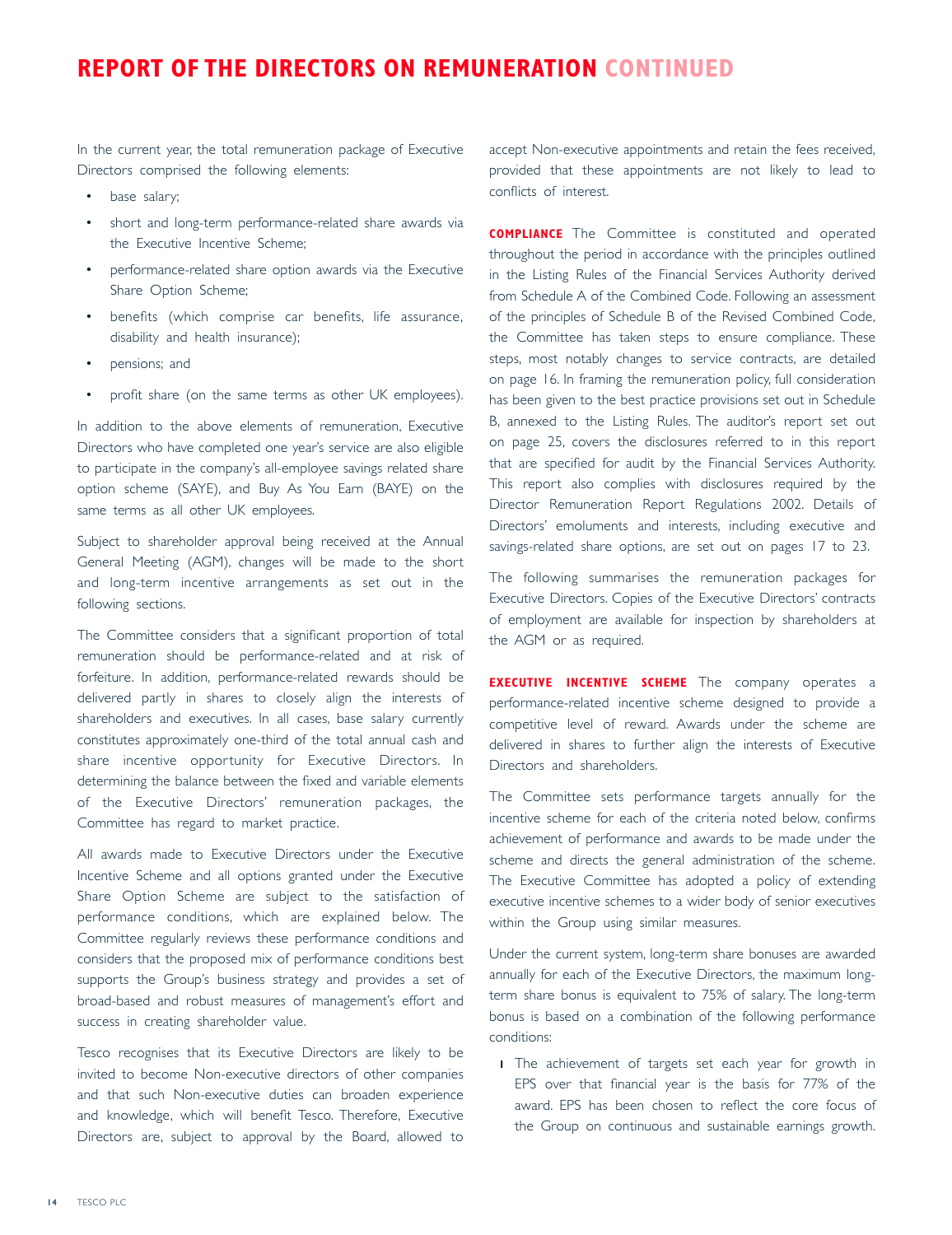- **2** An assessment of total shareholder return is the basis for 15% of the award. The total shareholder return (share price growth and dividend performance) of the company at the end of the year, taking into account performance over the previous three and five years, is compared to the total shareholder return of a selected peer group of UK and International companies, comprising Ahold, Carrefour, Metro, Safeway plc (UK), Safeway Inc. (US), J Sainsbury and Target (US). Total shareholder return has been chosen as it is a clear indicator of the value created for shareholders. The Committee considers a comparator group comprising large international food retailers as the most appropriate basis for assessing relative performance.
- **3** An assessment of the progress towards the achievement of specific strategic corporate goals is the basis for 8% of the award.

Shares awarded have to be held for a period of four years, conditional upon continuous service with the company.The share equivalent of dividends, which would have been paid on the shares, is added to the award during the deferral period.

Short-term share bonuses are awarded annually to each of the Executive Directors, the maximum short-term bonus payable is equivalent to 75% of salary.The bonus is based on a combination of the following performance conditions:

- **1** The achievement of targets set each year for growth in EPS over the relevant financial year is the basis for 77% of the award.
- **2** An assessment of achievement against specific strategic corporate goals is the basis for 23% of the award.

The bonus can be augmented by 50% if the participants elect for the trustees of the scheme to retain the shares awarded for a minimum period of two years, conditional upon continuous service with the company. The share equivalent of dividends, which would have been paid on the shares, is added to the award during the deferral period.

The Executive Directors may choose to further extend the holding period for both the short and long-term shares by a further three years in each case. During this holding period, the shares held are increased by 12.5% at the beginning of each year, based on the scheme shares held and are conditional upon continuous employment with the company. This holding period may be extended subject to personal shareholding targets set by the Committee, equivalent to shares to the value of one times' salary, being met by the Executive Directors.

In respect of the current year, the awards were long-term 75% and short-term 75% of salary for each Executive Director. Mr D E Reid was awarded £430,000, as part of a special bonus in respect of the development of the Group's international business. This amount has been sacrificed in return for pension augmentation. Mr J Gildersleeve and Mr R S Ager were awarded bonuses of £150,000 each, which have been sacrificed for pension augmentation.

In addition to providing the opportunity to earn greater rewards for superior performance, the Executive Incentive Scheme further aligns the interests of shareholders and Executive Directors by helping them to build up a shareholding in Tesco.

As outlined in the Directors' Remuneration Policy section on page 13, the executive incentive arrangements will be restructured during the financial year ending February 2005 to increase the link between rewards received and Tesco's longerterm financial goals.

Annual performance will remain a key driver of the rebalanced arrangements, with the annual bonus structure being retained. The bonus will be delivered part in cash (which cannot be deferred) and part in Tesco shares, receipt of which will be deferred and conditional upon continuous employment with the company. The deferral period will now be compulsory and will be extended from two to three years.

The maximum awards that can be made will be 100% of salary under the cash bonus and 75% of salary under the deferred shares element. The deferred share award will no longer be increased by any matching awards during the deferral period.

The bonus will continue to be subject to stretching performance targets based on earnings per share growth and strategic objectives and in the case of the deferred share element, a measure of TSR as well, on a similar basis as the existing incentives.

Participants will also be eligible to receive an award under the proposed Performance Share Plan (PSP), the level of which will be determined in relation to the achievement of ROCE objectives. This plan will replace the existing long-term incentive arrangements.

Awards will be made over shares equal to 75% of salary. Awards will vest on a sliding scale according to the achievement of the ROCE targets measured over three years. The deferred shares must then be retained for a further 12 months.

The proposed vesting schedule for PSP awards has been based on the companyís targets for the next five years regarding the efficient use of capital. Awards will vest on a straight-line basis;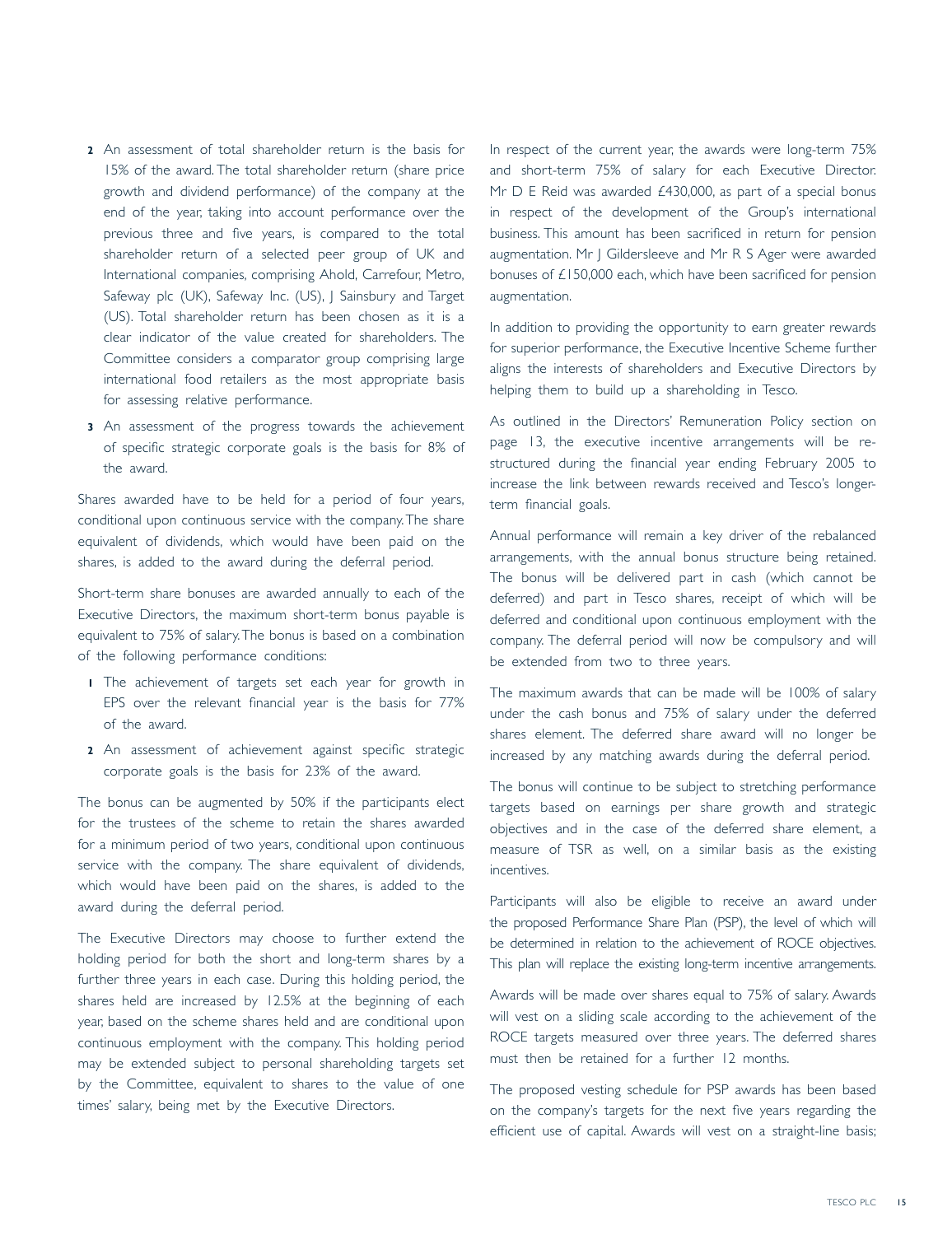### **REPORT OF THE DIRECTORS ON REMUNERATION CONTINUED**

only 25% of the award will vest for baseline performance. The maximum 100% of the award will vest for outstanding performance (ROCE improving to 11.5% over the next three years). The Remuneration Committee believes that this combination of robust annual EPS and ROCE targets, that are both challenging and appropriate, provide a sound framework for aligning executive interests with those of shareholders. The rebalanced executive incentive arrangements will ensure continued emphasis on strong annual performance combined with long-term executive share ownership, with a better link between the incentives received and shareholder value delivered.

**SHARE OPTIONS** Executive Directors are included in Executive Share Option Schemes (ESOS). Executive options granted since 2000 may only be exercised subject to the achievement of EPS growth of at least RPI plus 9% over three years.

The 1994 Executive Share Option Scheme and the 1994 International Executive Share Option Scheme are due to expire during 2004. It is proposed that the two existing schemes and the 1996 Tesco Unapproved Executive Share Option Scheme be replaced with one new discretionary share option scheme. The key features of the current share option schemes will be retained and there will be no retesting of performance.

Share options are an important part of the incentive framework for senior management of Tesco, and forthcoming accounting changes are being fully evaluated. In the meantime, the Committee considers the continuation of share option plans to be in the best interests of shareholders.

**SAYE** Since 1981, the Group has operated an Inland Revenue approved savings-related share option scheme for the benefit of employees including Executive Directors.

Under this scheme, employees save on a four-weekly basis via a bank/building society, with an option to buy shares in Tesco PLC at the end of a three or five-year period, at a discount of up to 20% of the market value. There are no performance conditions attached to SAYE options.

**SHARES IN SUCCESS** Since March 2002 the Group has operated a UK profit-sharing scheme (Shares in Success) for the benefit of employees, including Executive Directors.The scheme is available to employees with at least one year's service at the Group's year end. Shares in the company are allocated to participants in the scheme on a pro-rata basis to base salary earned, up to Inland Revenue approved limits (currently £3,000 per annum). The amount of profit allocated to the scheme is determined by the Board, taking account of company performance.

**BAYE** Since January 2002, the Group has operated the partnership shares element of an Inland Revenue approved share investment plan for the benefit of employees, including Executive Directors. Under this scheme, employees save four-weekly to buy shares at market value in Tesco PLC.

**PENSIONS** Executive Directors are members of the Tesco PLC Pension Scheme which provides a pension of up to two-thirds of base salary on retirement, normally at the age of 60, dependent upon service. The scheme also provides for dependantsí pensions and lump sums on death in service. The scheme is a defined benefit pension scheme, which is approved by the Inland Revenue.

**SERVICE AGREEMENTS** In response to shareholder feedback and in line with best practice, the Committee has reviewed Executive Director Service Agreements.

It is proposed that Sir Terry Leahy, Mr P A Clarke, Mr A T Higginson, Mr T J R Mason and Mr D T Potts will have new service agreements with entitlement to notice of 12 months by the company and six months' notice by the Executive. Mr R W P Brasher, who was appointed on 15 March 2004 has the same service agreement.

If an Executive Director's employment is terminated (other than pursuant to the notice provisions in the service agreement or by reason of resignation or unacceptable performance or conduct) the company will pay, by way of liquidated damages, a sum equal to one year's salary and one year's average annual bonus (calculated as the average of the two most recent financial years). The termination payment is subject to the Executive Director entering into restrictive covenants, to apply for a sixmonth period after such termination, so as to protect the goodwill of the business.

The company will apply mitigation to termination payments, whilst reflecting its policy of rewarding loyalty and recognising long service. Payments will cease on the date the Executive Director starts alternative employment.

If the termination occurs within one year of retirement, the termination payment would be reduced accordingly.

The Committee has agreed that, in future, new appointments of Executive Directors will normally be on a notice period of 12 months.The Committee reserves the right to vary this period to 24 months for the initial period of appointment and for the notice period to then revert to 12 months.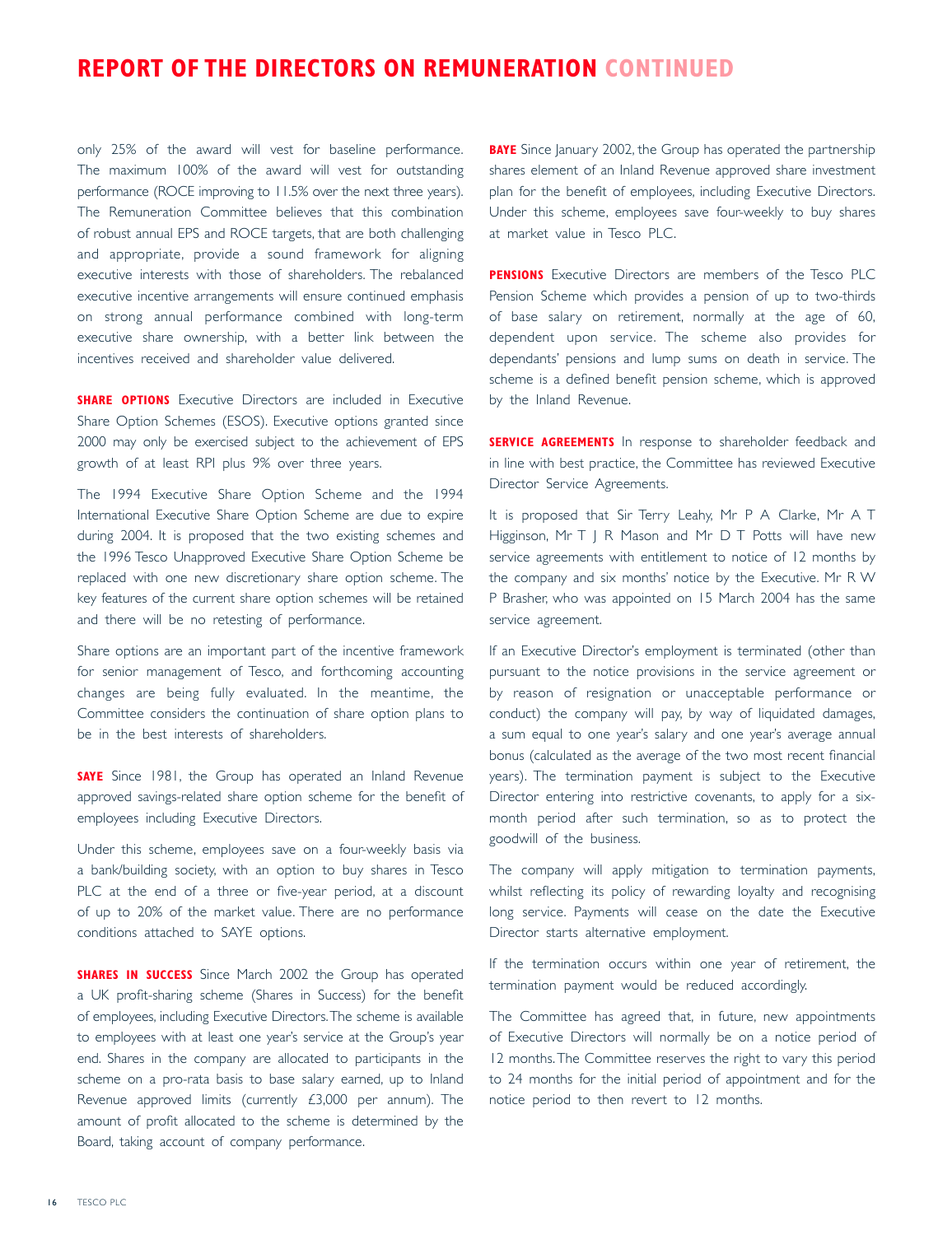**NON-EXECUTIVE DIRECTORS** The remuneration of the Nonexecutive Directors is determined by the Board as a whole, on the recommendation of the Executive Committee, after considering external market research.

Non-executive Directors have letters of appointment, and their appointment can be terminated by either party without notice. Each appointment is subject to review every three years. Nonexecutive Directors receive a basic fee plus an additional sum in respect of committee membership. To reflect their additional responsibilities, supplementary fees are also paid to Nonexecutives who chair committees and to the senior Nonexecutive Director. Mr D E Reid has the benefit of the use of a company car.

**PERFORMANCE GRAPH** The graph highlights the Group's total shareholder return performance (i.e. share price movements plus dividends reinvested) over the last five financial years, relative to the FTSE 100 index of companies. This index has been selected to provide an established and broad-based comparator group of retail and non-retail companies of similar scale to Tesco, against which the Group's TSR performance can be measured.



TSR is the notional return from a stock or index based on share price movements and declared dividends

Tables 1 to 6 are audited information. **TABLE 1** Directors' emoluments

|                       |                | Fixed emoluments         |                          | Performance-related emoluments |                          |                       | Total          |
|-----------------------|----------------|--------------------------|--------------------------|--------------------------------|--------------------------|-----------------------|----------------|
|                       | Salary<br>£000 | Benefits<br>£000         | Profit-sharing<br>£000   | Short-term<br>£000             | Long-term<br>£000        | Total<br>2004<br>£000 | 2003<br>£000   |
| Mr   A Gardiner       | 396            | 35                       | -                        |                                |                          | 431                   | 427            |
| Sir Terry Leahy       | 955            | 36                       | 3                        | 1,091                          | 892                      | 2,977                 | 2,838          |
| Mr $D \in$ Reid (c)   | 691            | 89                       | 3                        | 821                            | 1,120                    | 2,724                 | 2,610          |
| Mr R S Ager (b)       | 463            | 37                       | 3                        | 679                            | 452                      | 1,634                 | 1,425          |
| Mr C L Allen          | 47             |                          |                          |                                |                          | 47                    | 4 <sub>1</sub> |
| Mr R F Chase          | 49             |                          |                          |                                |                          | 49                    | 28             |
| Mr P A Clarke         | 531            | 65                       | 3                        | 619                            | 439                      | 1,657                 | 1,431          |
| Mr E M Davies (a)     | 28             |                          | $\overline{\phantom{0}}$ | $\overline{\phantom{a}}$       | $\overline{\phantom{0}}$ | 28                    |                |
| Dr H Einsmann         | 44             |                          | -                        |                                | $\overline{\phantom{0}}$ | 44                    | 36             |
| Mr   Gildersleeve (b) | 614            | 96                       | 3                        | 851                            | 597                      | 2,161                 | 1,928          |
| Mr AT Higginson       | 538            | 37                       | 3                        | 619                            | 462                      | 1,659                 | 1,513          |
| Mr K   Hydon (a)      |                | $\overline{\phantom{0}}$ | $\overline{\phantom{0}}$ |                                |                          |                       |                |
| MrT   R Mason         | 538            | $ 2\rangle$              | 3                        | 619                            | 509                      | 1,681                 | 1,561          |
| Mrs V Morali          | 44             |                          |                          |                                |                          | 44                    | 36             |
| Mr G F Pimlott        | 72             |                          |                          |                                | $\overline{\phantom{0}}$ | 72                    | 59             |
| Mr DT Potts           | 531            | 34                       | 3                        | 619                            | 474                      | 1,661                 | 1,442          |
|                       | 5,542          | 441                      | 24                       | 5,918                          | 4,945                    | 16,870                | 15,375         |

(a) Appointed during the year.

(b) Retired from the Tesco Group in March 2004. Mr R S Ager and Mr J Gildersleeve were awarded bonuses of £150,000 each, which have been sacrificed in return for pension augmentation.

(c) Mr D E Reid has sacrificed an amount of £430,000 from his long-term bonus relating to overseas business growth in return for pension augmentation. Mr D E Reid resigned as an Executive Director in December 2003 and was appointed Non-executive Chairman in April 2004. The performance criteria set out on pages 14 to 16 is audited information.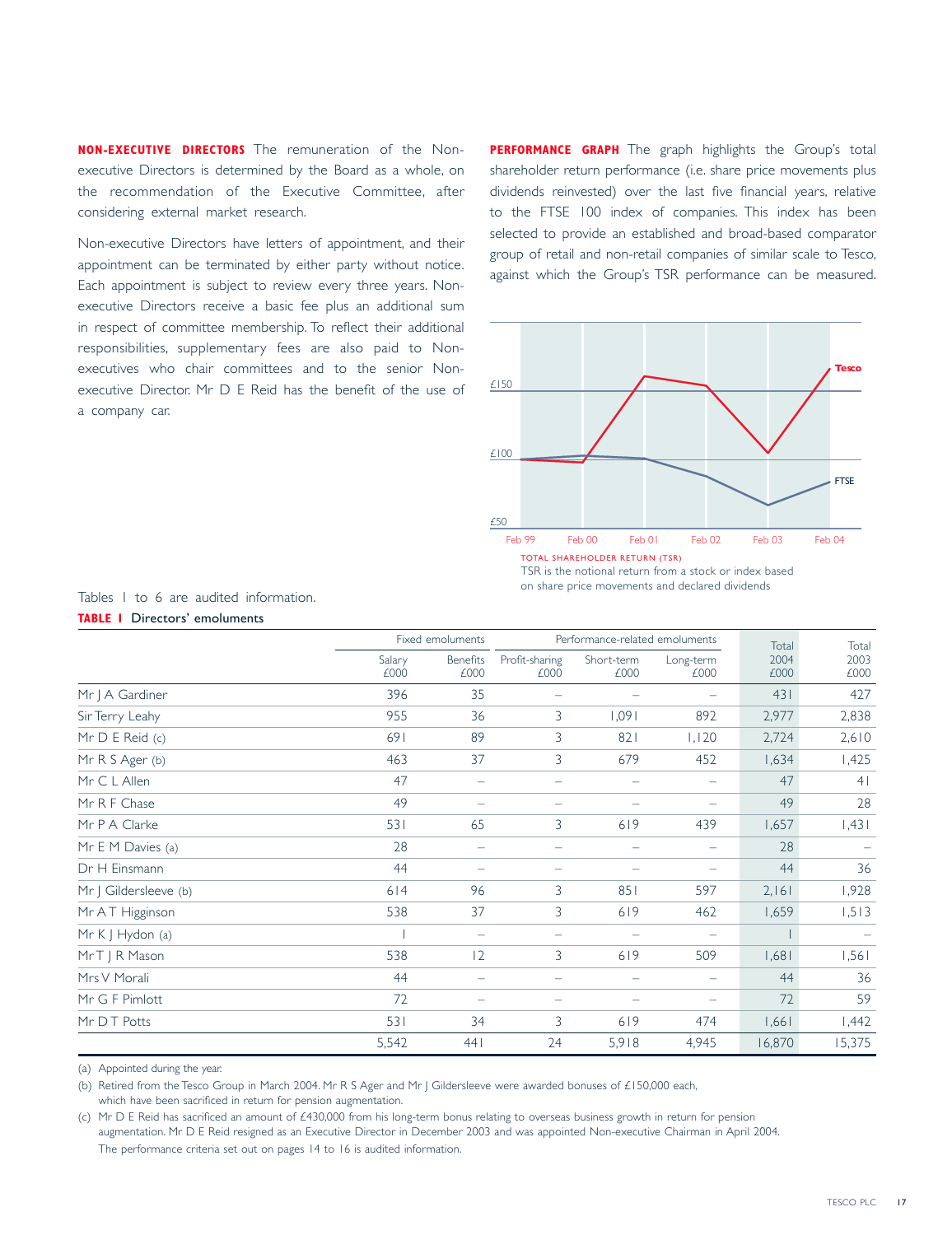### **REPORT OF THE DIRECTORS ON REMUNERATION CONTINUED**

|                   | Number of shares at exercise price (pence) |           |            |            |            |            |         |                                 |              | Value realisable |
|-------------------|--------------------------------------------|-----------|------------|------------|------------|------------|---------|---------------------------------|--------------|------------------|
|                   | 70.0                                       | 98.3      | 151.7      | 176.7      | 178.0      | 205.0      | Total   | Price at<br>exercise<br>(pence) | 2004<br>£000 | 2003<br>£000     |
| Sir Terry Leahy   | -                                          | 523,728   |            |            |            | -          | 523,728 | 214.75                          | 610          | 2,422            |
| Mr D E Reid       | 11,427                                     | 223,728   | 601,305    |            |            |            | 836,460 | 241.30                          | 879          |                  |
| Mr R S Ager       |                                            |           |            |            |            |            |         |                                 |              |                  |
| Mr P A Clarke     |                                            |           |            |            |            |            |         |                                 |              |                  |
| Mr   Gildersleeve | -                                          | 122.034   | -          |            | -          | -          | 122.034 | 214.75                          | $ 42\rangle$ |                  |
| Mr AT Higginson   |                                            |           |            |            |            |            |         |                                 |              |                  |
| MrT   R Mason*    |                                            | -         | 198,669    | 18,000     | 15,000     | 9,888      | 241,557 | 244.00                          | 209          |                  |
| Mr DT Potts       |                                            |           |            |            |            |            |         |                                 |              |                  |
| Date of grant     | 10.06.1997                                 | 3.07.1999 | 07.10.2000 | 21.05.2001 | 28.01.2002 | 26.06.2003 |         |                                 |              |                  |

#### **TABLE 2** Gains made on share options

\* Includes Mrs F M Mason

The value realisable from shares acquired on exercise is the difference between the fair market value at exercise and the exercise price of the options, although the shares may have been retained. Where individual Directors exercised options on different dates, the price at exercise shown represents an average of the prices on these dates weighted to the number of options exercised. In the case of Mr D E Reid, all of the options at 70.0p were exercised at 59.7p as targets related to growth in earnings per share in accordance with ABI guidelines, have been achieved. The share price at 28 February 2004 was 257.5p. The share price during the 53 weeks to 28 February 2004 ranged from 159.0p to 262.0p.

The performance criteria for share options set out on page 16 is audited information.

|                       |             |          |             |            | Increase     | Transfer    | Transfer<br>value | <b>Transfer</b><br>value |               |
|-----------------------|-------------|----------|-------------|------------|--------------|-------------|-------------------|--------------------------|---------------|
|                       |             |          | Total       | Increase   | in accrued   | value       | of total          | of total                 | Increase      |
|                       |             |          | accrued     | in accrued | pension      | of previous | accrued           | accrued                  | in transfer   |
|                       | Age at      | Years of | pension at  | pension    | during the   | column at   | pension at        | pension at               | value less    |
|                       | 28 February | company  | 28 February | during the | year (net of | 28 February | 22 February       | 28 February              | Directors'    |
|                       | 2004        | service  | 2004(a)     | year       | inflation)   | 2004        | 2003              | 2004                     | contributions |
|                       |             |          | £000        | £000       | £000         | £000        | £000              | £000                     | £000          |
| Sir Terry Leahy (b)   | 48          | 25       | 433         | 50         | 39           | 471         | 2,554             | 3,801                    | 1,247         |
| Mr D E Reid (c)       | 57          | 19       | 409         | 38         | 27           | 1,531       | 5,273             | 8,010                    | 2,737         |
| Mr R S Ager (e)       | 58          | 18       | 287         | 30         | 23           | 390         | 3,910             | 4,844                    | 934           |
| Mr P A Clarke         | 43          | 29       | 200         | 31         | 26           | 9           | 941               | 1,447                    | 506           |
| Mr   Gildersleeve (e) | 59          | 39       | 404         | 34         | 23           | 423         | 6, 113            | 7,273                    | 1,160         |
| Mr AT Higginson (d)   | 46          | 6        | 112         | 25         | 22           | 8           | 545               | 908                      | 363           |
| MrT   R Mason         | 46          | 22       | 223         | 26         | 20           | 163         | 1,204             | 1,802                    | 598           |
| Mr DT Potts           | 46          | 31       | 222         | 34         | 29           | 238         | 1.197             | .833                     | 636           |

#### **TABLE 3** Pension details of the Directors

(a) The accrued pension is that which would be paid annually on retirement at 60, based on service to 28 February 2004.

(b) Sir Terry Leahy is entitled to retire at any age from 57 to 60 inclusive, with an immediate pension of two-thirds of base salary.

Part of his pension may be provided on an unfunded basis within a separate unapproved arrangement.

(c) Mr D E Reid retired early on 31 December 2003.The accrued total pension shown is his pension immediately after retirement. In addition, Mr D E Reid sacrificed £430,000 of a bonus payment in return for pension augmentation. This pension augmentation has been taken into account for the accrued pension and transfer values at 28 February 2004.

(d) Part of Mr A T Higginson's benefits, in respect of pensionable earnings in excess of the earnings limit imposed by the Finance Act 1989, are provided on an unfunded basis within a separate unapproved arrangement.

(e) As disclosed in Table 1, Mr R S Ager and Mr J Gildersleeve each sacrificed £150,000 of bonus for pension augmentation.The actual augmentations took place after 28 February 2004 and are therefore not included in the table above.

All transfer values have been calculated in accordance with Actuarial Guidance Note GN11.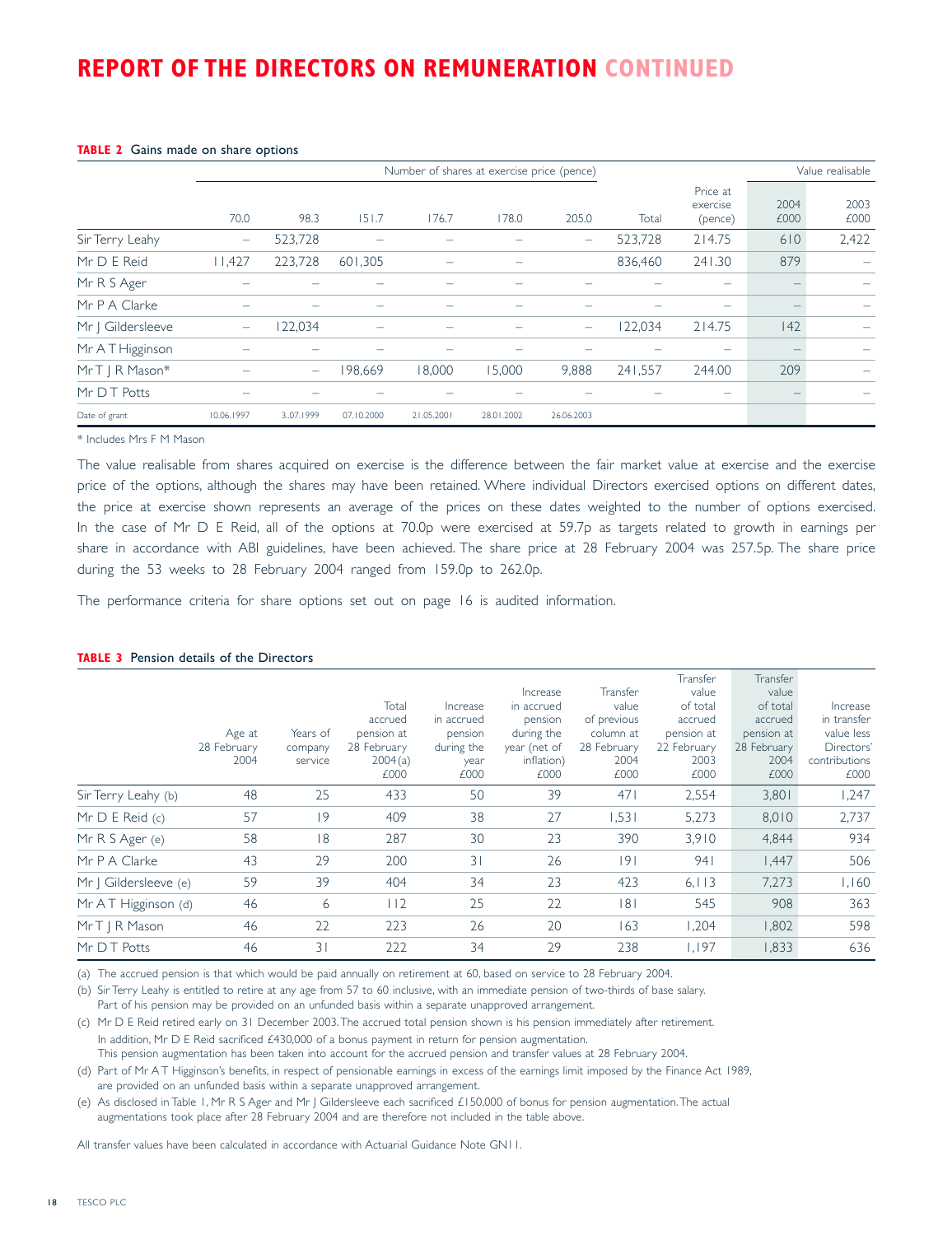| Executive share option schemes (1984), (1994) and (1996) |            |            | Number of shares at exercise price (pence) |            |            |            |            |           |
|----------------------------------------------------------|------------|------------|--------------------------------------------|------------|------------|------------|------------|-----------|
|                                                          | 104.0      | 151.7(a)   | 176.7                                      | 164.0      | 178.0      | 179.4      | 173.0      | Sub-total |
| Sir Terry Leahy                                          | 248.256    | 120,660    |                                            | 126,832    |            |            | 228.901    | 724,649   |
| Mr D E Reid                                              |            |            |                                            | 90.245     |            | 425.827    | 117.920    | 633,992   |
| Mr R S Ager                                              |            | 299.904    | 89.433                                     | 26,831     | 149.171    |            | 36.994     | 602,333   |
| Mr P A Clarke                                            |            |            |                                            | 29.946     | 146.991    |            | 277.170    | 454.107   |
| Mr   Gildersleeve                                        |            | 504.999    | 150.564                                    | 56.100     | 364.092    |            | 73.988     | 1,149,743 |
| Mr AT Higginson                                          |            |            | 373.584                                    | 63,415     |            |            | 76.301     | 513,300   |
| MrT   R Mason                                            |            |            | 149.076                                    | 63.415     | 255.796    |            | 87.861     | 556,148   |
| Mr DT Potts                                              |            |            |                                            | 38.756     | 288.730    |            | 199.827    | 527,313   |
| Date exercisable                                         | 13.10.1998 | 07.10.2000 | 21.05.2001                                 | 30.09.2001 | 28.01.2002 | 24.05.2002 | 30.11.2002 |           |

#### **TABLE 4** Share options held by Directors and not exercised at 28 February 2004

|                   |               | Number of shares at exercise price (pence) |            |            |            |            |           |  |  |
|-------------------|---------------|--------------------------------------------|------------|------------|------------|------------|-----------|--|--|
|                   | Sub-total b/f | 209.5                                      | 205.0      | 247.0      | 259.0      | 197.5(b)   | Total     |  |  |
| Sir Terry Leahy   | 724.649       | 17.673                                     | 780.487    | 647.773    | 642.471    | 939.747    | 3,752,800 |  |  |
| Mr D E Reid       | 633.992       | $\overline{\phantom{0}}$                   | 604.878    | 502.024    | 498.069    | 707.848    | 2,946,811 |  |  |
| Mr R S Ager       | 602.333       | 182.528                                    | 390.243    | 323.886    | 321.236    | 455.696    | 2,275,922 |  |  |
| Mr P A Clarke     | 454.107       | 77.683                                     | 360.975    | 299.595    | 328.185    | 501.266    | 2,021,811 |  |  |
| Mr   Gildersleeve | 1.149.743     |                                            | 517.073    | 429.149    | 425.483    | 604.557    | 3,126,005 |  |  |
| Mr AT Higginson   | 513.300       |                                            | 419.512    | 348.178    | 358.301    | 523.544    | 2,162,835 |  |  |
| Mr T   R Mason    | 556.148       |                                            | 419.512    | 359.678    | 373.451    | 540.494    | 2,249,283 |  |  |
| Mr DT Potts       | 527.313       | -                                          | 360.975    | 299.595    | 328.185    | 501.266    | 2,017,334 |  |  |
| Date exercisable  |               | 20.04.2003                                 | 26.06.2003 | 26.04.2004 | 15.04.2005 | 14.04.2006 |           |  |  |

(a) Date of expiry is seven years from date exercisable, with the exception of the 151.7p options which expire four years from date exercisable.

(b) Options granted in the year (Mid-market price on date of grant 202.75p).

The performance criteria for share options set out on page 16 is audited information.

#### **TABLE 5** Share options held by Directors and not exercised at 28 February 2004

| Savings-related share option scheme (1981) |                      | Number of shares | Value realisable |                      |                         |              |                |
|--------------------------------------------|----------------------|------------------|------------------|----------------------|-------------------------|--------------|----------------|
|                                            | As at<br>23 Feb 2003 | Granted(a)       | Exercised        | As at<br>28 Feb 2004 | Exercise price<br>pence | 2004<br>£000 | 2003<br>£000   |
| Sir Terry Leahy                            | 7,676                | 1,625            |                  | 9,301                | $151.0 - 198.0$         |              |                |
| Mr D E Reid                                | 5,260                |                  |                  | 5.260                | 151.0-198.0             |              | 3              |
| Mr R S Ager                                | 10,573               | 946              | 4,963            | 6,556                | 151.0-198.0             |              |                |
| Mr P A Clarke                              | 9,164                | 1,625            | 1,488            | 9.301                | $151.0 - 198.0$         |              | $\mathcal{L}$  |
| Mr   Gildersleeve                          | 5,127                |                  |                  | 5.127                | 151.0-198.0             |              | $\overline{4}$ |
| Mr AT Higginson                            | 7,676                | 1,625            |                  | 9.301                | 151.0-198.0             |              |                |
| MrT   R Mason                              | 10,745               | 1,625            |                  | 12,370               | 151.0-198.0             |              | 23             |
| Mr DT Potts                                | 5,441                | 1,625            |                  | 7.066                | 159.0-198.0             |              |                |

(a) Options granted include new family interests that fall to be reported during the year.

The subscription price for options granted during the year under the savings-related share option scheme was 195.0p and the options mature in either 2007 (three-year scheme) or 2009 (five-year scheme). The mid-market price at the date of the grant was 238.5p. The shares relating to options exercised in the year were all retained.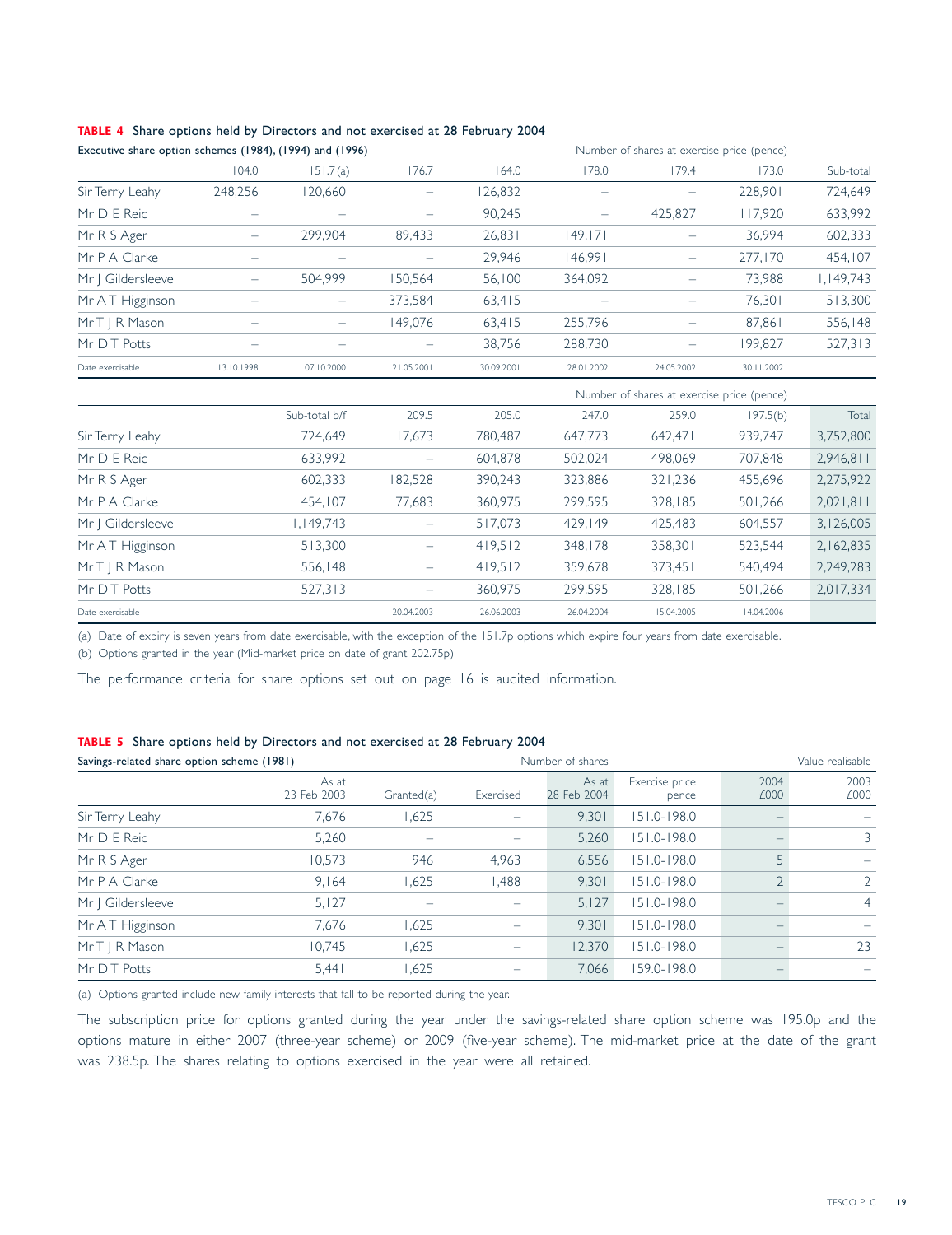# **REPORT OF THE DIRECTORS ON REMUNERATION CONTINUED**

#### **TABLE 6** Directors' interests in the long-term incentive plan

| Name            | Cycle<br>ending | Award<br>date | No of<br>shares at<br>22 Feb<br>2003 | Shares<br>awarded | Shares<br>vested         | No of<br>shares at<br>28 Feb<br>2004 | Value<br>vested<br>£000  | Vesting<br>date | MMP on<br>vesting<br>(p) |
|-----------------|-----------------|---------------|--------------------------------------|-------------------|--------------------------|--------------------------------------|--------------------------|-----------------|--------------------------|
| Sir Terry Leahy | 2004            | 13.05.97      | 103,576                              | 16,577            | 120, 153                 | $\equiv$                             | 303                      | 24.02.04        | 252.38                   |
|                 | 2004            | 16.04.99      | 150,180                              | 24,035            | 174,215                  | $\equiv$                             | 440                      | 24.02.04        | 252.38                   |
|                 | 2004            | 08.05.00      | 88,975                               | 2,772             | $\overline{\phantom{0}}$ | 91,747                               | $\overline{a}$           | 08.05.04        |                          |
|                 | 2004            | 10.04.02      | 338,137                              | 10,534            | $\qquad \qquad -$        | 348,671                              | $\qquad \qquad -$        | 10.04.04        |                          |
|                 | 2005            | 11.05.98      | 68,554                               | 10,971            | $\equiv$                 | 79,525                               | $\equiv$                 | 11.05.05        | $\overline{\phantom{0}}$ |
|                 | 2005            | 08.05.00      | 156,712                              | 25,080            | $\overline{\phantom{0}}$ | 181,792                              | $\overline{a}$           | 08.05.05        | $\overline{\phantom{0}}$ |
|                 | 2005            | 1.04.01       | 145, 189                             | 4,523             | $\overline{a}$           | 149,712                              |                          | 11.04.05        |                          |
|                 | 2005            | 09.04.03      |                                      | 523,938           |                          | 523,938                              |                          | 09.04.05        |                          |
|                 | 2006            | 16.04.99      | 82,922                               | 13,271            | $\overline{\phantom{0}}$ | 96,193                               | $\overline{\phantom{0}}$ | 16.04.06        |                          |
|                 | 2006            | 1.04.01       | 101,628                              | 16,263            | $\overline{\phantom{0}}$ | 117,891                              | $\overline{\phantom{0}}$ | 11.04.06        | $\overline{\phantom{0}}$ |
|                 | 2006            | 10.04.02      | 223,707                              | 6,970             | $\overline{\phantom{0}}$ | 230,677                              | $\overline{\phantom{0}}$ | 10.04.06        | $\overline{\phantom{0}}$ |
|                 | 2007            | 09.04.03      |                                      | 329,887           | $\overline{\phantom{a}}$ | 329,887                              | $\overline{a}$           | 09.04.07        |                          |
| Mr D E Reid     | 2004            | 13.05.97      | 95,284                               | 15,249            | 110,533                  | $\overline{\phantom{a}}$             | 283                      | 05.01.04        | 256.38                   |
|                 | 2004            | 16.04.99      | 135, 157                             | 21,630            | 156,787                  | $\overline{\phantom{0}}$             | 402                      | 05.01.04        | 256.38                   |
|                 | 2004            | 08.05.00      | 75,010                               | 2,336             | 77,346                   | $\qquad \qquad -$                    | 198                      | 05.01.04        | 256.38                   |
|                 | 2004            | 10.04.02      | 262,137                              | 8,165             | 270,302                  | $\qquad \qquad -$                    | 693                      | 05.01.04        | 256.38                   |
|                 | 2005            | 11.05.98      | 62,995                               | 10,082            | 73,077                   | $\qquad \qquad -$                    | 187                      | 05.01.04        | 256.38                   |
|                 | 2005            | 08.05.00      | 132, 113                             | 21,142            | 153,255                  | $\overline{\phantom{a}}$             | 393                      | 05.01.04        | 256.38                   |
|                 | 2005            | 1.04.01       | 112,523                              | 3,506             | 116,029                  | $\qquad \qquad -$                    | 297                      | 05.01.04        | 256.38                   |
|                 | 2005            | 09.04.03      | $\overline{\phantom{a}}$             | 394,647           | 394,647                  | $\qquad \qquad -$                    | 1,012                    | 05.01.04        | 256.38                   |
|                 | 2006            | 16.04.99      | 74,629                               | 11,943            | 86,572                   | $\qquad \qquad -$                    | 222                      | 05.01.04        | 256.38                   |
|                 | 2006            | 1.04.01       | 78,762                               | 12,602            | 91,364                   | $\qquad \qquad -$                    | 234                      | 05.01.04        | 256.38                   |
|                 | 2006            | 10.04.02      | 173,427                              | 5,403             | 178,830                  | $\overline{\phantom{0}}$             | 458                      | 05.01.04        | 256.38                   |
|                 | 2007            | 09.04.03      | $\overline{\phantom{a}}$             | 248,480           | 248,480                  | $\overline{\phantom{0}}$             | 637                      | 05.01.04        | 256.38                   |
| Mr R S Ager     | 2004            | 13.05.97      | 70,425                               | 11,270            | 81,695                   |                                      | 206                      | 24.02.04        | 252.38                   |
|                 | 2004            | 16.04.99      | 95,636                               | 15,303            | 110,939                  |                                      | 280                      | 24.02.04        | 252.38                   |
|                 | 2004            | 08.05.00      | 50,404                               | 1,570             | $\overline{\phantom{0}}$ | 51,974                               | $\equiv$                 | 08.05.04        |                          |
|                 | 2004            | 10.04.02      | 169,067                              | 5,266             | $\overline{\phantom{0}}$ | 174,333                              | $\overline{\phantom{0}}$ | 10.04.04        | $\overline{\phantom{0}}$ |
|                 | 2005            | 11.05.98      | 46,581                               | 7,453             | $\qquad \qquad -$        | 54,034                               | $\qquad \qquad -$        | 11.05.05        | $\overline{\phantom{0}}$ |
|                 | 2005            | 08.05.00      | 88,775                               | 14,207            | $\overline{\phantom{m}}$ | 102,982                              | $\overline{\phantom{0}}$ | 08.05.05        | $\overline{\phantom{0}}$ |
|                 | 2005            | 11.04.01      | 72,593                               | 2,261             | $\qquad \qquad -$        | 74,854                               | $\overline{\phantom{0}}$ | 11.04.05        | -                        |
|                 | 2005            | 09.04.03      | $\overline{\phantom{0}}$             | 254,064           | $\overline{a}$           | 254,064                              | $\overline{a}$           | 09.04.05        | $\overline{\phantom{0}}$ |
|                 | 2006            | 16.04.99      | 52,807                               | 8,450             | $\equiv$                 | 61,257                               | $\equiv$                 | 16.04.06        | $\overline{\phantom{0}}$ |
|                 | 2006            | 1.04.01       | 50,812                               | 8,130             | $\overline{\phantom{0}}$ | 58,942                               | $\overline{a}$           | 11.04.06        |                          |
|                 | 2006            | 10.04.02      | 111,853                              | 3,485             |                          | 115,338                              |                          | 10.04.06        |                          |
|                 | 2007            | 09.04.03      |                                      | 159,966           | $\overline{\phantom{0}}$ | 159,966                              | $\overline{\phantom{0}}$ | 09.04.07        |                          |

| Date of award   | 3.05.97 | 1.05.98 | 16.04.99 | 08.05.00 | 04.01 ، ا | 0.04.02 | 09.04.03 |
|-----------------|---------|---------|----------|----------|-----------|---------|----------|
| Award price (p) | 26.83   | 186.66  | 68.83    | 74.00    | 259.25    | 248.00  | 197.25   |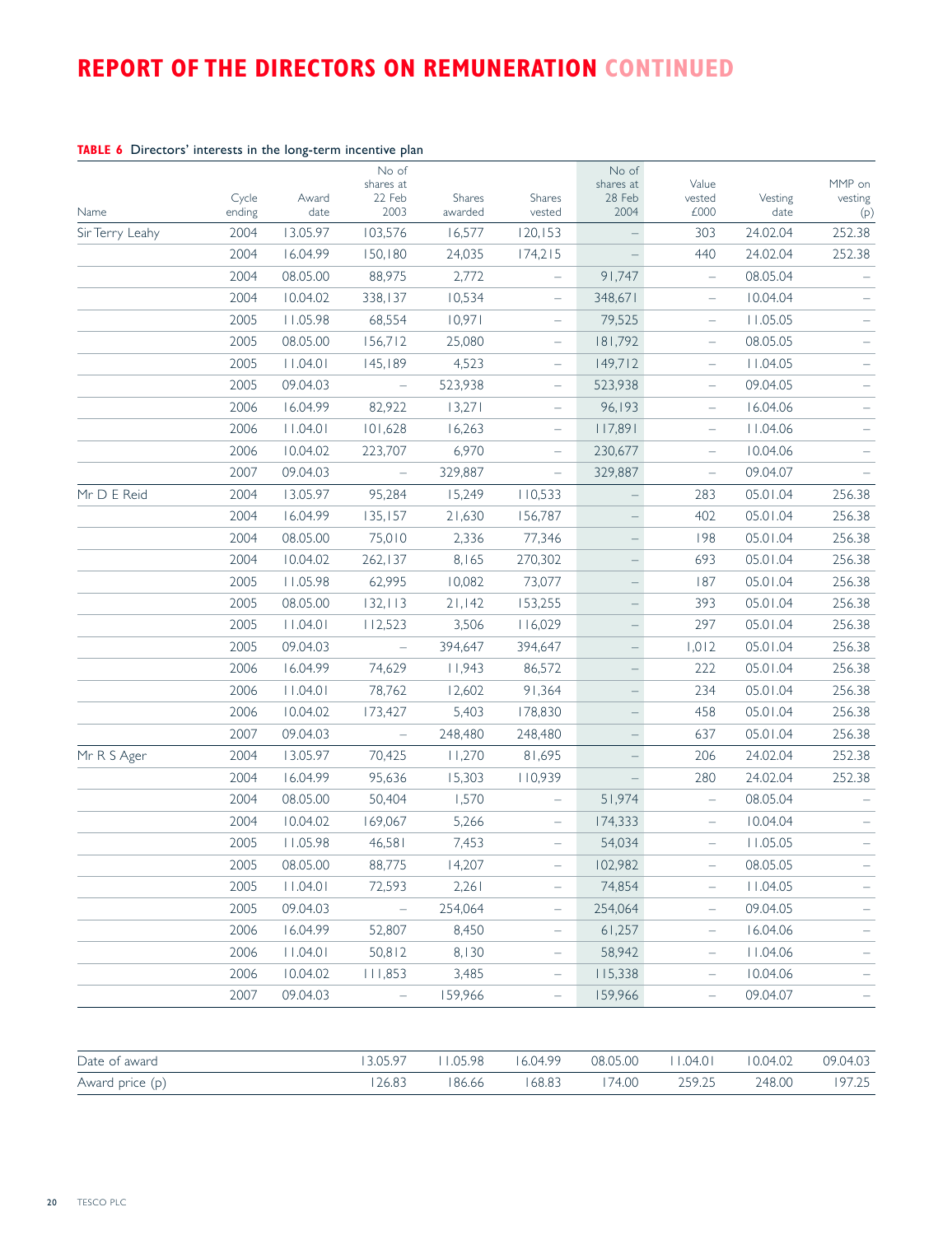#### **TABLE 6** Directors' interests in the long-term incentive plan continued

| Name              | Cycle<br>ending | Award<br>date | No of<br>shares at<br>22 Feb<br>2003 | Shares<br>awarded        | Shares<br>vested         | No of<br>shares at<br>28 Feb<br>2004 | Value<br>vested<br>£000  | Vesting<br>date | MMP on<br>vesting<br>(p) |
|-------------------|-----------------|---------------|--------------------------------------|--------------------------|--------------------------|--------------------------------------|--------------------------|-----------------|--------------------------|
| Mr P A Clarke     | 2004            | 13.05.97      | 30,028                               | 4,805                    | 34,833                   | $\qquad \qquad -$                    | 88                       | 24.02.04        | 252.38                   |
|                   | 2004            | 08.05.00      | 36,573                               | 1,139                    | $\qquad \qquad -$        | 37,712                               | $\overline{\phantom{a}}$ | 08.05.04        |                          |
|                   | 2004            | 11.04.01      | 47,001                               | $\overline{\phantom{a}}$ | 47,001                   | $\equiv$                             | 94                       | 09.04.03        | 199.50                   |
|                   | 2004            | 10.04.02      | 172,727                              | 5,380                    |                          | 178,107                              | $\overline{\phantom{0}}$ | 10.04.04        |                          |
|                   | 2005            | 11.05.98      | 20,443                               | 3,271                    | $\overline{\phantom{0}}$ | 23,714                               | $\overline{\phantom{0}}$ | 11.05.05        |                          |
|                   | 2005            | 08.05.00      | 57,352                               | 9,176                    | $\overline{\phantom{0}}$ | 66,528                               | $\overline{\phantom{0}}$ | 08.05.05        |                          |
|                   | 2005            | 11.04.01      | 67,149                               | 2,092                    | $\overline{\phantom{0}}$ | 69,241                               | $\equiv$                 | 11.04.05        |                          |
|                   | 2005            | 09.04.03      | $\overline{\phantom{a}}$             | 279,469                  | $\qquad \qquad -$        | 279,469                              | $\overline{\phantom{0}}$ | 09.04.05        |                          |
|                   | 2006            | 16.04.99      | 18,570                               | $\sim$ $-$               | 18,570                   | $\overline{\phantom{a}}$             | 37                       | 09.04.03        | 199.50                   |
|                   | 2006            | 10.04.02      | 114,274                              | 3,560                    | $\overline{\phantom{0}}$ | 117,834                              | $\qquad \qquad -$        | 10.04.06        |                          |
|                   | 2007            | 09.04.03      | $\overline{\phantom{a}}$             | 175,962                  | $\equiv$                 | 175,962                              | $\overline{\phantom{a}}$ | 09.04.07        |                          |
| Mr   Gildersleeve | 2004            | 13.05.97      | 90.104                               | 14,421                   | 104,525                  |                                      | 264                      | 24.02.04        | 252.38                   |
|                   | 2004            | 16.04.99      | 124,618                              | 19,943                   | 144,561                  |                                      | 365                      | 24.02.04        | 252.38                   |
|                   | 2004            | 08.05.00      | 67,162                               | 2,092                    | $\overline{\phantom{0}}$ | 69,254                               | $\overline{\phantom{a}}$ | 08.05.04        |                          |
|                   | 2004            | 10.04.02      | 223,934                              | 6,975                    | $\overline{\phantom{0}}$ | 230,909                              | $\overline{\phantom{0}}$ | 10.04.04        |                          |
|                   | 2005            | 11.05.98      | 59,551                               | 9,529                    | $\qquad \qquad -$        | 69,080                               | $\qquad \qquad -$        | 11.05.05        |                          |
|                   | 2005            | 08.05.00      | 118,293                              | 18,929                   | $\overline{\phantom{0}}$ | 137,222                              | $\qquad \qquad -$        | 08.05.05        |                          |
|                   | 2005            | 11.04.01      | 96,189                               | 2,996                    | $\overline{\phantom{0}}$ | 99,185                               | $\overline{\phantom{0}}$ | 11.04.05        |                          |
|                   | 2005            | 09.04.03      | $\overline{\phantom{a}}$             | 337,058                  | $\overline{\phantom{0}}$ | 337,058                              | $\overline{\phantom{0}}$ | 09.04.05        |                          |
|                   | 2006            | 16.04.99      | 68,810                               | 11,012                   | $\qquad \qquad -$        | 79,822                               | $\overline{\phantom{0}}$ | 16.04.06        | $\qquad \qquad -$        |
|                   | 2006            | 11.04.01      | 67,327                               | 10,774                   | $\qquad \qquad -$        | 78,101                               | $\overline{\phantom{0}}$ | 11.04.06        |                          |
|                   | 2006            | 10.04.02      | 148, 152                             | 4,615                    | $\overline{\phantom{0}}$ | 152,767                              | $\equiv$                 | 10.04.06        |                          |
|                   | 2007            | 09.04.03      | $\overline{\phantom{a}}$             | 212,222                  | $\qquad \qquad -$        | 212,222                              | $\qquad \qquad -$        | 09.04.07        |                          |
| Mr AT Higginson   | 2004            | 16.04.99      | 93,791                               | 15,009                   | 108,800                  | $\equiv$                             | 275                      | 24.02.04        | 252.38                   |
|                   | 2004            | 08.05.00      | 51,734                               | 1,611                    | $\overline{\phantom{0}}$ | 53,345                               | $\overline{\phantom{0}}$ | 08.05.04        |                          |
|                   | 2004            | 10.04.02      | 188,576                              | 5,874                    | $\overline{\phantom{0}}$ | 194,450                              | $\overline{\phantom{0}}$ | 10.04.04        |                          |
|                   | 2005            | 11.04.01      | 78,039                               | 2,431                    | $\overline{\phantom{0}}$ | 80,470                               | $\overline{\phantom{0}}$ | 11.04.05        |                          |
|                   | 2005            | 09.04.03      |                                      | 291,891                  | $\overline{\phantom{0}}$ | 291,891                              | $\overline{\phantom{0}}$ | 09.04.05        |                          |
|                   | 2006            | 16.04.99      | 51,789                               | 8,287                    | $\overline{\phantom{0}}$ | 60,076                               | $\overline{\phantom{0}}$ | 16.04.06        |                          |
|                   | 2006            | 1.04.01       | 54,626                               | 8,740                    | $\qquad \qquad -$        | 63,366                               | -                        | 11.04.06        |                          |
|                   | 2006            | 10.04.02      | 124,759                              | 3,887                    | $\qquad \qquad -$        | 128,646                              | $\qquad \qquad -$        | 10.04.06        |                          |
|                   | 2007            | 09.04.03      | $\overline{\phantom{m}}$             | 183,784                  | $\overline{\phantom{0}}$ | 183,784                              | $\overline{\phantom{0}}$ | 09.04.07        | $\overline{\phantom{0}}$ |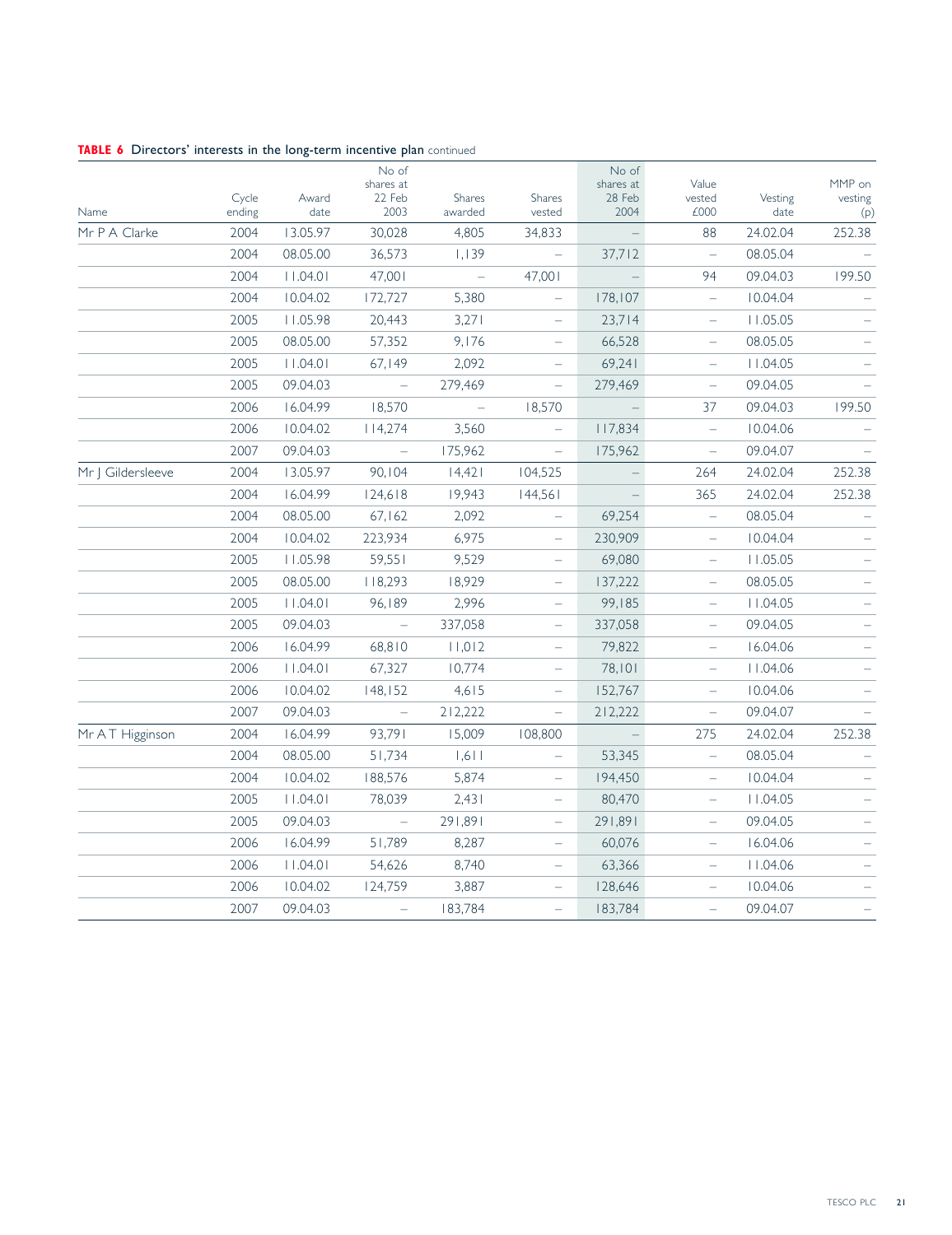# **REPORT OF THE DIRECTORS ON REMUNERATION CONTINUED**

| Name          | Cycle<br>ending | Award<br>date | No of<br>shares at<br>22 Feb<br>2003 | Shares<br>awarded | Shares<br>vested         | No of<br>shares at<br>28 Feb<br>2004 | Value<br>vested<br>£000  | Vesting<br>date | MMP on<br>vesting<br>(p) |
|---------------|-----------------|---------------|--------------------------------------|-------------------|--------------------------|--------------------------------------|--------------------------|-----------------|--------------------------|
| MrT J R Mason | 2004            | 13.05.97      | 57,994                               | 9,281             | 67,275                   |                                      | 170                      | 24.02.04        | 252.38                   |
|               | 2004            | 16.04.99      | 92,479                               | 14,799            | 107,278                  |                                      | 271                      | 24.02.04        | 252.38                   |
|               | 2004            | 08.05.00      | 51,734                               | 1,611             | $\qquad \qquad -$        | 53,345                               | $\qquad \qquad -$        | 08.05.04        |                          |
|               | 2004            | 10.04.02      | 188,576                              | 5,874             | $\qquad \qquad -$        | 194,450                              | $\overline{\phantom{0}}$ | 10.04.04        |                          |
|               | 2005            | 11.05.98      | 43,009                               | 6,883             | $\overline{\phantom{0}}$ | 49,892                               | $\overline{\phantom{0}}$ | 11.05.05        |                          |
|               | 2005            | 08.05.00      | 91,118                               | 14,580            | $\overline{\phantom{0}}$ | 105,698                              | $\overline{\phantom{0}}$ | 08.05.05        |                          |
|               | 2005            | 11.04.01      | 78,039                               | 2,431             | $\qquad \qquad -$        | 80,470                               | $\overline{\phantom{0}}$ | 11.04.05        |                          |
|               | 2005            | 09.04.03      | $\overline{\phantom{0}}$             | 291,891           | $\overline{\phantom{0}}$ | 291,891                              | $\overline{\phantom{0}}$ | 09.04.05        |                          |
|               | 2006            | 16.04.99      | 51,063                               | 8,171             | $\overline{\phantom{0}}$ | 59,234                               | $\overline{\phantom{0}}$ | 16.04.06        |                          |
|               | 2006            | 11.04.01      | 54,626                               | 8,730             | $\overline{\phantom{0}}$ | 63,356                               | $\overline{\phantom{0}}$ | 11.04.06        |                          |
|               | 2006            | 10.04.02      | 124,759                              | 3,887             | $\overline{\phantom{0}}$ | 128,646                              | $\overline{\phantom{0}}$ | 10.04.06        |                          |
|               | 2007            | 09.04.03      | $\overline{\phantom{m}}$             | 183,784           | $\overline{\phantom{m}}$ | 183,784                              | $\overline{\phantom{0}}$ | 09.04.07        |                          |
| Mr DT Potts   | 2004            | 13.05.97      | 33,136                               | 5,303             | 38,439                   |                                      | 97                       | 24.02.04        | 252.38                   |
|               | 2004            | 16.04.99      | 48,325                               | 7,733             | 56,058                   |                                      | 4                        | 24.02.04        | 252.38                   |
|               | 2004            | 08.05.00      | 39,897                               | 1,242             | $\overline{\phantom{0}}$ | 41,139                               | $\overline{\phantom{0}}$ | 08.05.04        |                          |
|               | 2004            | 10.04.02      | 172,727                              | 5,380             | $\qquad \qquad -$        | 178,107                              | $\qquad \qquad -$        | 10.04.04        |                          |
|               | 2005            | 11.05.98      | 28,200                               | 4,513             | $\overline{\phantom{0}}$ | 32,713                               | $\overline{\phantom{0}}$ | 11.05.05        |                          |
|               | 2005            | 08.05.00      | 70,272                               | 11,244            | $\overline{\phantom{0}}$ | 81,516                               | $\overline{\phantom{0}}$ | 08.05.05        |                          |
|               | 2005            | 11.04.01      | 67,149                               | 2,092             | $\overline{\phantom{m}}$ | 69,241                               | $\overline{\phantom{0}}$ | 11.04.05        |                          |
|               | 2005            | 09.04.03      | $\overline{\phantom{a}}$             | 279,469           | $\overline{\phantom{0}}$ | 279,469                              | $\overline{\phantom{0}}$ | 09.04.05        |                          |
|               | 2006            | 16.04.99      | 25,497                               | 4,080             | $\overline{\phantom{m}}$ | 29,577                               | $\overline{\phantom{0}}$ | 16.04.06        |                          |
|               | 2006            | 11.04.01      | 47,001                               | 7,519             | $\overline{\phantom{0}}$ | 54,520                               | $\overline{\phantom{0}}$ | 11.04.06        |                          |
|               | 2006            | 10.04.02      | 114,274                              | 3,560             | $\overline{\phantom{0}}$ | 117,834                              | $\overline{\phantom{0}}$ | 10.04.06        |                          |
|               | 2007            | 09.04.03      | $\qquad \qquad -$                    | 175,962           | $\overline{\phantom{0}}$ | 175,962                              | $\overline{\phantom{0}}$ | 09.04.07        |                          |
|               |                 |               |                                      |                   |                          |                                      |                          |                 |                          |

#### **TABLE 6** Directors' interests in the long-term incentive plan continued

The Mid-Market Price (MMP) on the date of award (09.04.03) was 199.50p.

Long-Term awards from 2001 are classed as four year cycles as no election for enhancement is possible yet.

Short-Term matching award for 2002 is classed as a two year cycle as no election for enhancement is possible yet.

Long-Term awards can be enhanced from the 4th year, extending the cycle to seven years.

Short-Term matching awards can be enhanced from the 2nd year, extending the cycle to five years.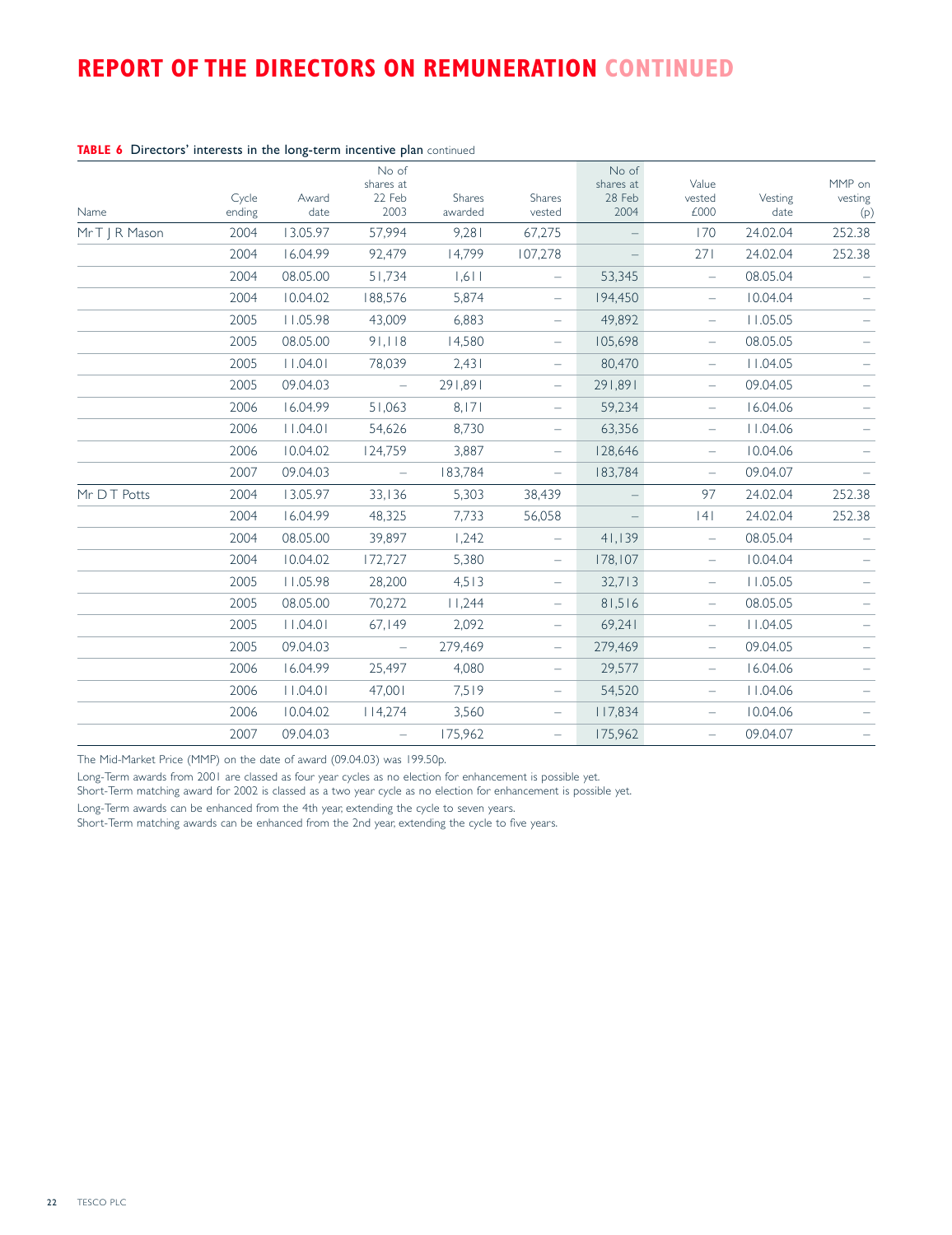#### **TABLE 7** Disclosable interests of the Directors, including family interests

|                   |                    | 28 Feb 2004                                 |                    | 22 Feb 2003                                 |
|-------------------|--------------------|---------------------------------------------|--------------------|---------------------------------------------|
|                   | Ordinary<br>shares | Options to<br>acquire<br>ordinary<br>shares | Ordinary<br>shares | Options to<br>acquire<br>ordinary<br>shares |
| Mr   A Gardiner   | 669, 111           |                                             | 627,805            |                                             |
| Sir Terry Leahy   | 4,915,893          | 3,762,101                                   | 3,754,973          | 3,344,457                                   |
| Mr D E Reid       | 189,682            | 2,952,071                                   | 2,450,973          | 3,080,683                                   |
| Mr R S Ager       | 1,971,071          | 2,282,478                                   | 1,448,706          | 1,830,799                                   |
| Mr R F Chase      | 50,000             |                                             |                    |                                             |
| Mr P A Clarke     | 983,778            | 2,031,112                                   | 631,795            | 1,529,709                                   |
| Mr E M Davies     | 2,400              |                                             |                    |                                             |
| Dr H Einsmann     | 92,150             |                                             |                    |                                             |
| Mr   Gildersleeve | 1,829,760          | 3,131,132                                   | 1,272,629          | 2,648,609                                   |
| Mr AT Higginson   | 1,160,023          | 2,172,136                                   | 679,897            | 1,646,967                                   |
| Mr K   Hydon      | 30,093             |                                             |                    |                                             |
| Mr T   R Mason    | 1,519,084          | 2,261,653                                   | 1,087,172          | 1,961,091                                   |
| Mr G F Pimlott    | 33,418             |                                             | 32,529             |                                             |
| Mr DT Potts       | 1,250,463          | 2,024,400                                   | 774,912            | 1,521,509                                   |

Options to acquire ordinary shares shown above comprise options under the executive share option schemes (1984), (1994), (1996) and the savings-related share option scheme (1981) (note 26).

Between 28 February 2004 and 19 April 2004, 586 shares were purchased by Executive Directors as part of the Partnership Share Plan (BAYE) operated by the Group.

The ordinary shares include shares held as part of incentive plans shown in table 6.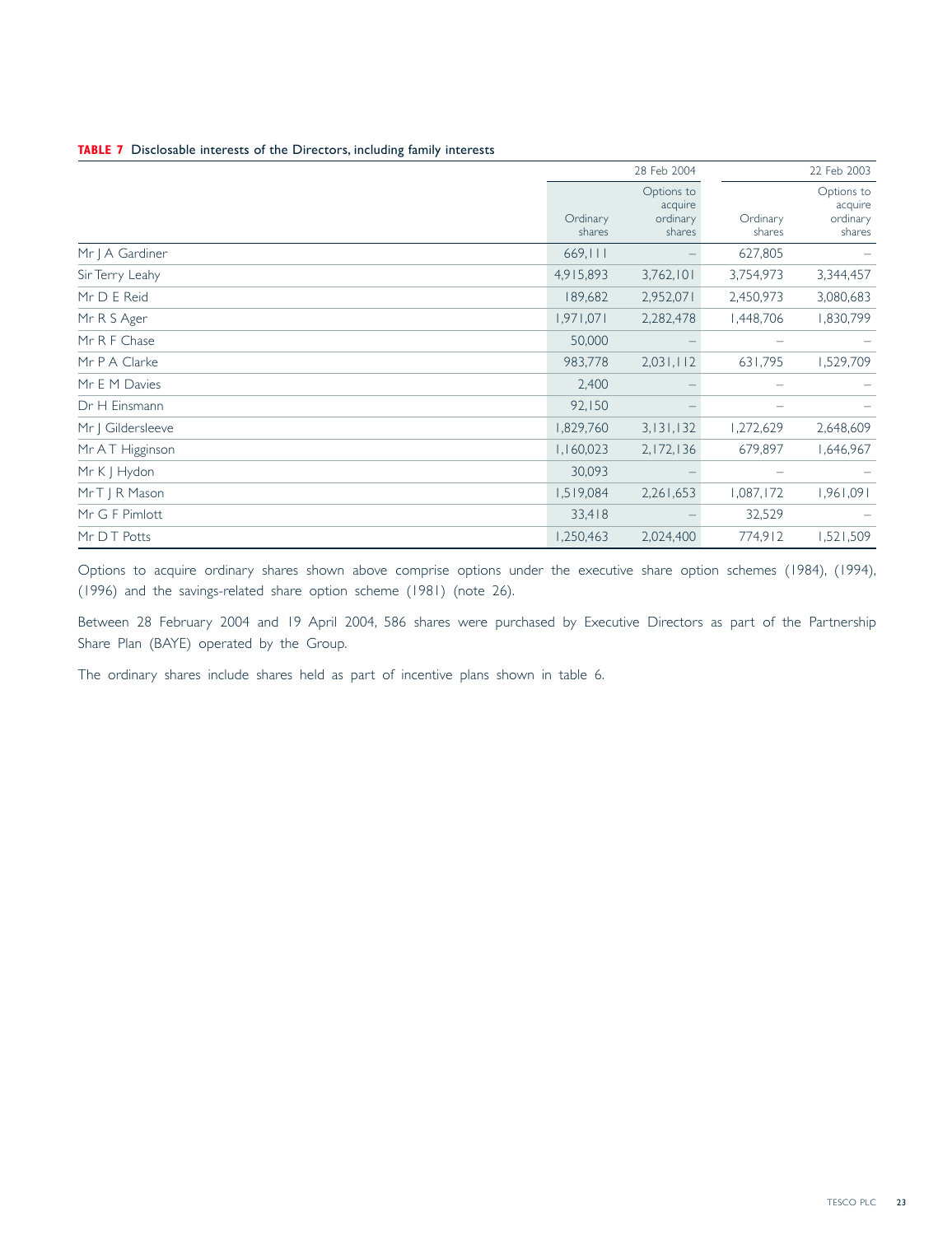### **DIRECTORS' RESPONSIBILITIES FOR THE PREPARATION OF THE FINANCIAL STATEMENTS**

The Directors are required by the Companies Act 1985 to prepare financial statements for each financial year which give a true and fair view of the state of affairs of the company and the Group as at the end of the financial year and of the profit or loss for the financial year.

The Directors consider that in preparing the financial statements on pages 26 to 55 the company and Group have used appropriate accounting policies, consistently applied and supported by reasonable and prudent judgements and estimates, and that all accounting standards which they consider to be applicable have been followed.

The Directors have responsibility for ensuring that the company and Group keep accounting records which disclose, with reasonable accuracy at any time, the financial position of the company and Group and which enable them to ensure that the financial statements comply with the Companies Act 1985.

The Directors are responsible for the maintenance and integrity of the Annual Review and Summary Financial Statement and Annual Report and Financial Statements published on the Groupís Corporate website. Legislation in the UK concerning the preparation and dissemination of financial statements may differ from legislation in other jurisdictions.

The Directors have general responsibility for taking such steps as are reasonably open to them to safeguard the assets of the Group and to prevent and detect fraud and other irregularities.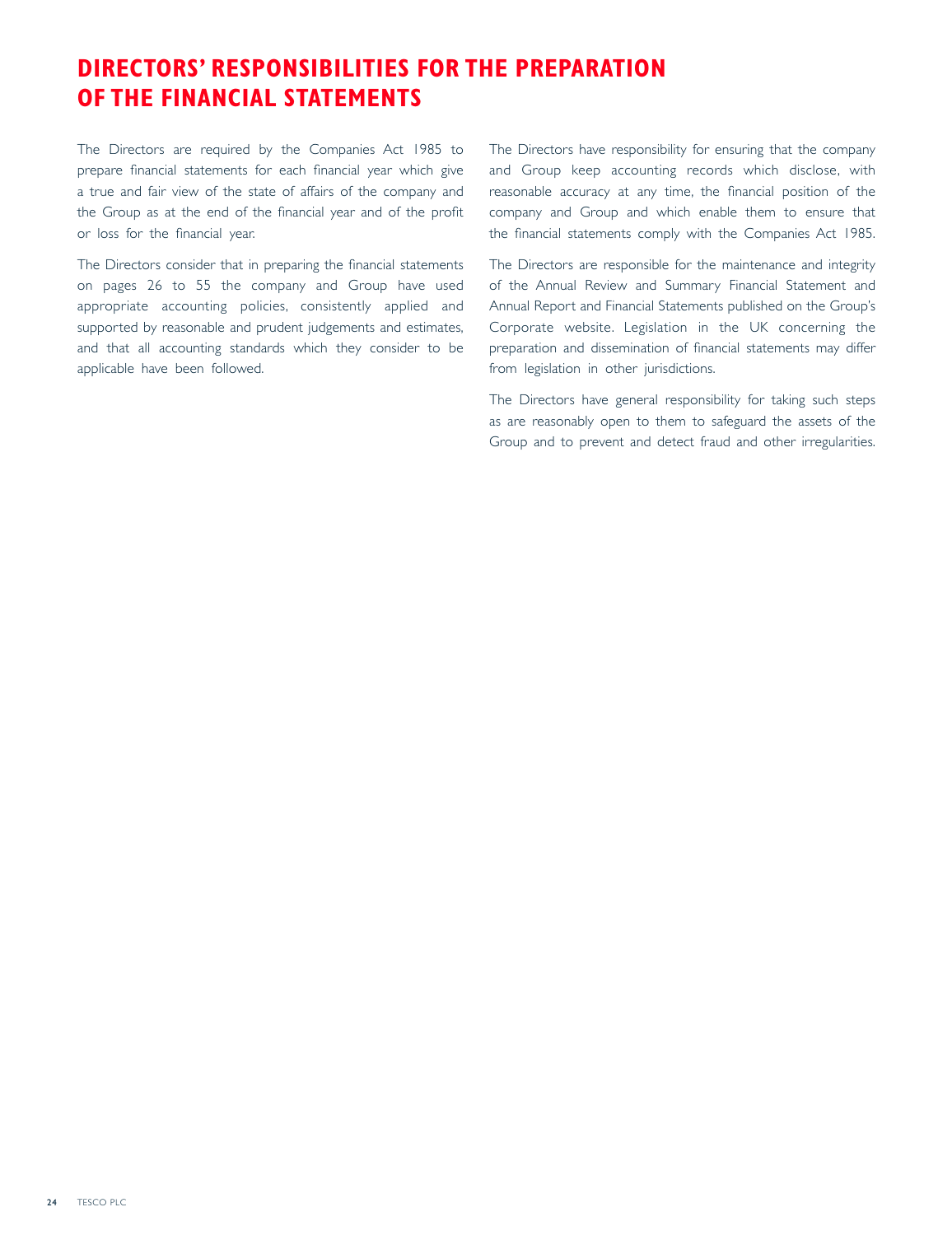### **INDEPENDENT AUDITORS' REPORT TO THE MEMBERS OF TESCO PLC**

We have audited the financial statements which comprise the Group profit and loss account, the balance sheets, the cash flow statement, the statement of total recognised gains and losses and the related notes which have been prepared under the historical cost convention and the accounting policies set out in the statement of accounting policies. We have also audited the disclosures required by Part 3 of Schedule 7A to the Companies Act 1985 contained in the Directors' remuneration report ('the auditable part').

#### **RESPECTIVE RESPONSIBILITIES OF DIRECTORS AND AUDITORS**

The Directors' responsibilities for preparing the annual report, the Directors' remuneration report and the financial statements in accordance with applicable United Kingdom law and accounting standards are set out in the statement of Directors' responsibilities.

Our responsibility is to audit the financial statements and the auditable part of the Directors' remuneration report in accordance with relevant legal and regulatory requirements and United Kingdom Auditing Standards issued by the Auditing Practices Board. This report, including the opinion, has been prepared for and only for the company's members as a body in accordance with Section 235 of the Companies Act 1985 and for no other purpose. We do not, in giving this opinion, accept or assume responsibility for any other purpose or to any other person to whom this report is shown or in to whose hands it may come save where expressly agreed by our prior consent in writing.

We report to you our opinion as to whether the financial statements give a true and fair view and whether the financial statements and the auditable part of the Directors' remuneration report have been properly prepared in accordance with the Companies Act 1985. We also report to you if, in our opinion, the Directorsí report is not consistent with the financial statements, if the company has not kept proper accounting records, if we have not received all the information and explanations we require for our audit, or if information specified by law regarding Directors' remuneration and transactions is not disclosed.

We read the other information contained in the annual report and consider the implications for our report if we become aware of any apparent misstatements or material inconsistencies with the financial statements. The other information comprises only the Directors' report, the unaudited part of the Directors' remuneration report, the Chairmanís statement, the operating and financial review and the corporate governance statement.

We review whether the corporate governance statement reflects the companyís compliance with the seven provisions of the Combined Code (issued in June 1998) specified for our review by the Listing Rules of the Financial Services Authority, and we report if it does not. We are not required to consider whether the Board's statements on internal control cover all risks and controls, or to form an opinion on the effectiveness of the companyís or Groupís corporate governance procedures or its risk and control procedures.

**BASIS OF AUDIT OPINION** We conducted our audit in accordance with auditing standards issued by the Auditing Practices Board. An audit includes examination, on a test basis, of evidence relevant to the amounts and disclosures in the financial statements and the auditable part of the Directors' remuneration report. It also includes an assessment of the significant estimates and judgements made by the Directors in the preparation of the financial statements, and of whether the accounting policies are appropriate to the company's circumstances, consistently applied and adequately disclosed.

We planned and performed our audit so as to obtain all the information and explanations which we considered necessary in order to provide us with sufficient evidence to give reasonable assurance that the financial statements and the auditable part of the Directors' remuneration report are free from material misstatement, whether caused by fraud or other irregularity or error. In forming our opinion we also evaluated the overall adequacy of the presentation of information in the financial statements.

#### **OPINION** In our opinion:

- the financial statements give a true and fair view of the state of affairs of the company and the Group at 28 February 2004 and of the profit and cash flows of the Group for the year then ended;
- the financial statements have been properly prepared in accordance with the Companies Act 1985; and
- those parts of the Directors' remuneration report required by Part 3 of Schedule 7A to the Companies Act 1985 have been properly prepared in accordance with the Companies Act 1985.

#### PricewaterhouseCoopers LLP

Chartered Accountants and Registered Auditors London 19 April 2004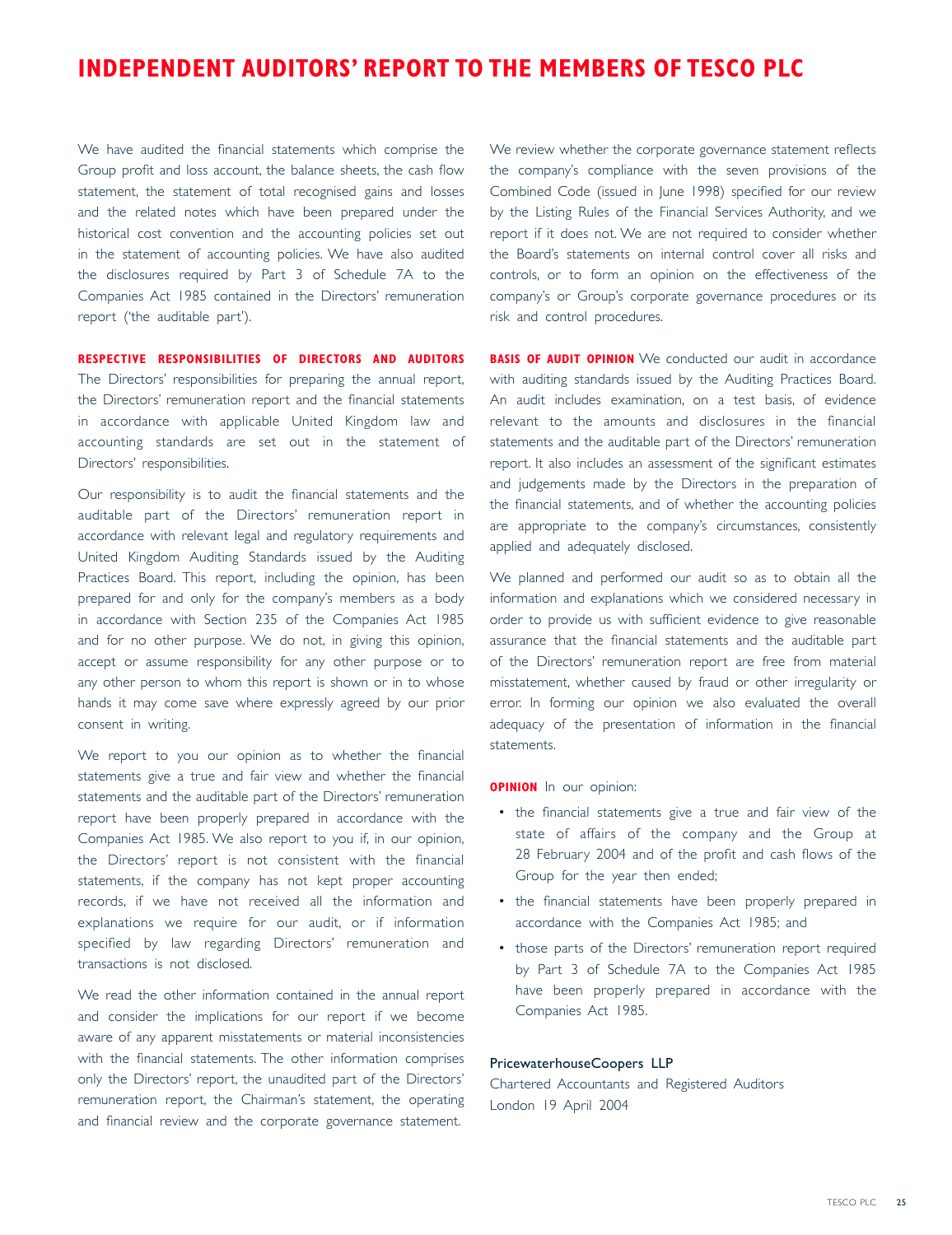### **GROUP PROFIT AND LOSS ACCOUNT**

53 weeks ended 28 February 2004

|                                                                  | Continuing operations      |            |                            |            |                        |
|------------------------------------------------------------------|----------------------------|------------|----------------------------|------------|------------------------|
|                                                                  | note                       | 2004<br>£m | Acquisitions<br>2004<br>£m | 2004<br>£m | 2003<br>restated<br>£m |
| Sales at net selling prices                                      | $\mathbf{2}$               | 33,418     | 139                        | 33,557     | 28,280                 |
| Turnover including share of joint ventures                       |                            | 30,919     | 3                          | 31,050     | 26,197                 |
| Less: share of joint ventures' turnover                          |                            | (236)      |                            | (236)      | (193)                  |
| Group turnover excluding value added tax                         | 2/3                        | 30,683     | 3                          | 30,814     | 26,004                 |
| Operating expenses                                               |                            |            |                            |            |                        |
| - Normal operating expenses                                      |                            | (28, 804)  | (121)                      | (28, 925)  | (24, 444)              |
| - Employee profit-sharing                                        | $\overline{4}$             | (57)       | $\overline{\phantom{0}}$   | (57)       | (51)                   |
| - Integration costs                                              |                            | (45)       |                            | (45)       | (4)                    |
| - Goodwill amortisation                                          | 12                         | (48)       | (4)                        | (52)       | (21)                   |
| Operating profit                                                 | 2/3                        | 1,729      | 6                          | 1,735      | 1,484                  |
| Share of operating profit of joint ventures and associates       |                            | 97         |                            | 97         | 70                     |
| Net loss on disposal of fixed assets                             |                            | (9)        |                            | (9)        | (13)                   |
| Profit on ordinary activities before interest and taxation       |                            | 1,817      | 6                          | 1,823      | 1,541                  |
| Net interest payable                                             | $\,$ 8 $\,$                |            |                            | (223)      | (180)                  |
| Profit on ordinary activities before taxation                    | 5                          |            |                            | 1,600      | 1,361                  |
| Underlying profit before net loss on disposal of fixed           |                            |            |                            |            |                        |
| assets, integration costs and goodwill amortisation              |                            |            |                            | 1,708      | 1,401                  |
| Net loss on disposal of fixed assets                             |                            |            |                            | (9)        | (13)                   |
| Integration costs                                                |                            |            |                            | (45)       | (4)                    |
| Goodwill amortisation                                            |                            |            |                            | (52)       | (21)                   |
| Goodwill amortisation in joint ventures and associates           |                            |            |                            | (2)        | (2)                    |
| Tax on profit on ordinary activities                             | 9                          |            |                            | (498)      | (415)                  |
| Profit on ordinary activities after taxation                     |                            |            |                            | 1,102      | 946                    |
| Minority interests                                               |                            |            |                            | (2)        |                        |
| Profit for the financial year                                    |                            |            |                            | 1,100      | 946                    |
| Dividends                                                        | 10                         |            |                            | (516)      | (443)                  |
| Retained profit for the financial year                           | 25                         |            |                            | 584        | 503                    |
|                                                                  |                            |            |                            | Pence      | Pence                  |
| Earnings per share                                               | $\left\vert \ \right\vert$ |            |                            | 15.05      | 13.54                  |
| Adjusted for net loss on disposal of fixed assets after taxation |                            |            |                            | 0.11       | 0.18                   |
| Adjusted for integration costs after taxation                    |                            |            |                            | 0.55       | 0.06                   |
| Adjusted for goodwill amortisation                               |                            |            |                            | 0.74       | 0.32                   |
| Underlying earnings per share <sup>+</sup>                       | $\vert \ \vert$            |            |                            | 16.45      | 14.10                  |
| Diluted earnings per share                                       | $\left\vert \ \right\vert$ |            |                            | 14.93      | 13.42                  |
| Adjusted for net loss on disposal of fixed assets after taxation |                            |            |                            | 0.11       | 0.18                   |
| Adjusted for integration costs after taxation                    |                            |            |                            | 0.54       | 0.06                   |
| Adjusted for goodwill amortisation                               |                            |            |                            | 0.73       | 0.32                   |
| Underlying diluted earnings per share <sup>†</sup>               | $\mid \; \; \mid$          |            |                            | 16.31      | 13.98                  |
| Dividend per share                                               | 10                         |            |                            | 6.84       | 6.20                   |
| Dividend cover (times)                                           |                            |            |                            | 2.38       | 2.25                   |

Accounting policies and notes forming part of these financial statements are on pages 30 to 55.

<sup>+</sup> Excluding net loss on disposal of fixed assets, integration costs and goodwill amortisation.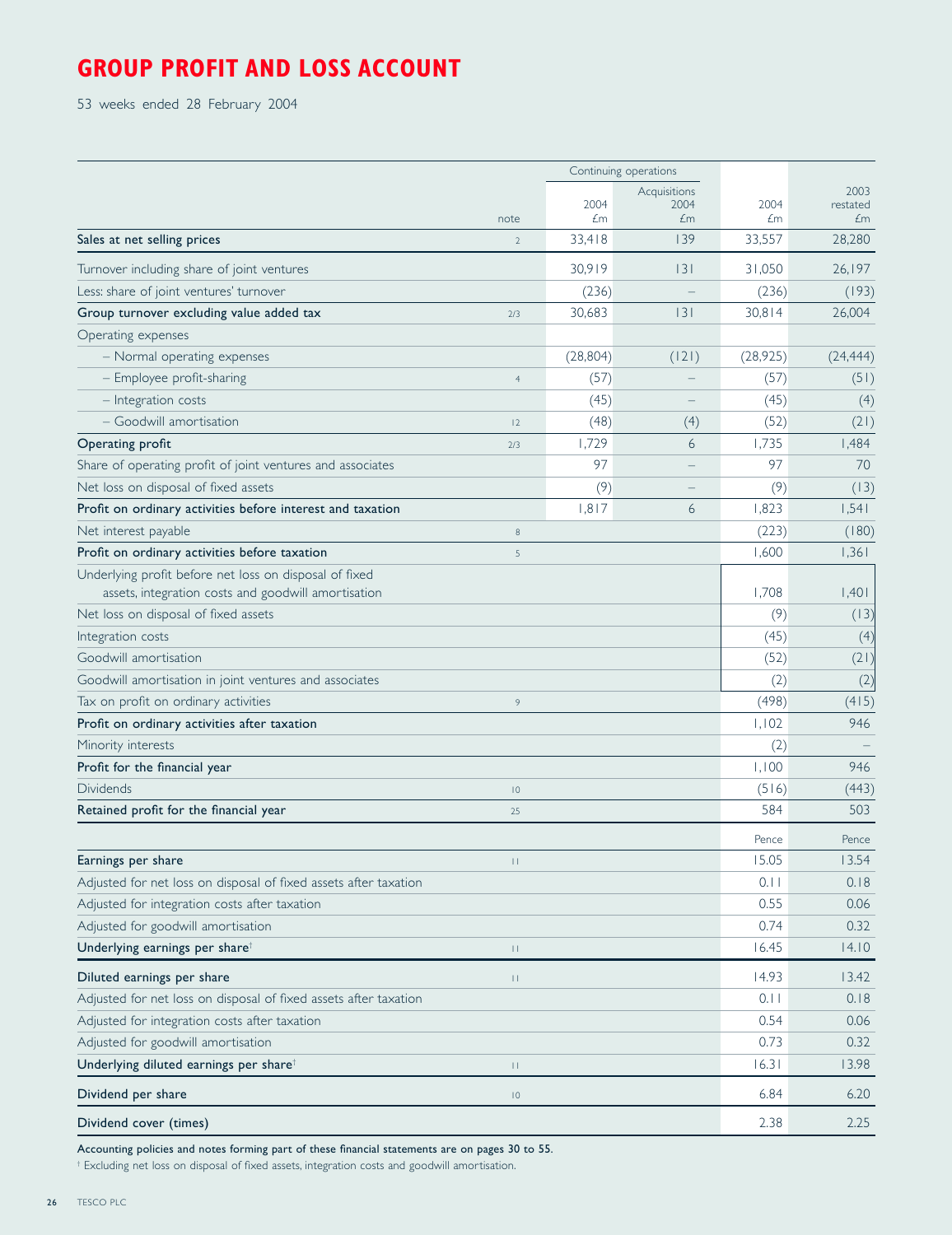# **STATEMENT OF TOTAL RECOGNISED GAINS AND LOSSES**

53 weeks ended 28 February 2004

|                                                                  |            | Group      |            | Company                 |
|------------------------------------------------------------------|------------|------------|------------|-------------------------|
|                                                                  | 2004<br>£m | 2003<br>km | 2004<br>£m | 2003<br>$\mathcal{L}$ m |
| Profit for the financial year                                    | I.IOO      | 946        |            | 618                     |
| (Loss)/gain on foreign currency net investments                  | 157        |            |            |                         |
| Total recognised gains and losses relating to the financial year | 943        | 968        | 769        | 618                     |

### **RECONCILIATION OF MOVEMENTS IN SHAREHOLDERS' FUNDS**

53 weeks ended 28 February 2004

|                                                 |            | Group                   |            | Company                 |
|-------------------------------------------------|------------|-------------------------|------------|-------------------------|
|                                                 | 2004<br>£m | 2003<br>$\mathcal{L}$ m | 2004<br>£m | 2003<br>$\mathcal{L}$ m |
| Profit for the financial year                   | 1.100      | 946                     | 771        | 618                     |
| <b>Dividends</b>                                | (516)      | (443)                   | (516)      | (443)                   |
|                                                 | 584        | 503                     | 255        | 175                     |
| (Loss)/gain on foreign currency net investments | (157)      | 22                      | (2)        |                         |
| New share capital subscribed less expenses      | 844        | 421                     | 869        | 433                     |
| Payment of dividends by shares in lieu of cash  | 158        | 40                      | 158        | 40                      |
| Net addition to shareholders' funds             | l,429      | 986                     | .280       | 648                     |
| Opening shareholders' funds                     | 6,516      | 5,530                   | 3.257      | 2,609                   |
| Closing shareholders' funds                     | 7,945      | 6,516                   | 4,537      | 3.257                   |

Accounting policies and notes forming part of these financial statements are on pages 30 to 55.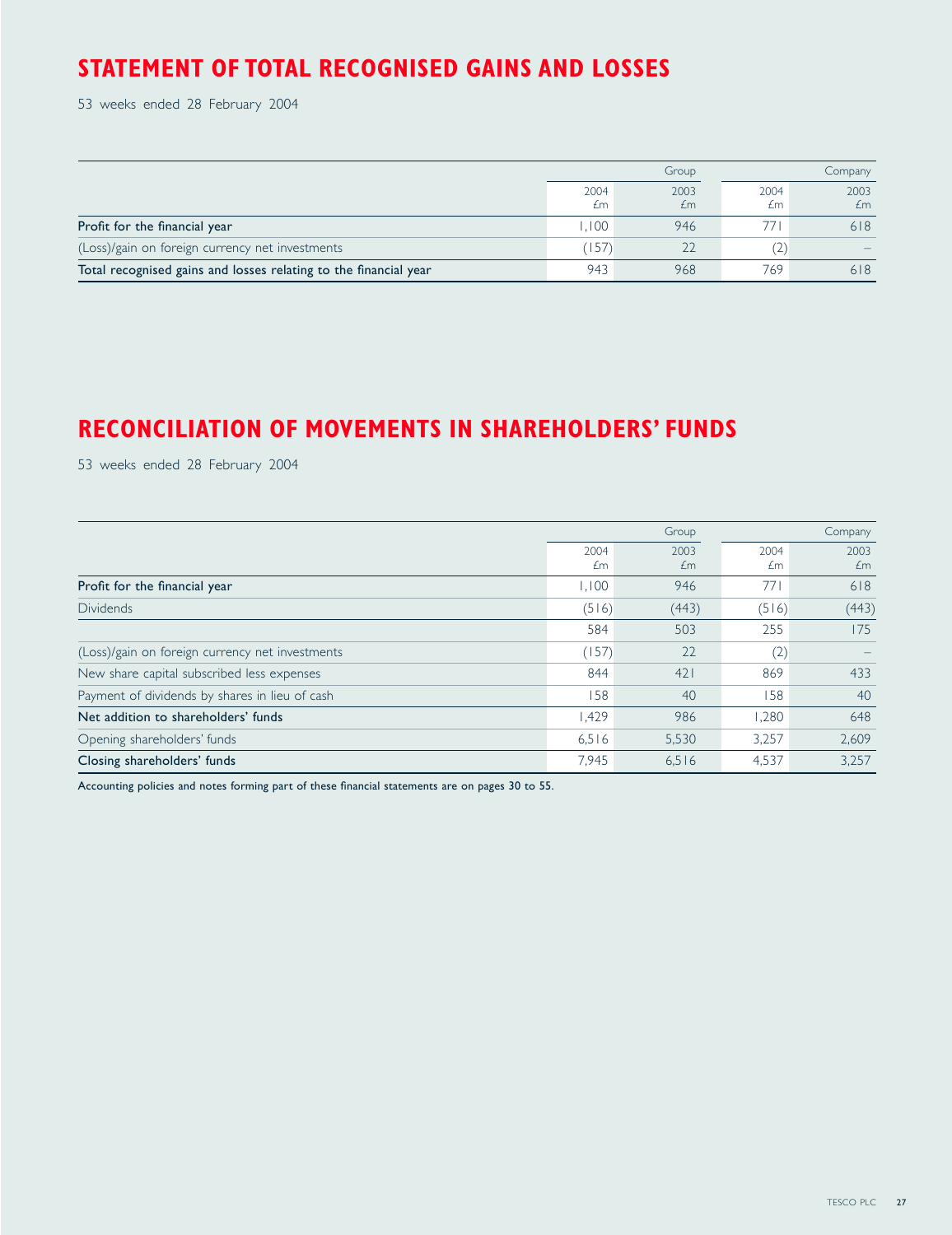# **BALANCE SHEETS**

28 February 2004

|                                        |      |         |          | Group    |          | Company        |             |
|----------------------------------------|------|---------|----------|----------|----------|----------------|-------------|
|                                        |      |         | 2004     |          | 2003     | 2004           | 2003        |
|                                        | note | £m      | £m       | £m       | Em       | £m             | $\pounds$ m |
| <b>Fixed assets</b>                    |      |         |          |          |          |                |             |
| Intangible assets                      | 12   |         | 965      |          | 890      | $\overline{a}$ |             |
| Tangible assets                        | 13   |         | 14,094   |          | 12,828   |                |             |
| Investments                            | 4    |         | 34       |          | 59       | 9,077          | 7,820       |
| Investments in joint ventures          | 4    |         |          |          |          |                |             |
| Share of gross assets                  |      | 2,006   |          | 1,708    |          |                |             |
| Less: share of gross liabilities       |      | (1,712) |          | (1, 459) |          |                |             |
| Goodwill                               |      | 15      |          | 17       |          |                |             |
|                                        |      |         | 309      |          | 266      | 43             | 158         |
| Investments in associates              | 4    |         | 21       |          | 18       |                |             |
|                                        |      |         | 15,423   |          | 14,061   | 9,220          | 7,978       |
| <b>Current assets</b>                  |      |         |          |          |          |                |             |
| <b>Stocks</b>                          | 15   |         | 1,199    |          | 1,140    |                |             |
| Debtors                                | 16   |         | 840      |          | 662      | 1,624          | 1,012       |
| Investments                            | 17   |         | 430      |          | 239      | 99             |             |
| Cash at bank and in hand               |      |         | 670      |          | 399      |                |             |
|                                        |      |         | 3,139    |          | 2,440    | 1,723          | 1,012       |
| Creditors:                             |      |         |          |          |          |                |             |
| falling due within one year            | 8    |         | (5,618)  |          | (5, 372) | (2, 456)       | (1,961)     |
| Net current liabilities                |      |         | (2, 479) |          | (2,932)  | (733)          | (949)       |
| Total assets less current liabilities  |      |         | 12,944   |          | 11,129   | 8,487          | 7,029       |
| Creditors:                             |      |         |          |          |          |                |             |
| falling due after more than one year   | 9    |         | (4,368)  |          | (4,049)  | (3,950)        | (3,772)     |
| Provisions for liabilities and charges | 22   |         | (586)    |          | (521)    |                |             |
| Net assets                             |      |         | 7,990    |          | 6,559    | 4,537          | 3.257       |
| Capital and reserves                   |      |         |          |          |          |                |             |
| Called up share capital                | 24   |         | 384      |          | 362      | 384            | 362         |
| Share premium account                  | 25   |         | 3,470    |          | 2,465    | 3,470          | 2,465       |
| Other reserves                         | 25   |         | 40       |          | 40       |                |             |
| Profit and loss account                | 25   |         | 4,051    |          | 3,649    | 683            | 430         |
| Equity shareholders' funds             |      |         | 7,945    |          | 6,516    | 4,537          | 3,257       |
| Minority interests                     |      |         | 45       |          | 43       |                |             |
| Total capital employed                 |      |         | 7,990    |          | 6,559    | 4,537          | 3,257       |

Accounting policies and notes forming part of these financial statements are on pages 30 to 55.

#### Terry Leahy

#### Andrew Higginson

#### Directors

Financial statements approved by the Board on 19 April 2004.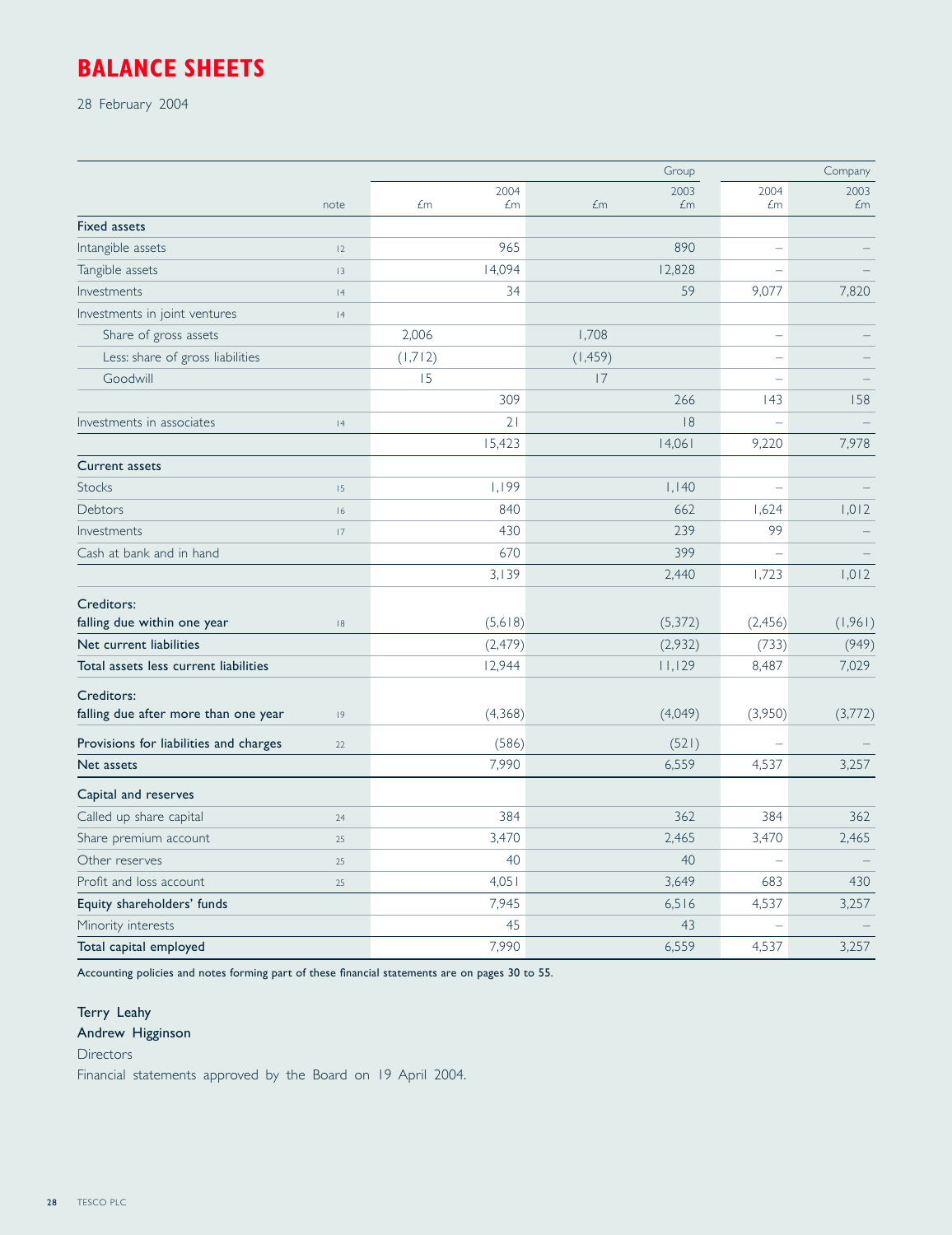# **GROUP CASH FLOW STATEMENT**

53 weeks ended 28 February 2004

|                                                                            | 2004           | 2003        |
|----------------------------------------------------------------------------|----------------|-------------|
| note<br>Net cash inflow from operating activities<br>32                    | £m<br>2,942    | £m<br>2,375 |
|                                                                            |                |             |
| Dividends from joint ventures and associates                               |                |             |
| Income received from joint ventures and associates                         | 60             | $\perp$     |
| Returns on investments and servicing of finance                            |                |             |
| Interest received                                                          | 4 <sub>1</sub> | 37          |
| Interest paid                                                              | (320)          | (253)       |
| Interest element of finance lease rental payments                          | (17)           | (2)         |
| Cash received on sale of financial instruments                             | 235            |             |
| Net cash outflow from returns on investments and servicing of finance      | (61)           | (218)       |
| <b>Taxation</b>                                                            |                |             |
| Corporation tax paid                                                       | (326)          | (366)       |
| Capital expenditure and financial investment                               |                |             |
| Payments to acquire tangible fixed assets                                  | (2, 239)       | (2,032)     |
| Receipts from sale of tangible fixed assets                                | 62             | 32          |
| Purchase of own shares                                                     | (51)           | (52)        |
| Net cash outflow from capital expenditure and financial investment         | (2,228)        | (2,052)     |
| Acquisitions and disposals                                                 |                |             |
| Purchase of subsidiary undertakings                                        | (269)          | (419)       |
| Net cash at bank and in hand acquired with subsidiaries                    | 53             | 33          |
| Invested in joint ventures                                                 | (48)           | (43)        |
| Invested in associates and other investments                               | (8)            | (7)         |
| Net cash outflow from acquisitions and disposals                           | (272)          | (436)       |
| Equity dividends paid                                                      | (303)          | (368)       |
| Cash outflow before management of liquid resources and financing           | (188)          | (1,054)     |
| Management of liquid resources                                             |                |             |
| Increase in short-term deposits                                            | (220)          | (14)        |
| Financing                                                                  |                |             |
| Ordinary shares issued for cash                                            | 868            | 73          |
| (Decrease)/increase in other loans                                         | (180)          | 774         |
| New finance leases                                                         | 75             | 249         |
| Capital element of finance leases repaid                                   | (73)           | (73)        |
| Net cash inflow from financing                                             | 690            | 1,023       |
| Increase/(decrease) in cash                                                | 282            | (45)        |
| Reconciliation of net cash flow to movement in net debt                    |                |             |
| Increase/(decrease) in cash                                                | 282            | (45)        |
| Cash outflow/(inflow) from decrease/(increase) in debt and lease financing | 178            | (950)       |
| Increase in liquid resources                                               | 220            | 4           |
| Loans and finance leases acquired with subsidiaries                        | (5)            | (172)       |
| Amortisation of 4% unsecured deep discount loan stock, RPI and LPI bonds   | (20)           | (8)         |
| Other non-cash movements                                                   | (2)            | (19)        |
| Foreign exchange differences                                               | (6)            | 3           |
| Decrease/(increase) in net debt                                            | 647            | (1, 177)    |
| Opening net debt<br>33                                                     | (4,737)        | (3,560)     |
| Closing net debt<br>33                                                     | (4,090)        | (4,737)     |

Accounting policies and notes forming part of these financial statements are on pages 30 to 55.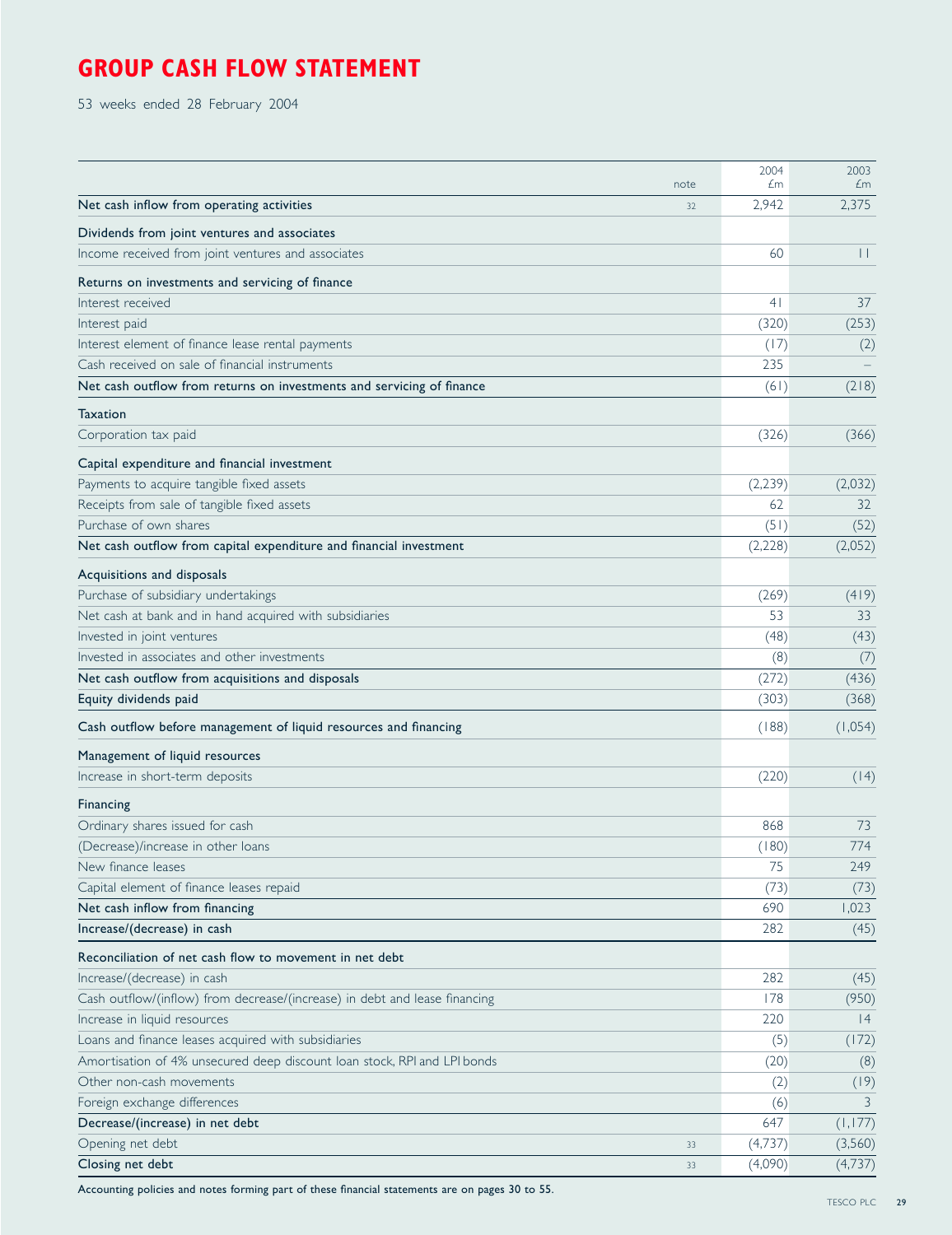### **ACCOUNTING POLICIES**

**BASIS OF PREPARATION OF FINANCIAL STATEMENTS** These financial statements have been prepared under the historical cost convention, in accordance with applicable accounting standards and the Companies Act 1985.

As in the prior year, the Group has continued to account for pensions and other post-employment benefits in accordance with SSAP 24 but has complied with the transitional disclosure requirements of FRS 17. These transitional disclosures are presented in note 27.

**BASIS OF CONSOLIDATION** The Group financial statements consist of the financial statements of the parent company, its subsidiary undertakings and the Groupís share of interests in joint ventures and associates. The accounts of the parent companyís subsidiary undertakings are prepared to dates around 28 February 2004 apart from Global T.H., Tesco Polska Sp. z o.o., Tesco Stores ČR a.s., Tesco Stores SR a.s., Tesco Kipa A.S., Samsung Tesco Co. Limited, Tesco Malaysia Sdn Bhd, Tesco Taiwan Co. Limited, Ek-Chai Distribution System Co. Ltd and C Two-Network Co. Ltd which prepared accounts to 31 December 2003. In the opinion of the Directors, it is necessary for the above named subsidiaries to prepare accounts to a date earlier than the rest of the Group to enable the timely publication of the Group financial statements.

The Group's interests in joint ventures are accounted for using the gross equity method. The Group's interests in associates are accounted for using the equity method.

**TURNOVER** Turnover consists of sales through retail outlets and sales of development properties, excluding value added tax. The policy was revised this year in accordance with FRS 5 Application Note G 'Revenue Recognition' (issued November 2003). Turnover is now reported net of vouchers and on a commission-only basis for mobile phone airtime sales. Turnover is stated net of returns.

**STOCKS** Stocks comprise goods held for resale and properties held for, or in the course of, development and are valued at the lower of cost and net realisable value. Stocks in stores are calculated at retail prices and reduced by appropriate margins to take into account factors such as obsolescence, seasonality and damage.

**MONEY MARKET DEPOSITS** Money market deposits are stated at cost. All income from these investments is included in the profit and loss account as interest receivable and similar income.

**FIXED ASSETS AND DEPRECIATION** Fixed assets are carried at cost and include amounts in respect of interest paid on funds specifically related to the financing of assets in the course of construction. Interest is capitalised on a gross basis.

Depreciation is provided on a straight-line basis over the anticipated useful economic lives of the assets.

The following rates applied for the Group and are consistent with the prior year:

- $\cdot$  Land premia paid in excess of the alternative use value  $\overline{\phantom{a}}$ at 2.5% of cost.
- Freehold and leasehold buildings with greater than 40 years unexpired  $-$  at 2.5% of cost.
- Leasehold properties with less than 40 years unexpired are amortised by equal annual instalments over the unexpired period of the lease.
- Plant, equipment, fixtures and fittings and motor vehicles at rates varying from 10% to 33%.

**GOODWILL** Goodwill arising on acquisitions is capitalised and amortised on a straight-line basis over its useful economic life, up to a maximum of 20 years.

**IMPAIRMENT OF FIXED ASSETS AND GOODWILL** Fixed assets and goodwill are subject to review for impairment in accordance with FRS 11, 'Impairment of Fixed Assets and Goodwill'. Any impairment is recognised in the profit and loss account in the year in which it occurs.

**LEASING** Plant, equipment and fixtures and fittings which are the subject of finance leases are dealt with in the financial statements as tangible fixed assets and equivalent liabilities at what would otherwise have been the cost of outright purchase.

Rentals are apportioned between reductions of the respective liabilities and finance charges, the latter being calculated by reference to the rates of interest implicit in the leases. The finance charges are dealt with under interest payable in the profit and loss account.

Leased assets are depreciated in accordance with the depreciation accounting policy over the anticipated working lives of the assets which generally correspond to the primary rental periods. The cost of operating leases in respect of land and buildings and other assets is expensed as incurred.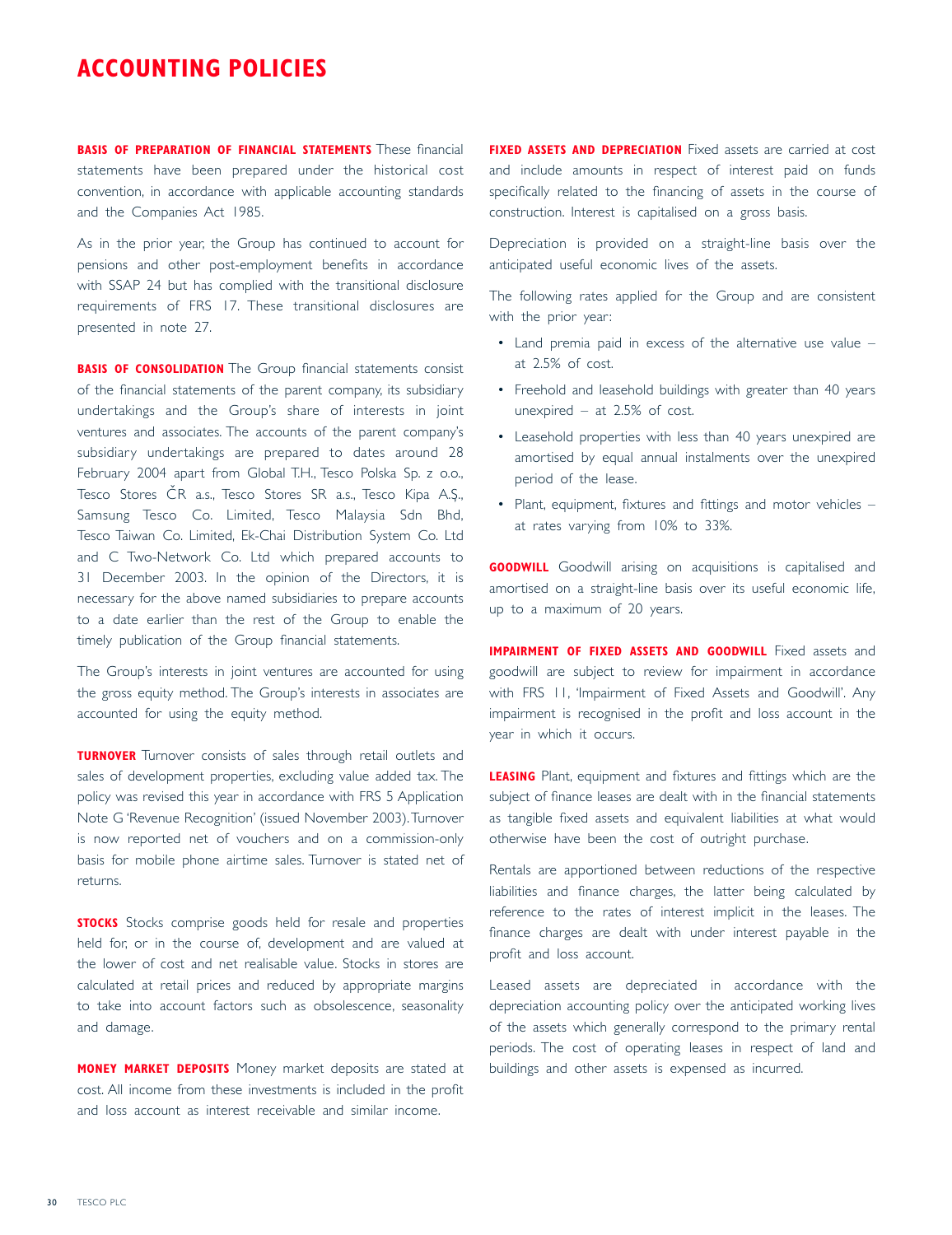**TAXATION** The amount included in the profit and loss account is based on pre-tax reported income and is calculated at current local tax rates, taking into account timing differences and the likelihood of realisation of deferred tax assets and liabilities.

**DEFERRED TAX** Deferred tax is recognised in respect of all timing differences that have originated but not reversed by the balance sheet date and which could give rise to an obligation to pay more or less taxation in the future. Deferred tax assets are recognised to the extent that they are regarded as recoverable. They are regarded as recoverable to the extent that on the basis of all available evidence, it is regarded as more likely than not that there will be suitable taxable profits from which the future reversal of the underlying timing differences can be deducted. Deferred tax is measured on a non-discounted basis at the tax rates that are expected to apply in the periods in which timing differences reverse, based on tax rates and laws substantively enacted at the balance sheet date.

**PENSIONS** The expected cost of pensions in respect of the Groupís defined benefit pension schemes is charged to the profit and loss account over the working lifetimes of employees in the schemes. Actuarial surpluses and deficits are spread over the expected remaining working lifetimes of employees. Note 27 in the financial statements provides further detail in respect of pension costs and commitments.

**POST-RETIREMENT BENEFITS OTHER THAN PENSIONS** The cost of providing other post-retirement benefits, which comprise private healthcare, is charged to the profit and loss account so as to spread the cost over the service lives of relevant employees in accordance with the advice of qualified actuaries. Actuarial surpluses and deficits are spread over the expected remaining working lifetimes of relevant employees.

**FOREIGN CURRENCIES** Assets and liabilities in foreign currencies are translated into sterling at the financial year end exchange rates. Profits and losses of overseas subsidiaries are translated into sterling at average rates of exchange. Gains and losses arising on the translation of the net assets of overseas subsidiaries, less exchange differences arising on matched foreign currency borrowings, are taken to reserves and disclosed in the statement of total recognised gains and losses. Gains and losses on instruments used for hedging are recognised in the profit and loss account when the exposure that is being hedged is itself recognised.

**FINANCIAL INSTRUMENTS** Derivative instruments utilised by the Group are interest rate swaps, floors and caps, forward start interest rate swaps, cross currency swaps, forward rate agreements and forward exchange contracts and options. Termination payments made or received in respect of derivatives are spread over the life of the underlying exposure in cases where the underlying exposure continues to exist. Where the underlying exposure ceases to exist, any termination payments are taken to the profit and loss account.

Interest differentials on derivative instruments are recognised by adjusting net interest payable. Premia or discounts on derivative instruments are amortised over the shorter of the life of the instrument or the underlying exposure.

Currency swap agreements are valued at closing rates of exchange. Forward exchange contracts are valued at discounted closing forward rates of exchange. Resulting gains or losses are offset against foreign exchange gains or losses on the related borrowings or, where the instrument is used to hedge a committed future transaction, are deferred until the transaction occurs or is extinguished.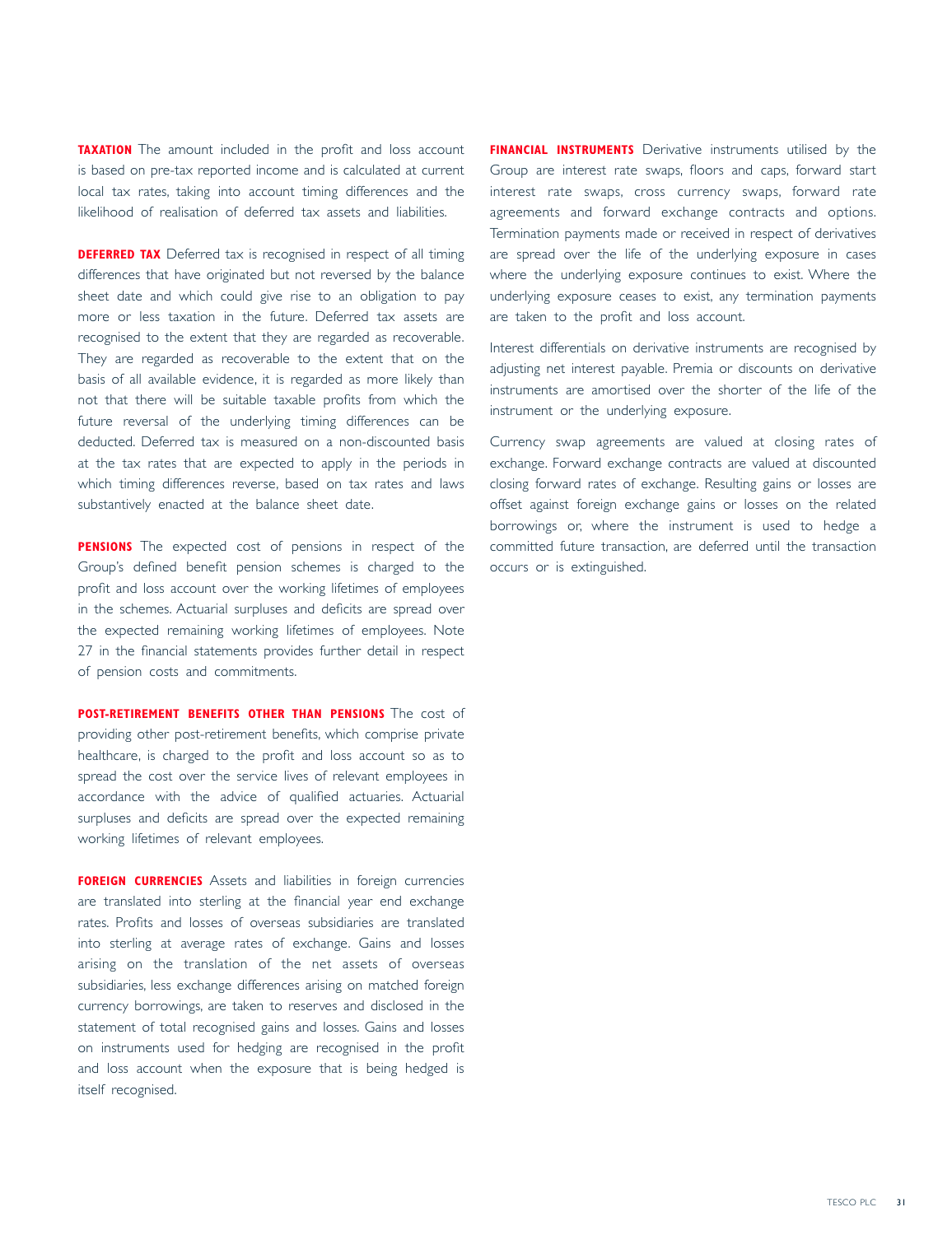# **NOTES TO THE FINANCIAL STATEMENTS**

#### **NOTE 1** Prior year adjustment

The Group has revised its accounting policy for turnover in accordance with FRS 5 Application Note G 'Revenue Recognition' (issued November 2003). The principal adjustments are to report turnover net of vouchers and on a commission-only basis for mobile phone airtime sales. The impact of the change in policy is to restate 2003 turnover and cost of sales by £333m. There is no impact on reported profit or cash flow.

#### **NOTE 2** Segmental analysis of sales, turnover, profit and net assets

The Groupís operations of retailing and associated activities and property development are carried out in the UK, Republic of Ireland, Hungary, Poland, Czech Republic, Slovakia, Turkey, Thailand, South Korea, Taiwan, Malaysia and Japan. The results for Asia and the rest of Europe, excluding the Republic of Ireland, are for the year ended 31 December 2003.

|                                                                            |                                  |                                     |                     | 2004                              |                                                     |                                                 |                     | 2003                              |
|----------------------------------------------------------------------------|----------------------------------|-------------------------------------|---------------------|-----------------------------------|-----------------------------------------------------|-------------------------------------------------|---------------------|-----------------------------------|
|                                                                            | Sales<br>including<br><b>VAT</b> | Turnover<br>excluding<br><b>VAT</b> | Operating<br>profit | <b>Net</b><br>operating<br>assets | <b>Sales</b><br>including<br><b>VAT</b><br>restated | Turnover<br>excluding<br><b>VAT</b><br>restated | Operating<br>profit | <b>Net</b><br>operating<br>assets |
|                                                                            | Em                               | Em                                  | Em                  | £m                                | £m                                                  | £m                                              | £m                  | £m                                |
| Continuing operations                                                      |                                  |                                     |                     |                                   |                                                     |                                                 |                     |                                   |
| <b>UK</b>                                                                  | 26,876                           | 24,760                              | 1,526               | 8,990                             | 23,101                                              | 21,309                                          | 1,297               | 8,445                             |
| Rest of Europe                                                             | 3,834                            | 3,385                               | 184                 | 1,856                             | 3,007                                               | 2,664                                           | 4                   | 1,658                             |
| Asia                                                                       | 2,847                            | 2,669                               | 122                 | 1,234                             | 2,172                                               | 2,031                                           | 71                  | 1,193                             |
|                                                                            | 33,557                           | 30,814                              | 1,832               |                                   | 28,280                                              | 26,004                                          | 1,509               |                                   |
| Integration                                                                |                                  |                                     | (45)                |                                   |                                                     |                                                 | (4)                 |                                   |
| Goodwill amortisation                                                      |                                  |                                     | (52)                |                                   |                                                     |                                                 | (21)                |                                   |
| Operating profit                                                           |                                  |                                     | 1,735               |                                   |                                                     |                                                 | 1,484               |                                   |
| Share of operating profit from joint ventures<br>and associates            |                                  |                                     | 97                  |                                   |                                                     |                                                 | 70                  |                                   |
| Net loss on disposal of fixed assets                                       |                                  |                                     | (9)                 |                                   |                                                     |                                                 | (13)                |                                   |
| Net interest payable                                                       |                                  |                                     | (223)               |                                   |                                                     |                                                 | (180)               |                                   |
| Profit on ordinary activities before taxation                              |                                  |                                     | 1,600               |                                   |                                                     |                                                 | 1,361               |                                   |
| Operating margin (prior to goodwill<br>amortisation and integration costs) |                                  |                                     | 5.9%                |                                   |                                                     |                                                 | 5.8%                |                                   |
|                                                                            |                                  |                                     |                     | 12,080                            |                                                     |                                                 |                     | 11,296                            |
| Net debt (note 20)                                                         |                                  |                                     |                     | (4,090)                           |                                                     |                                                 |                     | (4,737)                           |
| Net assets                                                                 |                                  |                                     |                     | 7,990                             |                                                     |                                                 |                     | 6,559                             |
|                                                                            |                                  |                                     |                     |                                   |                                                     |                                                 |                     |                                   |

Inter-segmental turnover between the geographical areas of business is not material. Turnover is disclosed by origin. There is no material difference in turnover by destination.

The Group's share of turnover in the joint ventures, which is not included in the numbers above, is £236m (2003 - £193m).

Group sales including VAT were £33,557m (2003 - £28,280m). The gross transaction value, which includes the non-commission element of mobile phone airtime and lottery sales, was £34,360m (2003 - £28,819m).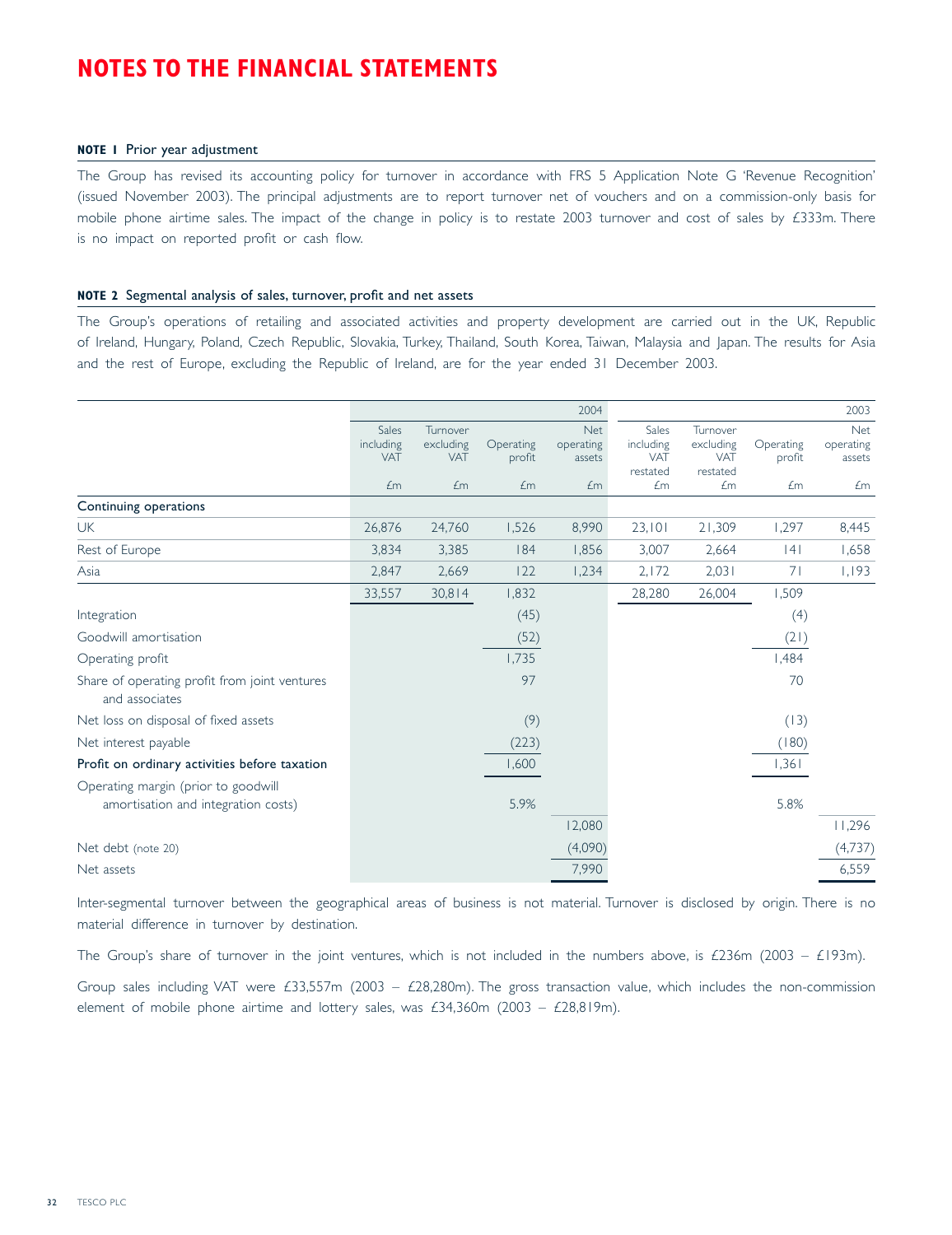#### **NOTE 3** Analysis of operating profit

|                         | 2004      | 2003     |
|-------------------------|-----------|----------|
|                         |           | restated |
|                         | £m        | £m       |
| Turnover excluding VAT  | 30,814    | 26,004   |
| Cost of sales           | (28, 405) | (24,007) |
| Gross profit            | 2,409     | 1.997    |
| Administration expenses | (577      | (488)    |
| Integration costs       | (45)      | (4)      |
| Goodwill amortisation   | (52)      | (21)     |
| Operating profit        | 1,735     | .484     |

Cost of sales includes distribution costs and store operating costs. Employee profit-sharing is included within administration expenses.

#### **NOTE 4** Employee profit-sharing

This represents the amount allocated to the trustees of the profit-sharing scheme and is based on the UK profit after interest, before net loss on disposal of fixed assets and taxation.

#### **NOTE 5** Profit on ordinary activities before taxation

|                                                                       | 2004  | 2003  |
|-----------------------------------------------------------------------|-------|-------|
|                                                                       | Em    | £m    |
| Profit on ordinary activities is stated after charging the following: |       |       |
| Depreciation of tangible fixed assets:                                |       |       |
| - owned assets                                                        | 631   | 542   |
| - under finance leases                                                | 69    | 39    |
| Goodwill amortisation                                                 | 54    | 23    |
| Operating lease costs (a)                                             | 221   | 172   |
| Employment costs (note 6)                                             | 3.234 | 2.653 |

(a) Operating lease costs include £55m for hire of plant and machinery (2003  $-$  £39m).

#### Amounts payable to auditors:

|                            | 2004<br>Em       | 2003<br>£m |
|----------------------------|------------------|------------|
| Assurance – audit (i)      | 1.2              | 09         |
| - other assurance services | $\overline{1.0}$ |            |
|                            | 2.2              | 2.0        |
| Tax services               | 0.5              | 0.5        |
| Other services             | 0.1              |            |

(i) Includes  $£0.1m (2003 – £0.1m)$  for the company.

#### **NOTE 6** Employment costs

|                                  | 2004           | 2003    |
|----------------------------------|----------------|---------|
|                                  | f <sub>m</sub> | £m      |
| Employment costs during the year |                |         |
| Wages and salaries               | 2.891          | 2,385   |
| Social security costs            | 183            | 146     |
| Other pension costs (note 27)    | 160            | $122 -$ |
|                                  | 3234           | 2.653   |

#### Number of persons employed

The average number of employees during the year was: UK  $230,680$  (2003 - 203,766), Rest of Europe 49,362  $(2003 - 42,280)$ , Asia 30,369  $(2003 - 24,754)$  and the average number of full-time equivalents was: UK 152,408  $(2003 - 133,051)$ , Rest of Europe 42,399 (2003 - 35,372) and Asia 28,528 (2003 - 19,759).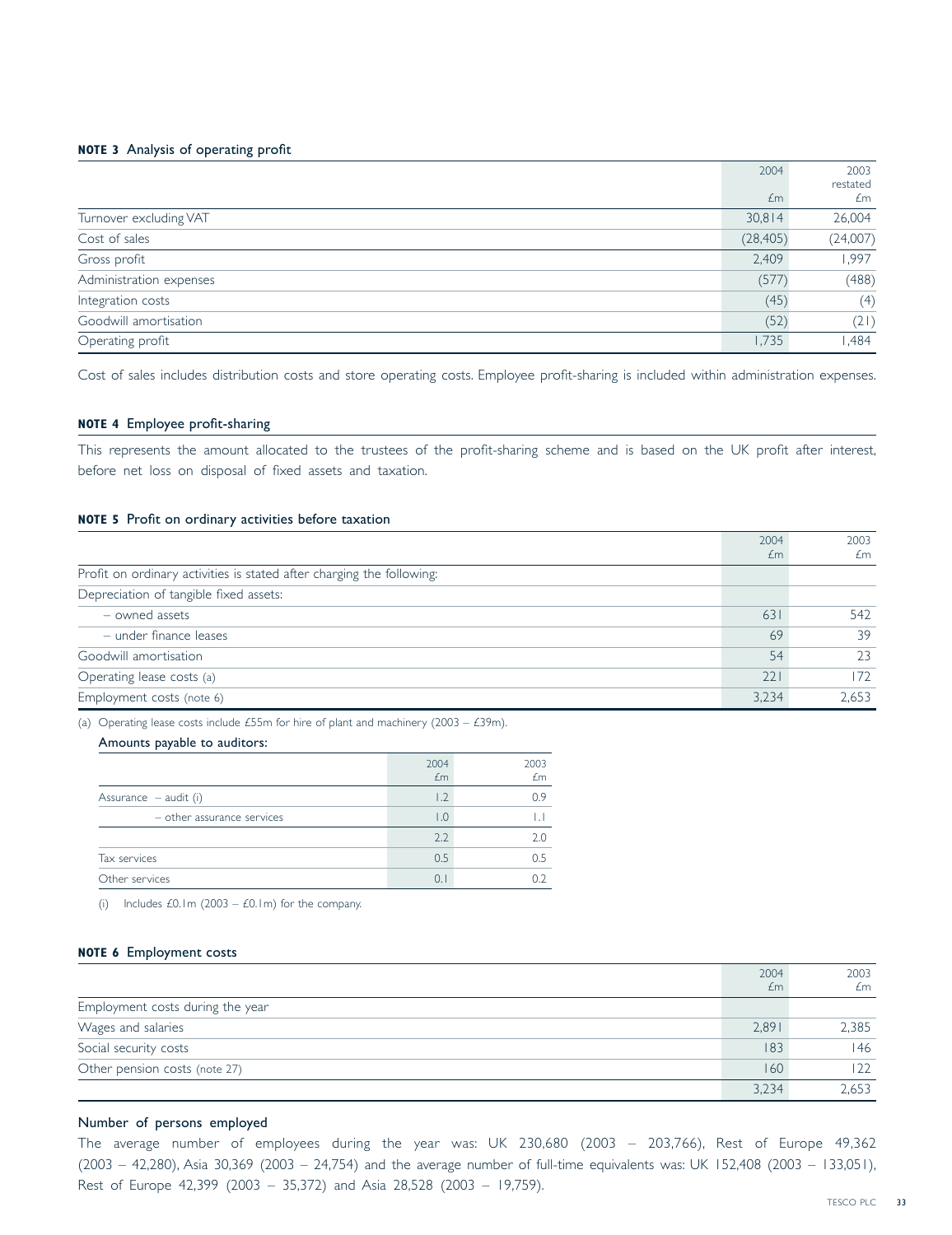### **NOTES TO THE FINANCIAL STATEMENTS CONTINUED**

#### **NOTE 7** Directors' emoluments and interests

Details of Directorsí emoluments and interests are given in the Report of the Directors on Remuneration on pages 13 to 23.

#### **NOTE 8** Net interest payable

|                                                                                 | 2004 |       | 2003            |       |
|---------------------------------------------------------------------------------|------|-------|-----------------|-------|
|                                                                                 | Em   | Em    | $\mathcal{L}$ m | £m    |
| Interest receivable and similar income on money market investments and deposits |      | 49    |                 | 65    |
| Less interest payable on:                                                       |      |       |                 |       |
| Short-term bank loans and overdrafts repayable within five years                | (85) |       | (104)           |       |
| Finance charges payable on finance leases                                       | (19) |       | (5)             |       |
| 4% unsecured deep discount loan stock 2006 (a)                                  | (11) |       | (10)            |       |
| 4% RPI bonds 2016 (b)                                                           | (18) |       | (12)            |       |
| 3.322% LPI bonds 2025 (c)                                                       | (15) |       | (10)            |       |
| 834% bonds 2003                                                                 |      |       | (17)            |       |
| 6% bonds 2006                                                                   | (9)  |       | (9)             |       |
| 71/2% bonds 2007                                                                | (25) |       | (24)            |       |
| 6% bonds 2008                                                                   | (15) |       | (15)            |       |
| 51/8% bonds 2009                                                                | (18) |       | (18)            |       |
| 65/8% bonds 2010                                                                | (10) |       | (10)            |       |
| 6% bonds 2029                                                                   | (12) |       | (12)            |       |
| 51/4% Euro bonds 2008                                                           | (18) |       | (13)            |       |
| 434% Euro bonds 2010                                                            | (26) |       | (4)             |       |
| 51/2% bonds 2033                                                                | (11) |       | (2)             |       |
| 51/2% bonds 2019                                                                | (20) |       | (4)             |       |
| Other bonds                                                                     | (8)  |       | (20)            |       |
| Interest capitalised                                                            | 62   |       | 62              |       |
| Share of interest of joint ventures and associates                              | (14) |       | (18)            |       |
|                                                                                 |      | (272) |                 | (245) |
|                                                                                 |      | (223) |                 | (180) |

(a) Interest payable on the 4% unsecured deep discount loan stock 2006 includes  $£6m (2003 – £5m)$  of discount amortisation.

(b) Interest payable on the RPI bond 2016 includes  $£8m (2003 – £2m)$  of RPI related amortisation.

(c) Interest payable on the LPI bond 2025 includes  $£6m (2003 – £1m)$  of RPI related amortisation.

#### **NOTE 9** Taxation

| (a) Analysis of charge in year                     | 2004<br>$\mathcal{L}$ m | 2003<br>$\epsilon$ m |
|----------------------------------------------------|-------------------------|----------------------|
| Current tax:                                       |                         |                      |
| UK corporation tax at 30.0% (2003 - 30.0%)         | 433                     | 382                  |
| Prior year items                                   | (64)                    | (56)                 |
| Overseas taxation                                  | 33                      | 8                    |
| Share of joint ventures and associates             | 27                      | 9                    |
|                                                    | 429                     | 353                  |
| Deferred tax: (note 22)                            |                         |                      |
| Origination and reversal of timing differences (i) | 29                      | 54                   |
| Prior year items                                   | 4 <sup>1</sup>          | $\overline{10}$      |
| Share of joint ventures and associates             | $(\top)$                | (2)                  |
|                                                    | 69                      | 62                   |
| Tax on profit on ordinary activities               | 498                     | 415                  |

(i) The total charge for the year of £29m includes a £2m (2003 – £2m) debit to fixed assets.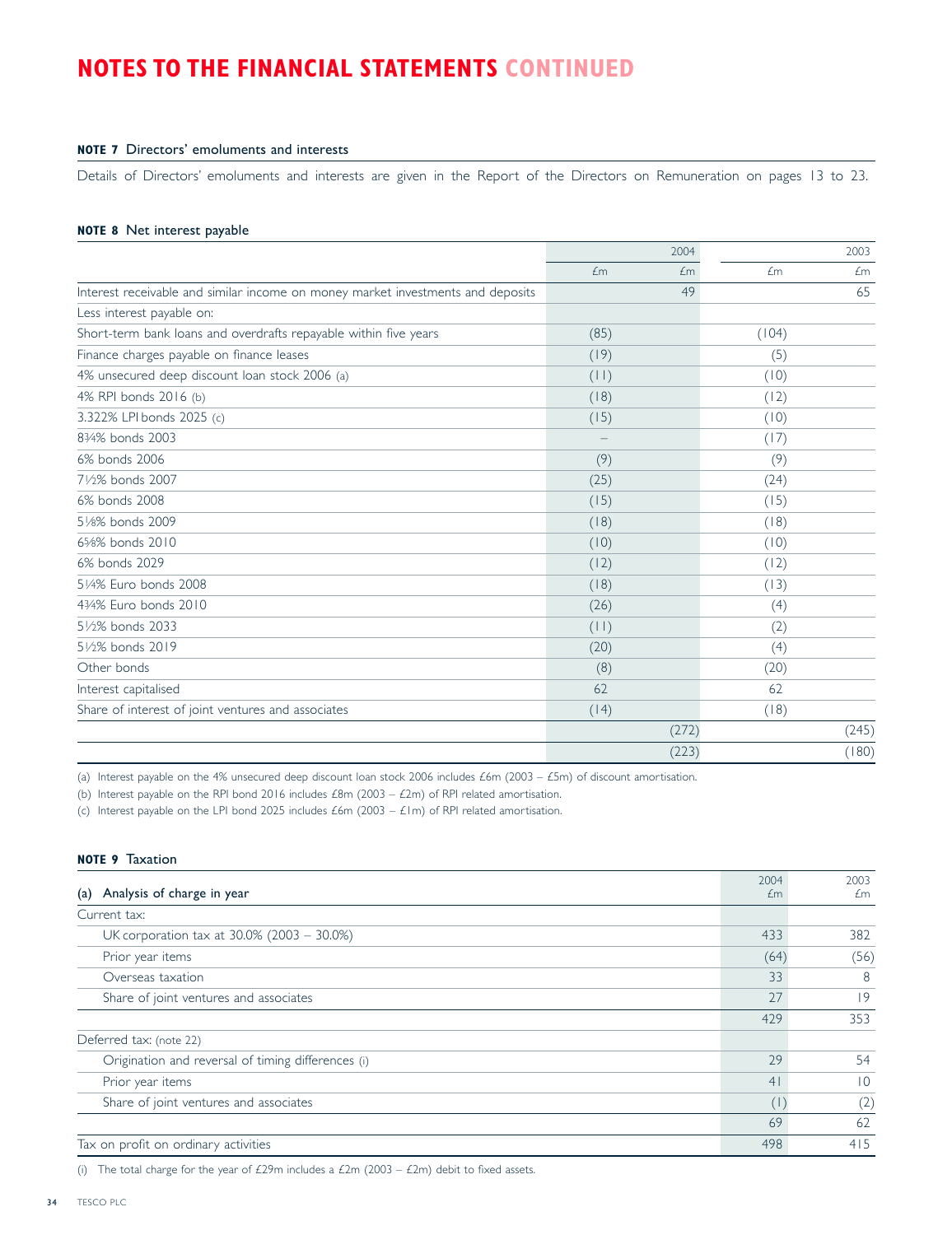#### **NOTE 9** Taxation continued

#### (b) Factors affecting the tax charge for the year

The effective rate of corporation tax for the year of  $26.8\%$  (2003 – 25.9%) is lower than the standard rate of corporation tax in the UK of 30.0%. The differences are explained below:

|                                                                                                            | 2004            | 2003  |
|------------------------------------------------------------------------------------------------------------|-----------------|-------|
|                                                                                                            | %               | %     |
| Standard rate of corporation tax                                                                           | 30.0            | 30.0  |
| Effects of:                                                                                                |                 |       |
| Expenses not deductible for tax purposes (primarily goodwill amortisation and non-qualifying depreciation) | 4.1             | 3.9   |
| Capital allowances for the year in excess of depreciation on qualifying assets                             | (3.9)           | (3.3) |
| Differences in overseas taxation rates                                                                     | (0.9)           | (0.8) |
| Timing of tax relief of share-based payments                                                               | $\mathsf{I}$ .4 |       |
| Prior year items                                                                                           | (4.0)           | (4.4) |
| Other items                                                                                                | $\Omega$ .      | 0.5   |
| Effective rate of corporation tax for the year                                                             | 26.8            | 259   |

#### (c) Factors that may affect future tax charges

The Group has not recognised deferred tax assets of  $£12m (2003 – £16m)$  in respect of certain tax losses which are available to carry forward and offset, should future taxable profits arise.

#### **NOTE 10** Dividends

|                  | 2004<br>Pence/share | 2003<br>Pence/share | 2004<br>£m | 2003<br>£m |
|------------------|---------------------|---------------------|------------|------------|
| Declared interim | 2.07                | .87                 | C          | 31         |
| Proposed final   | 4.77                | 4.33                | 365        | 312        |
|                  | 6.84                | 6.20                | 516        | 443        |

#### **NOTE 11** Earnings per share and diluted earnings per share

Earnings per share and diluted earnings per share have been calculated in accordance with FRS 14, Earnings per Share'. The standard requires that earnings should be based on the net profit attributable to ordinary shareholders. The calculation for earnings, including and excluding net loss on disposal of fixed assets, integration costs and goodwill amortisation, is based on the profit for the financial year of £1,100m (2003 - £946m).

For the purposes of calculating earnings per share, the number of shares is the weighted average number of ordinary shares in issue during the year of  $7,307$  million (2003 – 6,989 million).

The calculation for diluted earnings per share uses the weighted average number of ordinary shares in issue adjusted by the effects of all dilutive potential ordinary shares. The dilution effect is calculated on the full exercise of all ordinary share options granted by the Group, including performance-based options which the Group considers to have been earned. The calculation compares the difference between the exercise price of exercisable ordinary share options, weighted for the period over which they were outstanding, with the average daily mid-market closing price over the period.

The alternative measure of earnings per share is provided because it reflects the Group's underlying trading performance excluding the effect of the loss on disposal of fixed assets, integration costs and amortisation of goodwill.

|                                                                   | 2004<br>million | 2003<br>million |
|-------------------------------------------------------------------|-----------------|-----------------|
| Weighted average number of dilutive share options                 | 6.              |                 |
| Weighted average number of shares in issue in the period          | 7.307           | 6.989           |
| Total number of shares for calculating diluted earnings per share | 7.368           | 7.051           |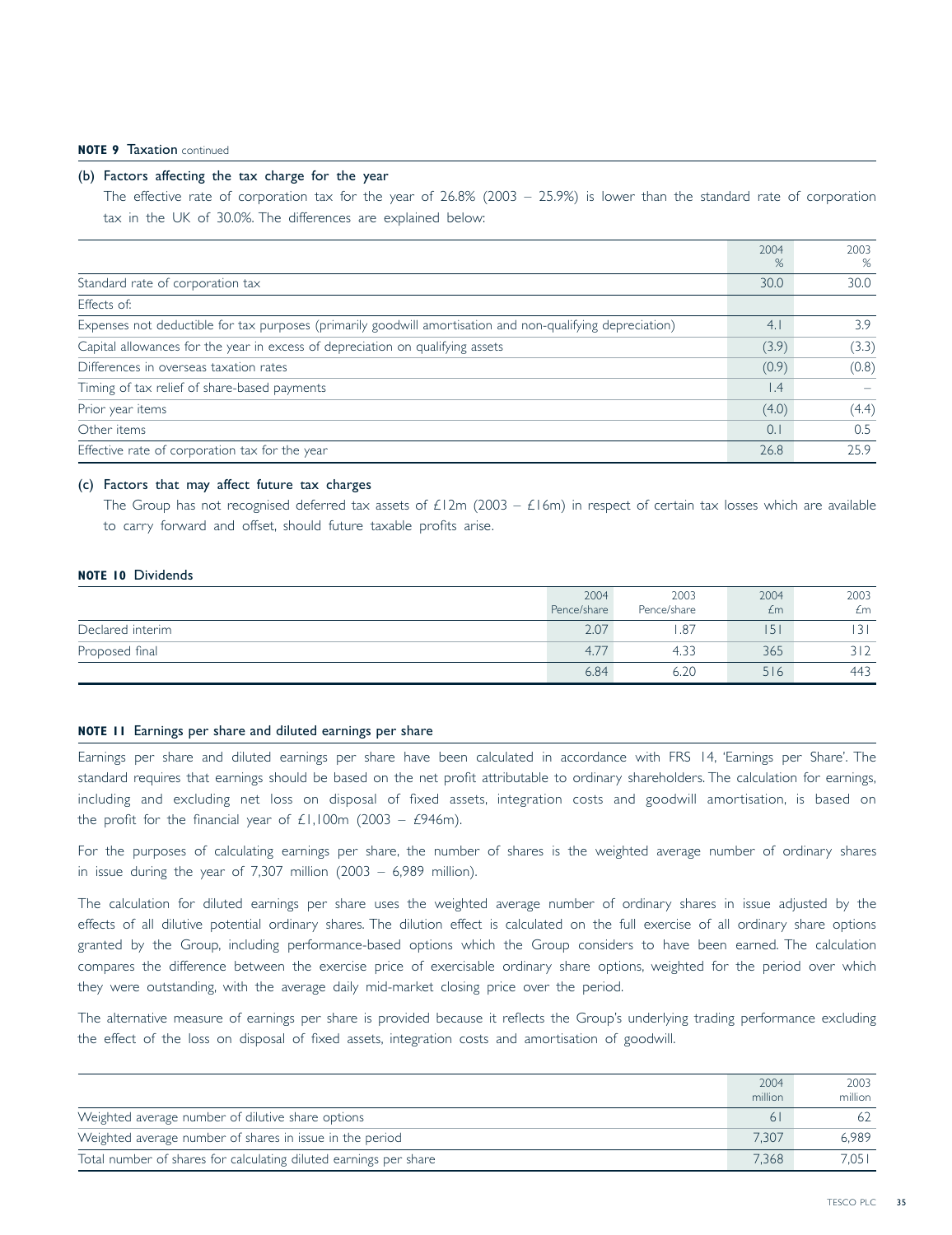### **NOTES TO THE FINANCIAL STATEMENTS CONTINUED**

#### **NOTE 12** Intangible fixed assets

|                       | Goodwill |
|-----------------------|----------|
| Cost                  | £m       |
|                       |          |
| At 22 February 2003   | 941      |
| Currency translation  | (70)     |
| Additions at cost (a) | 187      |
| At 28 February 2004   | 1,058    |
| Amortisation          |          |
| At 22 February 2003   | 51       |
| Currency translation  | (10)     |
| Charge for the period | 52       |
| At 28 February 2004   | 93       |
| Net carrying value    |          |
| At 28 February 2004   | 965      |
| At 22 February 2003   | 890      |

(a) Goodwill arising from investments in subsidiaries in the year has been capitalised and amortised over 20 years in accordance with the provisions of FRS 10, ëGoodwill and Intangible Assetsí. 20 years is the period over which the Directors estimate that the values of the underlying businesses acquired are expected to exceed the value of the underlying assets.

Goodwill is recorded in local currency. Currency translation in prior years is immaterial.

Goodwill arising from investments in joint ventures and associates has been capitalised and amortised over 20 years in accordance with the provisions of FRS 9, 'Associates and Joint Ventures' and FRS 10, 'Goodwill and Intangible Assets' and is included in fixed asset investment (note 14).

#### **NOTE 13** Tangible fixed assets

|                                             | Land and<br>buildings<br>£m | Plant, equipment,<br>fixtures and fittings<br>and motor vehicles<br>£m | Total<br>$\pounds$ m |
|---------------------------------------------|-----------------------------|------------------------------------------------------------------------|----------------------|
| Cost                                        |                             |                                                                        |                      |
| At 22 February 2003                         | 12,493                      | 4,132                                                                  | 16,625               |
| Currency translation                        | (277)                       | (65)                                                                   | (342)                |
| Additions at cost (a)                       | 1,556                       | 729                                                                    | 2,285                |
|                                             | 13,772                      | 4,796                                                                  | 18,568               |
| Acquisitions                                | 60                          | 3                                                                      | 63                   |
| <b>Disposals</b>                            | (114)                       | (320)                                                                  | (434)                |
| At 28 February 2004                         | 13,718                      | 4,479                                                                  | 18,197               |
| Depreciation                                |                             |                                                                        |                      |
| At 22 February 2003                         | 1,538                       | 2,259                                                                  | 3,797                |
| Currency translation                        | (10)                        | (21)                                                                   | (31)                 |
| Charge for period                           | 251                         | 449                                                                    | 700                  |
|                                             | 1,779                       | 2,687                                                                  | 4,466                |
| <b>Disposals</b>                            | (70)                        | (293)                                                                  | (363)                |
| At 28 February 2004                         | 1,709                       | 2,394                                                                  | 4,103                |
| Net book value (b) (c)                      |                             |                                                                        |                      |
| At 28 February 2004                         | 12,009                      | 2,085                                                                  | 14,094               |
| At 22 February 2003                         | 10,955                      | 1,873                                                                  | 12,828               |
| Capital work in progress included above (d) |                             |                                                                        |                      |
| At 28 February 2004                         | 353                         | 100                                                                    | 453                  |
| At 22 February 2003                         | 553                         | 128                                                                    | 681                  |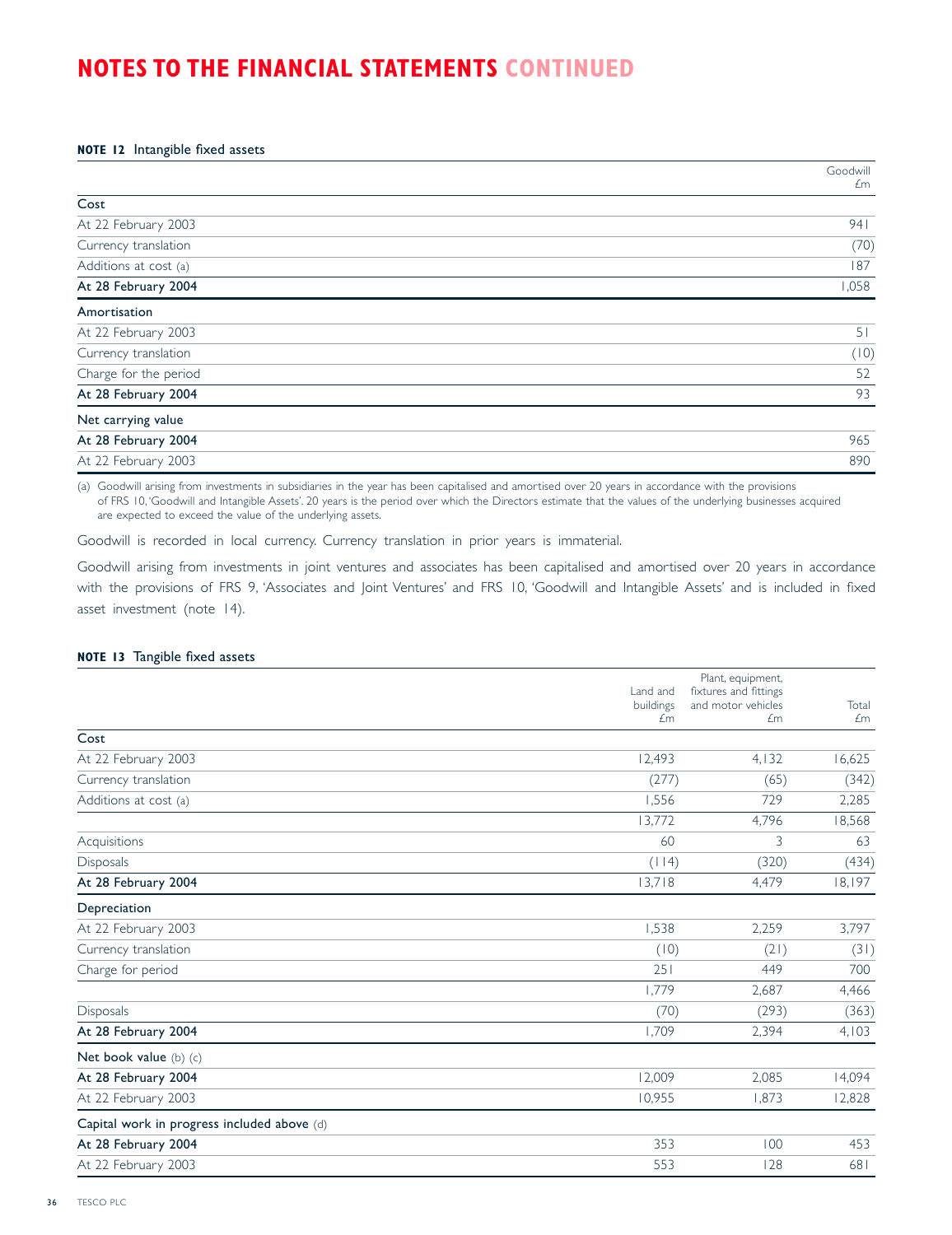#### **NOTE 13** Tangible fixed assets continued

(a) Includes £62m in respect of interest capitalised principally relating to land and building assets.The capitalisation rate used to determine the amount of finance costs capitalised during the period was 6.0%.

(b) Net book value includes capitalised interest at 28 February 2004 of £518m (2003 - £463m).

Plant, equipment, fixtures and fittings and motor vehicles subject to finance leases included in net book value are:

|                                                     | Cost<br>£m | Depreciation<br>£m | Net book<br>value<br>£m |
|-----------------------------------------------------|------------|--------------------|-------------------------|
| At 22 February 2003                                 | 740        | 469                | 27 I                    |
| Movement in the period                              | 102        | 103                | (I)                     |
| At 28 February 2004                                 | 842        | 572                | 270.                    |
| - 下に アーティー にっぽん こうしょう こうじょう オーティング ポーツ はいこう こうこうきょう |            |                    |                         |

(c) The net book value of land and buildings comprises:

| At 28 February 2004                                 | 12.009     | 10.955     |  |
|-----------------------------------------------------|------------|------------|--|
| Short leasehold - less than 50 years                | 485        | 470        |  |
| Long leasehold $-50$ years or more                  | 501        | 493        |  |
| Freehold                                            | 11.023     | 9.992      |  |
|                                                     | 2004<br>Em | 2003<br>£m |  |
| THE HEL DOOR VAIDE OF RITG AND DUITGINGS COMPLISES. |            |            |  |

(d) Capital work in progress does not include land.

#### **NOTE 14** Fixed asset investments

|                                                            | Group                      |                     |                         |                            |                                             | Company                                 |                                    |
|------------------------------------------------------------|----------------------------|---------------------|-------------------------|----------------------------|---------------------------------------------|-----------------------------------------|------------------------------------|
|                                                            | loint<br>ventures(b)<br>£m | Associates(c)<br>£m | Own<br>shares (d)<br>£m | Other<br>investments<br>£m | Shares in<br>Group<br>undertakings(a)<br>£m | Loans to<br>Group<br>undertakings<br>£m | <b>loint</b><br>ventures (b)<br>£m |
| At 22 February 2003                                        | 266                        | 8                   | 53                      | 6                          | 4,505                                       | 3.315                                   | 158                                |
| <b>Additions</b>                                           | Ш                          | 8                   | 46                      |                            | 1,019                                       | 238                                     | 6                                  |
| Share of profit/(loss) of joint<br>ventures and associates | 63                         | (4)                 |                         |                            |                                             |                                         |                                    |
| Goodwill amortisation                                      | $(\top)$                   | (1)                 |                         |                            |                                             |                                         |                                    |
| Income received from joint<br>ventures and associates      | (24)                       |                     |                         |                            |                                             |                                         |                                    |
| <b>Disposals</b>                                           | (6)                        |                     | (71)                    |                            |                                             |                                         | (21)                               |
| At 28 February 2004                                        | 309                        | 21                  | 28                      | 6                          | 5,524                                       | 3,553                                   | 143                                |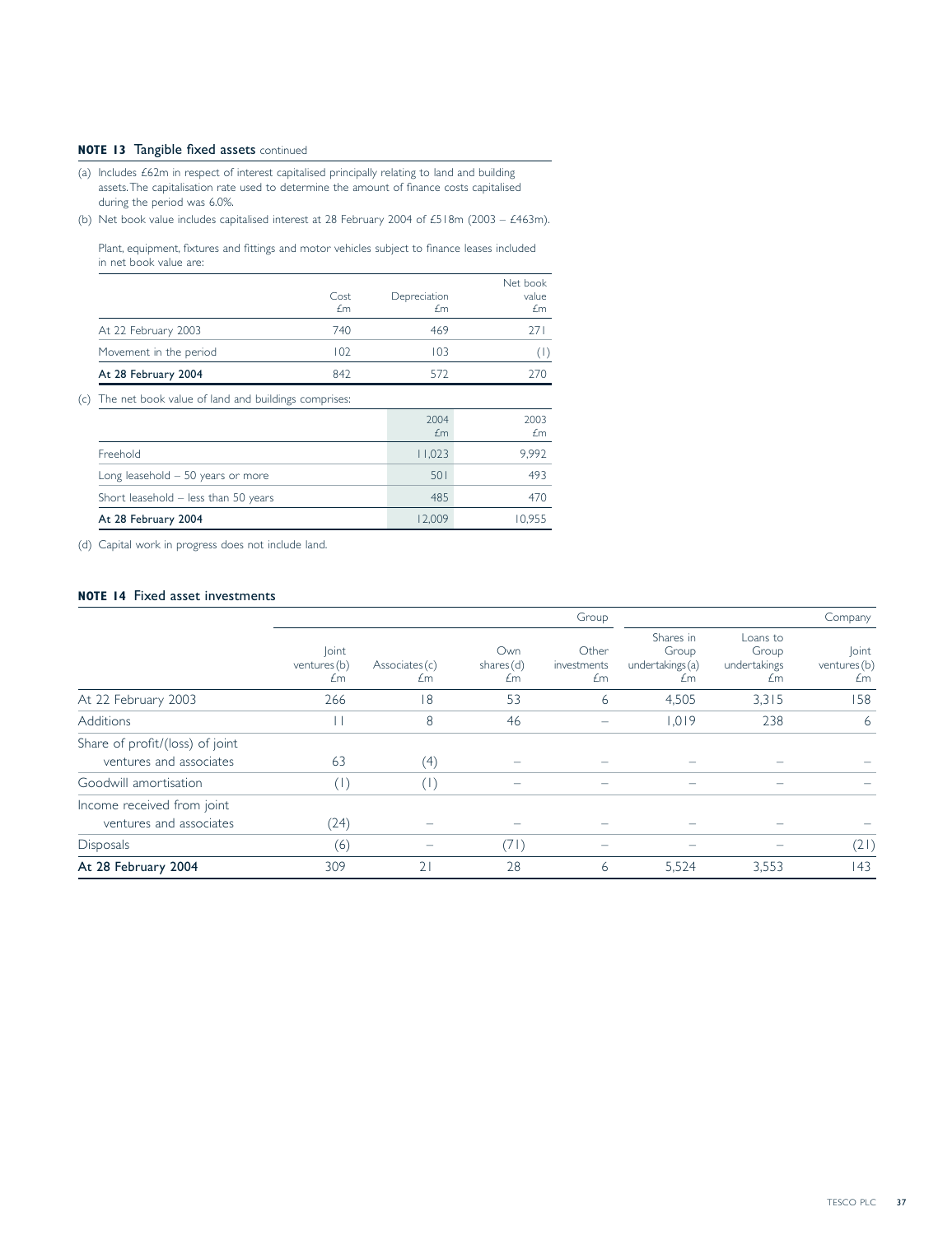# **NOTES TO THE FINANCIAL STATEMENTS CONTINUED**

#### **NOTE 14** Fixed asset investments continued

(a) The Group's principal operating subsidiary undertakings are:

|                                     | <b>Business</b>        | Share of equity capital<br>and voting rights | Country of<br>incorporation |
|-------------------------------------|------------------------|----------------------------------------------|-----------------------------|
| <b>Tesco Stores Limited</b>         | Retail                 | 100%                                         | Registered in England       |
| Tesco Property Holdings Limited     | Property Investment    | 100%                                         | Registered in England       |
| Tesco Insurance Limited             | Insurance              | 100%                                         | Guernsey                    |
| Valiant Insurance Company Limited   | Insurance              | 100%                                         | Republic of Ireland         |
| <b>Tesco Distribution Limited</b>   | Distribution           | 100%                                         | Registered in England       |
| Tesco Card Services Limited         | Card Handling Services | 100%                                         | Registered in England       |
| T&S Stores Limited                  | Retail                 | 100%                                         | Registered in England       |
| Tesco Ireland Limited               | Retail                 | 100%                                         | Republic of Ireland         |
| Global T.H.                         | Retail                 | 99%                                          | Hungary                     |
| Tesco Polska Sp. z o.o.             | Retail                 | 100%                                         | Poland                      |
| Tesco Stores ČR a.s.                | Retail                 | 100%                                         | Czech Republic              |
| Tesco Stores SR a.s.                | Retail                 | 100%                                         | Slovakia                    |
| Samsung Tesco Co. Limited           | Retail                 | 89%                                          | South Korea                 |
| Ek-Chai Distribution System Co. Ltd | Retail                 | 99%                                          | Thailand                    |
| Tesco Taiwan, Co. Limited           | Retail                 | 100%                                         | Taiwan, Republic of China   |
| Tesco Stores Malaysia Sdn Bhd       | Retail                 | 70%                                          | Malaysia                    |
| Tesco Stores Hong Kong Limited      | Purchasing             | 100%                                         | Hong Kong                   |
| C Two-Network Co. Ltd               | Retail                 | 99%                                          | Japan                       |
| Tesco Kipa A.Ş.                     | Retail                 | 90%                                          | Turkey                      |

All principal operating subsidiary undertakings operate in their country of incorporation.

#### (b) The Group's principal joint ventures are:

|                                         | <b>Business</b>         | Share of issued share capital,<br>loan capital and debt securities | Country of incorporation and<br>principal country of operation |
|-----------------------------------------|-------------------------|--------------------------------------------------------------------|----------------------------------------------------------------|
| Shopping Centres Limited                | Property Investment     | 50%                                                                | Registered in England                                          |
| <b>BLT</b> Properties Limited           | Property Investment     | 50%                                                                | Registered in England                                          |
| Tesco BL Holdings Limited               | Property Investment     | 50%                                                                | Registered in England                                          |
| Tesco British Land Property Partnership | Property Investment     | 50%                                                                | Registered in England                                          |
| Tesco Personal Finance Group Limited    | Personal Finance        | 50%                                                                | Registered in Scotland                                         |
| Tesco Home Shopping Limited             | Mail Order Retail       | 60%                                                                | Registered in England                                          |
| Tesco Mobile Limited                    | Telecommunications      | 50%                                                                | Registered in England                                          |
| dunnhumby Limited                       | Data Analysts           | 53%                                                                | Registered in England                                          |
| Nutri Centres Limited                   | Complementary Medicines | 50%                                                                | Registered in England                                          |
| Taiwan Charn Yang Developments Limited  | Property Investment     | 50%                                                                | Taiwan, Republic of China                                      |
| Retail Property Company Limited         | Property Investment     | 50%                                                                | Thailand                                                       |
| Tesco Card Services Limited             | Personal Finance        | 50%                                                                | Thailand                                                       |

The accounting periods of the joint ventures consolidated in these financial statements, range from 31 December 2003 to 28 February 2004.

|                                                                                    | 2004<br>Em | 2003<br>£m |
|------------------------------------------------------------------------------------|------------|------------|
| The net borrowings of the joint ventures, as at 28 February 2004, were as follows: |            |            |
| Cash and deposits                                                                  | 462        | 372        |
| Borrowings falling due within one year                                             | (22)       | (142)      |
| Other loans                                                                        | (775)      | (588)      |
|                                                                                    | (335)      | (358)      |

There is no recourse to Group companies in respect of the borrowings of the joint ventures.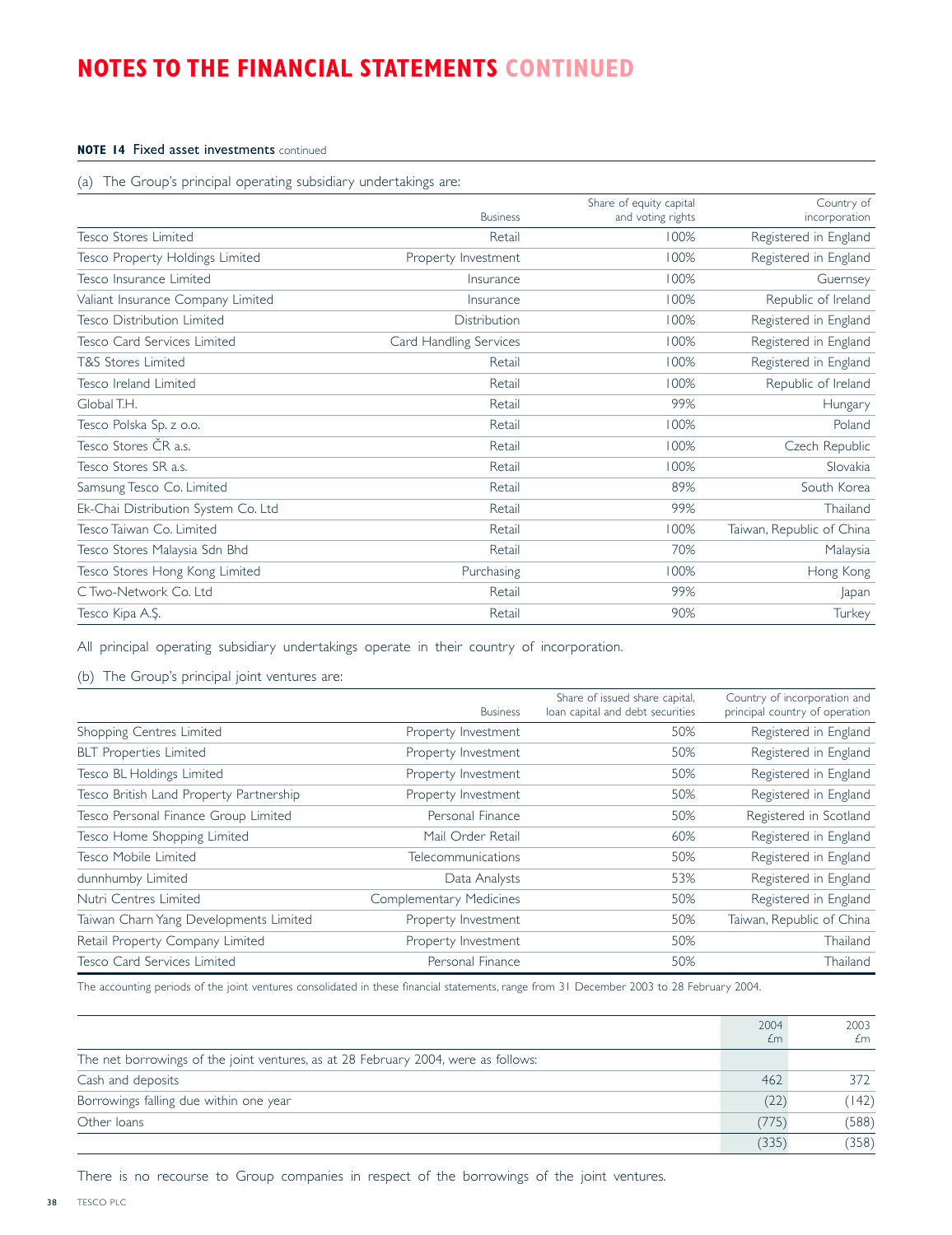#### **NOTE 14** Fixed asset investments continued

(c) The Groupís principal associate is:

|                                                | <b>Business</b>   | Share of issued share capital,<br>loan capital and debt securities |      | Country of incorporation and<br>principal country of operation |
|------------------------------------------------|-------------------|--------------------------------------------------------------------|------|----------------------------------------------------------------|
| GroceryWorks Holdings Inc.                     | Internet Retailer | 37%                                                                |      | United States of America                                       |
| The net assets and goodwill of associates are: |                   |                                                                    |      |                                                                |
|                                                |                   |                                                                    | 2004 | 2003                                                           |
|                                                |                   |                                                                    | Em   | £m                                                             |
| Net assets                                     |                   |                                                                    |      |                                                                |
| Goodwill                                       |                   |                                                                    | -5   |                                                                |

(d) The investment in own shares represents 16 million 5p ordinary shares in Tesco PLC (0.2% of called up share capital at 28 February 2004) with a weighted average value of £1.73 each. These shares are held by a qualifying employee share ownership trust (QUEST) in order to satisfy options under savings-related share option schemes which become exercisable over the next few years. The carrying value of £28m (market value £41m) represents the exercise amount receivable in respect of these shares subscribed for by the QUEST at market value. Funding is provided to the QUEST by Tesco Stores Limited, the companyís principal operating subsidiary. The QUEST has waived its right to dividends on these shares.

#### **NOTE 15** Stocks

|                       |            | Group      |            | Company    |
|-----------------------|------------|------------|------------|------------|
|                       | 2004<br>£m | 2003<br>£m | 2004<br>£m | 2003<br>£m |
| Goods held for resale | 1.196      | .122       |            |            |
| Development property  |            | 18         |            |            |
|                       | .199       | .140       |            |            |

Property disposed of included £5m (2003 - nil) of capitalised interest. Accumulated capitalised interest at 28 February 2004 was nil  $(2003 - £5m)$ .

#### **NOTE 16** Debtors

|                                               | Group      |            |            | Company    |
|-----------------------------------------------|------------|------------|------------|------------|
|                                               | 2004<br>Em | 2003<br>£m | 2004<br>Em | 2003<br>£m |
| Amounts owed by Group undertakings            |            |            | 1.260      | 776        |
| Prepayments and accrued income                | 49         | 48         |            |            |
| Other debtors                                 | 671        | 507        | 258        | 128        |
| Amounts owed by undertakings in which         |            |            |            |            |
| Group companies have a participating interest | 120        | 107        | 106        | 103        |
|                                               | 840        | 662        | .624       | .012       |

Of the amounts owed by undertakings in which Group companies have a participating interest,  $£109m$  (2003 -  $£107m$ ) is due after more than one year. Included in other debtors are amounts of  $£38m$  (2003 -  $£17m$ ) due after more than one year.

#### **NOTE 17** Investments

|                       |            | Group      | Company    |                          |  |
|-----------------------|------------|------------|------------|--------------------------|--|
|                       | 2004<br>£m | 2003<br>£m | 2004<br>£m | 2003<br>£m               |  |
| Money market deposits | 430        | 239        | 99         | $\overline{\phantom{0}}$ |  |

21 18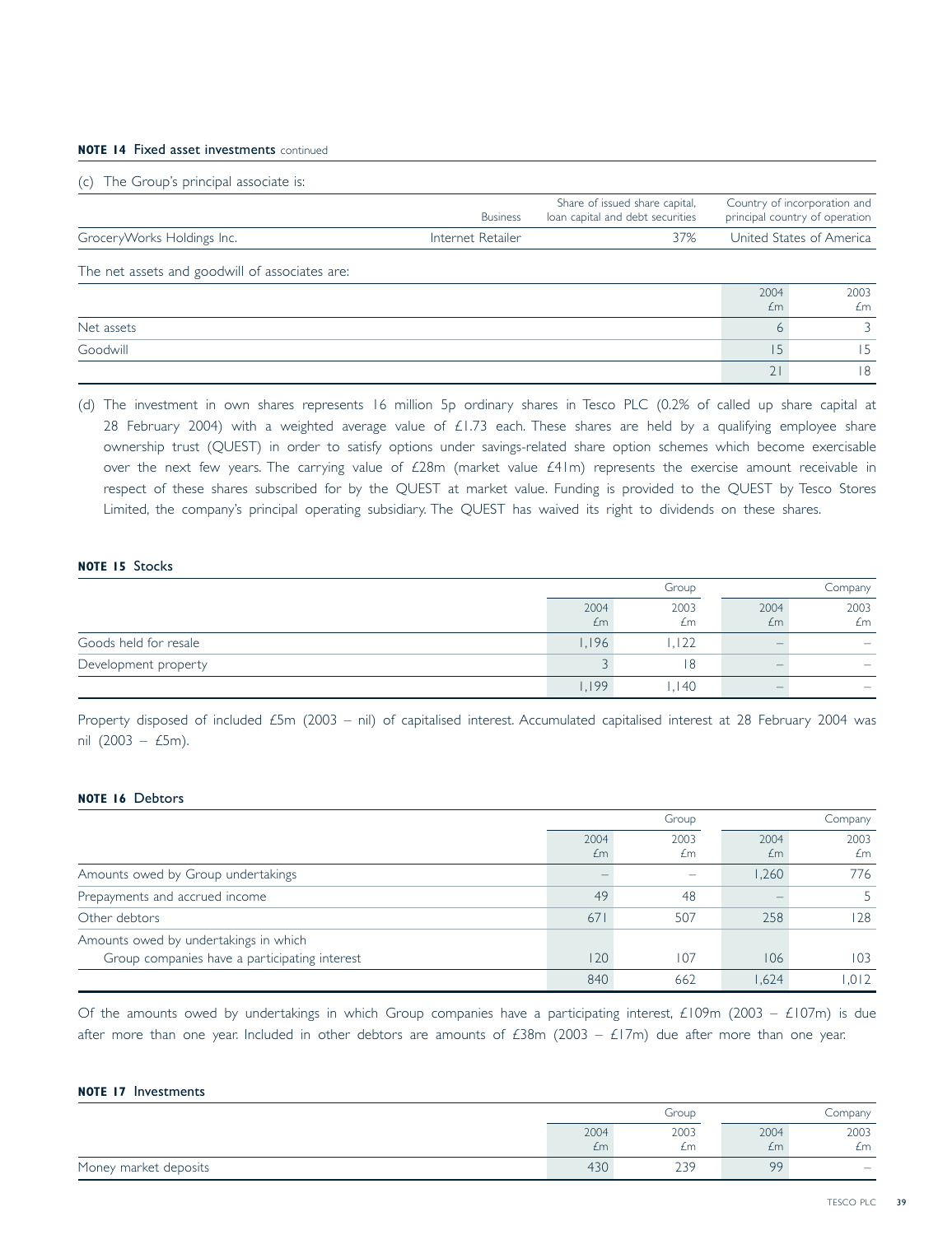# **NOTES TO THE FINANCIAL STATEMENTS CONTINUED**

#### **NOTE 18** Creditors falling due within one year

|                                    |            | Group         | Company                 |            |
|------------------------------------|------------|---------------|-------------------------|------------|
|                                    | 2004<br>£m | 2003<br>£m    | 2004<br>$\mathcal{L}$ m | 2003<br>£m |
| Bank loans and overdrafts (a) (b)  | 775        | 1,286         | 552                     | 1.162      |
| Trade creditors                    | 2,434      | 2,196         |                         |            |
| Amounts owed to Group undertakings |            |               | 1,189                   | 351        |
| Corporation tax                    | 308        | 230           | 6                       | 5          |
| Other taxation and social security | 190        | 170           | 3                       |            |
| Other creditors                    | 1,142      | 851           | 323                     | 20         |
| Loans from joint ventures          | 10         | $\mathcal{D}$ |                         |            |
| Accruals and deferred income (c)   | 320        | 263           | 3                       | 105        |
| Finance leases (note 23) (d)       | 69         | 55            |                         |            |
| <b>Dividends</b>                   | 370        | 319           | 370                     | 318        |
|                                    | 5,618      | 5,372         | 2,456                   | .961       |

(a) Bank deposits in subsidiary undertakings of £217m (2003 - £299m) have been offset against borrowings in the parent company under a legal right of set-off.

(b) Floating rate liabilities bear interest at rates based on relevant national LIBOR equivalents.The weighted average rate of interest payable on these amounts at the year end is approximately 4%.

(c) A gain of £235m, realised this year on terminated interest rate swaps, is being spread over the life of replacement swaps entered into at the same time, for similar periods. Accruals and deferred income includes  $£211m (2003 - nil)$  attributable to these realised gains.

(d) Finance leases bear interest at a weighted average rate of approximately 7.5%.

#### **NOTE 19** Creditors falling due after more than one year

|                                                |       | Group | Company |       |
|------------------------------------------------|-------|-------|---------|-------|
|                                                | 2004  | 2003  | 2004    | 2003  |
|                                                | Em    | Em    | Em      | Em    |
| 4% unsecured deep discount loan stock 2006 (a) | 110   | 104   | 110     | 104   |
| Finance leases (note 23)                       | 166   | 7     |         |       |
| 6% bonds 2006 (b)                              | 150   | 150   | 150     | 150   |
| 0.7% 50bn Yen bonds 2006 (I)                   | 285   | 285   | 285     | 285   |
| 71/2% bonds 2007 (c)                           | 325   | 325   | 325     | 325   |
| 6% bonds 2008 (d)                              | 250   | 250   | 250     | 250   |
| 51/4% 500m Euro bonds 2008 (I)                 | 345   | 308   | 345     | 308   |
| 5/8% bonds 2009 (e)                            | 350   | 350   | 350     | 350   |
| 65/8% bonds 2010 (f)                           | 150   | 150   | 150     | 150   |
| 434% 750m Euro bonds 2010 (I)                  | 528   | 477   | 528     | 477   |
| 4% RPI bonds 2016 (g)                          | 220   | 212   | 220     | 212   |
| 51/2% bonds 2019 (h)                           | 350   | 350   | 350     | 350   |
| 3.322% LPI bonds 2025 (i)                      | 221   | 215   | 221     | 215   |
| 6% bonds 2029 (j)                              | 200   | 200   | 200     | 200   |
| 51/2% bonds 2033 (k)                           | 200   | 200   | 200     | 200   |
| Other bonds (I)                                | 266   | 197   | 266     | 196   |
| Other loans (m)                                | 230   | 90    |         |       |
|                                                | 4,346 | 4,034 | 3,950   | 3,772 |
| Other creditors                                | 22    | 15    |         |       |
|                                                | 4,368 | 4,049 | 3,950   | 3,772 |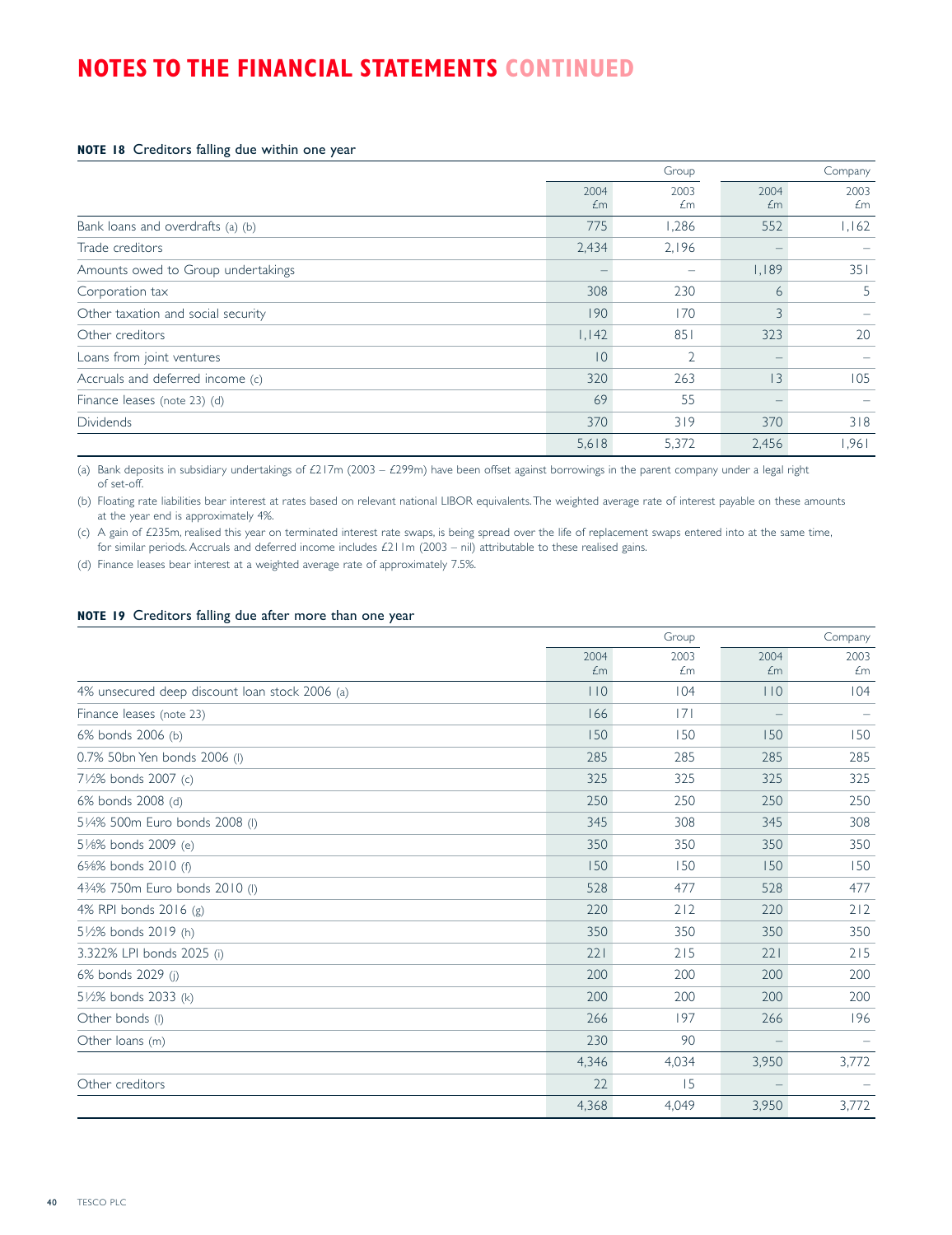#### **NOTE 19** Creditors falling due after more than one year continued

- (a) The 4% unsecured deep discount loan stock is redeemable at a par value of £125m in 2006.
- (b) The 6% bonds are redeemable at par value of £150m in 2006.
- (c) The 71⁄2% bonds are redeemable at a par value of £325m in 2007.
- (d) The 6% bonds are redeemable at a par value of £250m in 2008.
- (e) The 51⁄8% bonds are redeemable at a par value of £350m in 2009.
- (f) The 65⁄8% bonds are redeemable at a par value of £150m in 2010.
- (g) The 4% RPI bonds are redeemable at a par value of £220m, indexed for increases in the RPI over the life of the bond, in 2016.
- (h) The  $5\frac{1}{2}\%$  medium term notes are redeemable at a par value of £350m in 2019.
- (i) The 3.322% LPI bonds are redeemable at a par value of £221m, indexed for increases in the RPI over the life of the bond, in 2025. The maximum indexation of the principal in any one year is 5%, with a minimum of 0%.
- (j) The 6% bonds are redeemable at a par value of £200m in 2029.
- (k) The  $5\frac{1}{2}\%$  medium term notes are redeemable at a par value of £200m in 2033.
- (l) The medium term notes are of various maturities and include foreign currency and sterling denominated notes swapped into floating rate sterling. Swaps to sterling were disposed of during the year and new GBP swaps relating to the 500m Euro medium term notes 2008 and 750m Euro medium term notes 2010 were transacted. A new 20bn Yen medium term note valued at £98m was issued during the year.
- (m) Various bank loans maturing in 2005 and 2008.

#### **NOTE 20** Net debt

|                                       |                      |            | Group      | Company    |            |
|---------------------------------------|----------------------|------------|------------|------------|------------|
|                                       |                      | 2004<br>Em | 2003<br>£m | 2004<br>£m | 2003<br>£m |
| Due within one year:                  | Bank and other loans | 775        | 1,286      | 552        | 1,162      |
|                                       | Finance leases       | 69         | 55         |            |            |
| Due within one to two years:          | Bank and other loans | 126        | 30         | 25         | 30         |
|                                       | Finance leases       | 69         | 55         |            |            |
| Due within two to five years:         | Bank and other loans | 1,730      | 1,115      | 1,601      | 0.024      |
|                                       | Finance leases       | 94         | 116        |            |            |
| Due otherwise than by                 |                      |            |            |            |            |
| instalments after five years:         | Bank and other loans | 2,324      | 2,718      | 2,324      | 2,718      |
| Due wholly or in part by              |                      |            |            |            |            |
| instalments after five years:         | Finance leases       | 3          |            |            |            |
| Gross debt                            |                      | 5,190      | 5,375      | 4,502      | 4,934      |
| Less: Cash at bank and in hand        |                      | 670        | 399        |            |            |
| Money market investments and deposits |                      | 430        | 239        | 99         |            |
| Net debt                              |                      | 4.090      | 4.737      | 4,403      | 4,934      |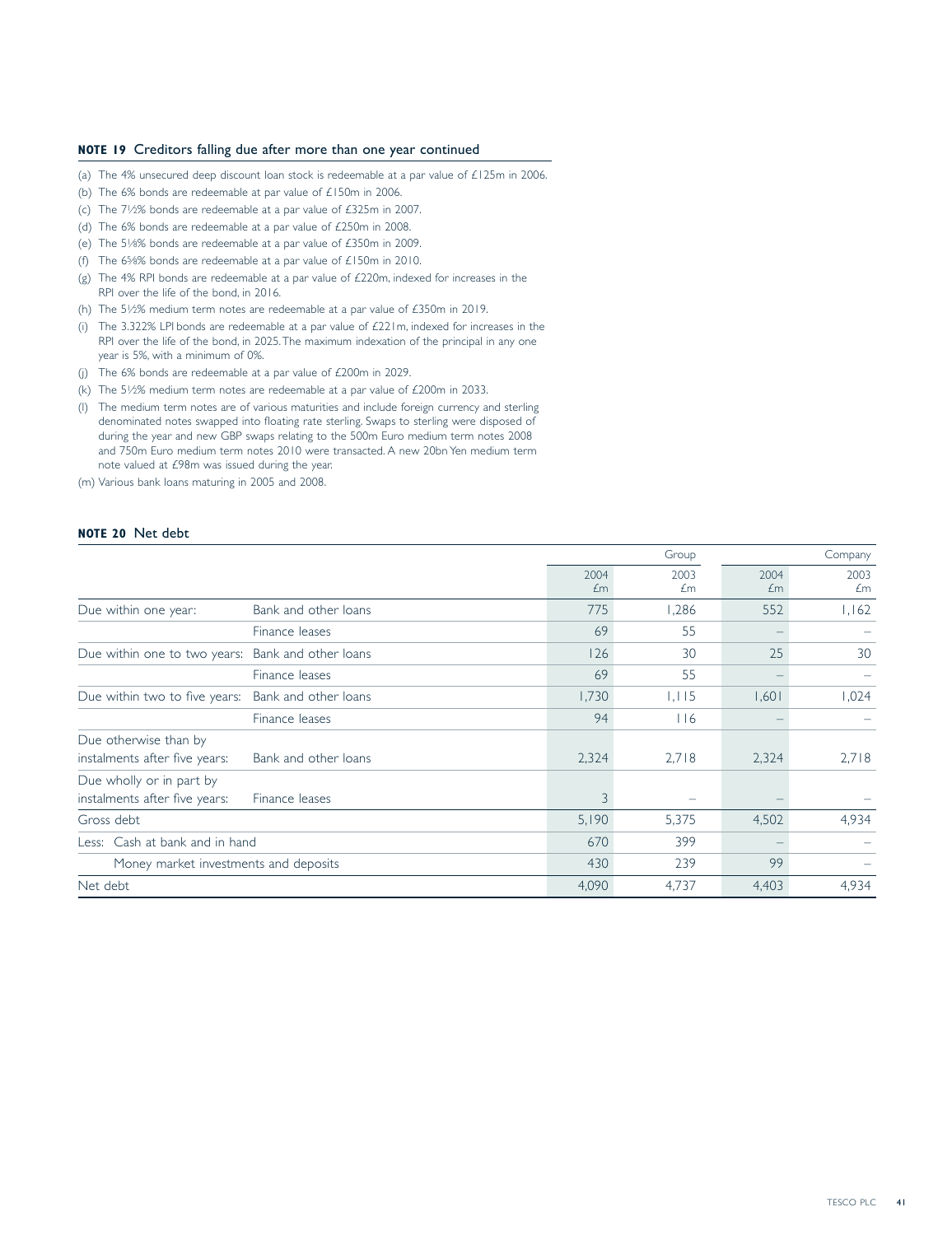# **NOTES TO THE FINANCIAL STATEMENTS CONTINUED**

#### **NOTE 21** Financial instruments

An explanation of the objectives and policies for holding and issuing financial instruments is set out in the Operating and Financial Review on pages 2 to 5. Other than where these items have been included in the currency risk disclosures, short-term debtors and creditors have been excluded from the following analysis.

#### Analysis of interest rate exposure and currency of financial liabilities

The interest rate exposure and currency profile of the financial liabilities of the Group at 28 February 2004, after taking into account the effect of interest rate and currency swaps, were:

|                   |                                    |                                 | 2004        |                                    |                                 | 2003        |
|-------------------|------------------------------------|---------------------------------|-------------|------------------------------------|---------------------------------|-------------|
|                   | Floating rate<br>liabilities<br>£m | Fixed rate<br>liabilities<br>£m | Total<br>£m | Floating rate<br>liabilities<br>£m | Fixed rate<br>liabilities<br>£m | Total<br>£m |
| Currency          |                                    |                                 |             |                                    |                                 |             |
| Sterling          | 360                                | 2,702                           | 3,062       | 1,145                              | 2,476                           | 3,621       |
| Euro              | 508                                | 23                              | 531         | 361                                | 23                              | 384         |
| Thai Baht         | 561                                |                                 | 561         | 447                                |                                 | 447         |
| Czech Krona       | 317                                | 77                              | 394         | 227                                | 80                              | 307         |
| Korean Won        | 272                                |                                 | 272         | 404                                |                                 | 404         |
| Other             | 265                                | 105                             | 370         | 205                                | $\overline{7}$                  | 212         |
| Gross Liabilities | 2,283                              | 2.907                           | 5,190       | 2.789                              | 2,586                           | 5,375       |

|                  | Fixed rate financial liabilities                         |                                                                 |                                                          |                                                                 |  |
|------------------|----------------------------------------------------------|-----------------------------------------------------------------|----------------------------------------------------------|-----------------------------------------------------------------|--|
|                  |                                                          | 2004                                                            |                                                          | 2003                                                            |  |
|                  | Weighted<br>average<br>interest rate<br>28 Feb 2004<br>% | Weighted<br>average time<br>for which<br>rate is fixed<br>Years | Weighted<br>average<br>interest rate<br>22 Feb 2003<br>% | Weighted<br>average time<br>for which<br>rate is fixed<br>Years |  |
| Currency         |                                                          |                                                                 |                                                          |                                                                 |  |
| Sterling         | 5.3                                                      | 6                                                               | 5.8                                                      | 7.                                                              |  |
| Euro             | 5.4                                                      |                                                                 | 5.4                                                      | 3                                                               |  |
| Japanese Yen     | 1.0                                                      | 5                                                               |                                                          |                                                                 |  |
| Czech Krona      | 4.0                                                      | $\overline{4}$                                                  | 3.7                                                      | 5.                                                              |  |
| Taiwanese Dollar | 4.5                                                      | $\bigcap$                                                       | 4.5                                                      | $\overline{2}$                                                  |  |
| Weighted average | 5.3                                                      | 6                                                               | 5.8                                                      | 7                                                               |  |

Floating rate liabilities bear interest at rates based on relevant national LIBOR equivalents. During the year, profitable swaps-tofloating rate were monetised for a consideration of £235m and replaced with swaps-to-floating at market value. The interest rate profile of the Group has been further managed by the purchase of Euro interest rate collars with an aggregate notional principal of £135m (2003 - £135m). The average strike price of the interest rate caps purchased is 6.76%, while the average strike price of the interest rate floors sold is 2.98%. The average maturity of the collars is three and a half years. The current value of these contracts, if realised, is a loss of £2.6m (2003 - £2.3m). Retail Price Index funding of £220m (2003 - £212m), maturing 2016, is outstanding and has been classified as fixed rate debt. The interest rate payable on this debt is 4% and the principal is linked to the Retail Price Index. Limited Price Index funding, of  $£221m$  (2003 -  $£215m$ ), maturing 2025, is outstanding and has been classified as fixed rate debt. The interest rate payable on this debt is 3.322% and the principal is linked to the Retail Price Index. The maximum indexation of the principal in any one year is 5.0% and the minimum is 0.0%.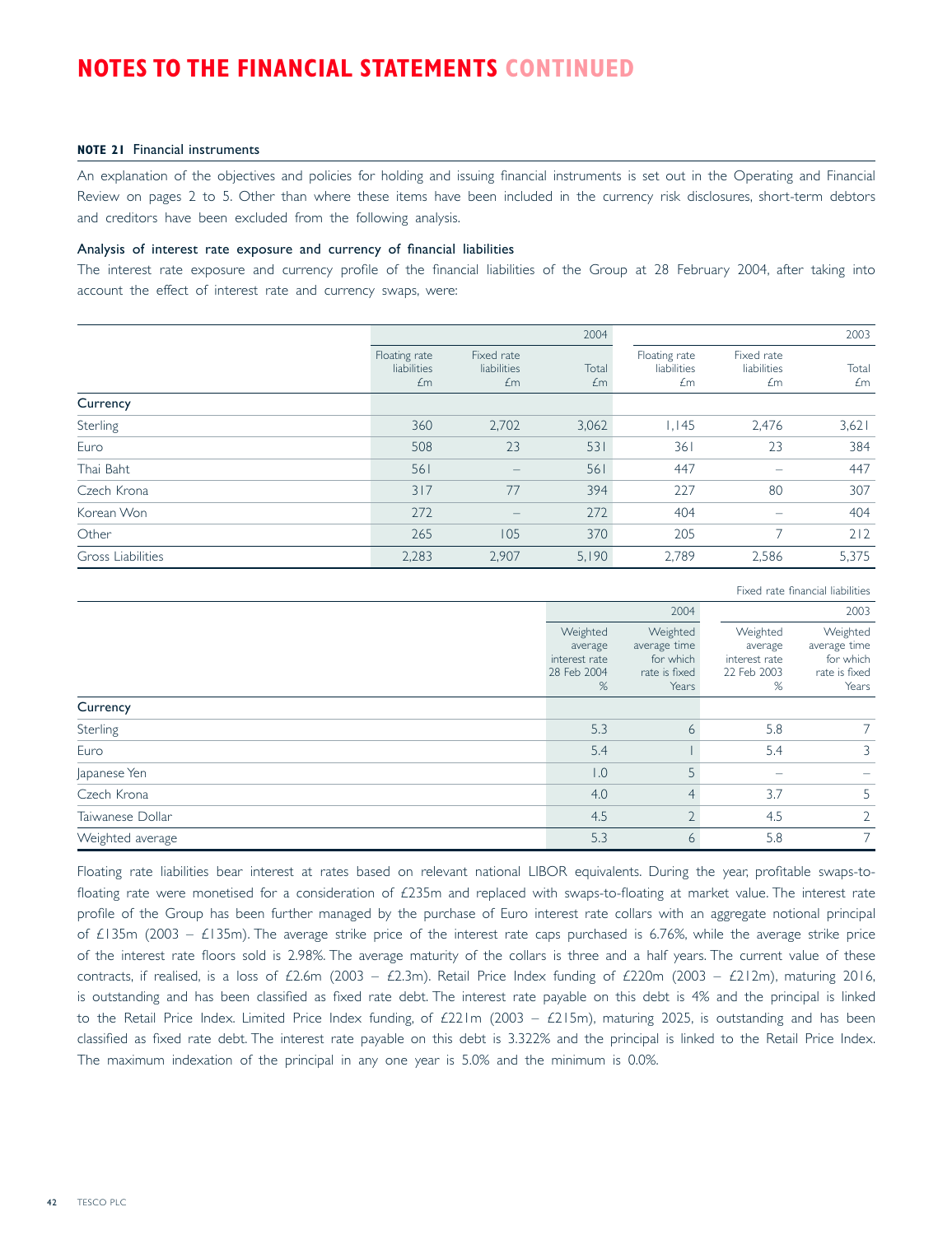#### **NOTE 21** Financial instruments continued

#### Analysis of interest rate exposure and currency of financial assets

The interest rate exposure and currency profile of the financial assets of the Group at 28 February 2004 were:

|                        |                                      |                              |                          | 2004        |                                      |                              |             | 2003        |
|------------------------|--------------------------------------|------------------------------|--------------------------|-------------|--------------------------------------|------------------------------|-------------|-------------|
|                        | Cash at<br>bank and<br>in hand<br>£m | Short-term<br>deposits<br>£m | Other<br>$\mathcal{L}$ m | Total<br>£m | Cash at<br>bank and<br>in hand<br>£m | Short-term<br>deposits<br>£m | Other<br>£m | Total<br>£m |
| Sterling               | 517                                  | 161                          | 112                      | 790         | 213                                  | 55                           | 109         | 377         |
| Other currencies       | 153                                  | 269                          | 4                        | 426         | 186                                  | 184                          |             | 370         |
| Total financial assets | 670                                  | 430                          | l 16                     | 1,216       | 399                                  | 239                          | 109         | 747         |

Other financial assets, in respect of amounts owed by undertakings in which the company has a participating interest, attract a rate of interest based on LIBOR plus a margin (2003 - 5%). Surplus funds are invested in accordance with approved limits on security and liquidity and bear rates of interest based on relevant LIBOR equivalents. Cash at bank and in hand includes noninterest bearing cash and cash in transit.

#### Borrowing facilities

The Group has the following undrawn committed facilities available at 28 February 2004 in respect of which all conditions precedent had been met at that date:

|                                    | 2004<br>£m | 2003<br>£m |
|------------------------------------|------------|------------|
| Expiring within one year           |            | 75         |
| Expiring between one and two years | 920        | 756-       |
| Expiring in more than two years    | 305        |            |
|                                    | 358        | .383       |

The facilities expiring within one year are annual facilities subject to review at various dates during the year ending 26 February 2005. All facilities incur commitment fees at market rates and would provide funding at floating rates.

#### Currency exposures

Within the Group, the principal differences on exchange arising, which are taken to the profit and loss account, relate to purchases made by Group companies in currencies other than their reporting currencies. After taking account of forward currency purchases used to hedge these transactions, there were no significant balances on these exposures at year end. Also, rolling hedges of up to 18 months duration are maintained against the value of investments in, and long-term intercompany loans to, overseas subsidiaries and, to the extent permitted in SSAP 20, differences on exchange are taken to the statement of total recognised gains and losses.

#### Fair values of financial assets and financial liabilities

|                                                                                         | 2004             |                  |                   | 2003             |  |
|-----------------------------------------------------------------------------------------|------------------|------------------|-------------------|------------------|--|
|                                                                                         | Book value<br>£m | Fair value<br>£m | Book value<br>f m | Fair value<br>£m |  |
| Primary financial instruments held or issued to finance the Group's operations:         |                  |                  |                   |                  |  |
| Short-term borrowings                                                                   | (844)            | (852)            | (1, 341)          | (1, 341)         |  |
| Long-term borrowings                                                                    | (4,346)          | (4,407)          | (4,034)           | (4,279)          |  |
| Short-term deposits                                                                     | 430              | 430              | 239               | 239              |  |
| Cash at bank and in hand                                                                | 670              | 670              | 399               | 399              |  |
| Derivative financial instruments held to manage the interest rate and currency profile: |                  |                  |                   |                  |  |
| Interest rate swaps and similar instruments                                             |                  | (195)            |                   | 94               |  |
| Forward foreign currency contracts                                                      |                  | (13)             |                   |                  |  |
|                                                                                         | (4,090)          | (4,367)          | (4,737)           | (4,887)          |  |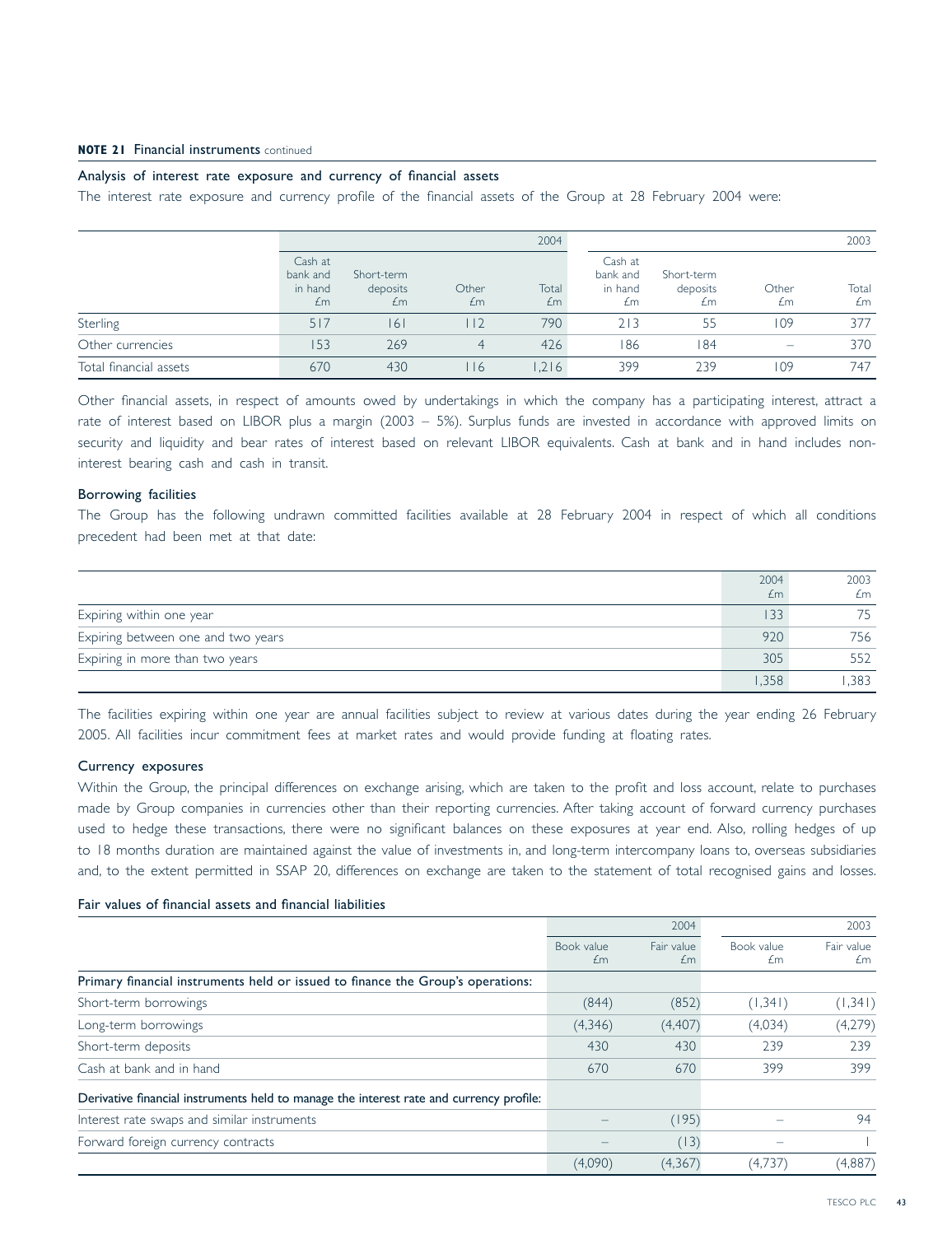# **NOTES TO THE FINANCIAL STATEMENTS CONTINUED**

#### **NOTE 21** Financial instruments continued

Other significant financial instruments outstanding at the year end are £240m (2003 – £240m) nominal value forward foreign exchange contracts hedging the cost of foreign currency denominated purchases. On a mark-to-market basis, these contracts show a loss of £13m (2003 - £1m gain). Profit of £235m on interest rate swaps was realised, of which £24m was recognised in the year. On a mark-to-market basis, current swaps show a loss of £195m (2003 - £95m gain). The fair values of interest rate swaps, forward foreign exchange contracts and long-term fixed rate debt have been determined by reference to prices available from the markets on which the instruments are traded. The fair values of all other items have been calculated by discounting expected future cash flows at prevailing interest rates.

#### Hedges

As explained in the Operating and Financial Review on pages 2 to 5, the Group hedges exposures to interest rate and currency risk. The table below shows the amount of such gains and losses which have been included in the profit and loss account for the year and those gains and losses, which are expected to be included in next year's or later profit and loss accounts.

All the gains and losses on the hedging instruments are expected to be matched by losses and gains on the hedged transactions or positions.

Unrecognised gains and losses on instruments used for hedging and those recognised in the year ended 28 February 2004 are as follows:

|                                          | Unrecognised |                           |                         |             |              | Deferred    |
|------------------------------------------|--------------|---------------------------|-------------------------|-------------|--------------|-------------|
|                                          | Gains<br>£m  | Losses<br>$\mathcal{L}$ m | Total<br>f <sub>m</sub> | Gains<br>£m | Losses<br>£m | Total<br>£m |
| At 22 February 2003                      | 222          | (127)                     | 95                      |             |              |             |
| Arising in previous years and recognised |              |                           |                         |             |              |             |
| in the year ended 28 February 2004       | (33)         | 18                        | (15)                    |             |              |             |
| Swap profit deferred to future years     | (211)        |                           | (211)                   | 211         |              | 211         |
| Arising in the period to be recognised   |              |                           |                         |             |              |             |
| in future years                          | 28           | (105)                     | $\frac{1}{2}$           |             |              |             |
| At 28 February 2004                      | 6            | (214)                     | (208)                   | 211         |              | 211         |
| Expected to be recognised in the year    |              |                           |                         |             |              |             |
| ending 26 February 2005                  |              | (44)                      | (43)                    | 30          |              | 30          |

#### **NOTE 22** Provisions for liabilities and charges

|                                   | Property<br>provisions<br>km | Deferred<br>taxation<br>£m | Total<br>£m |
|-----------------------------------|------------------------------|----------------------------|-------------|
| At 22 February 2003               | 16                           | 505                        |             |
| Currency translation              |                              |                            | (1)         |
| Acquisition of Group companies    |                              | 5                          | (5)         |
| Amount (credited)/charged in year |                              |                            | 71.         |
| At 28 February 2004               | 14                           |                            | 586         |

Property provisions comprise future rents payable net of rents receivable on onerous and vacant property leases, provisions for terminal dilapidations and provisions for future rents above market value on unprofitable stores. The majority of the provision is expected to be utilised over the period to 2017. Amount provided

|                                             | Amount provided |            |
|---------------------------------------------|-----------------|------------|
|                                             | 2004<br>Em      | 2003<br>£m |
| Deferred taxation                           |                 |            |
| Excess capital allowances over depreciation | 629             | 526        |
| Other timing differences                    | (52)            | (14)       |
| Losses carried forward                      | (5)             | (7)        |
|                                             | 572             | 505        |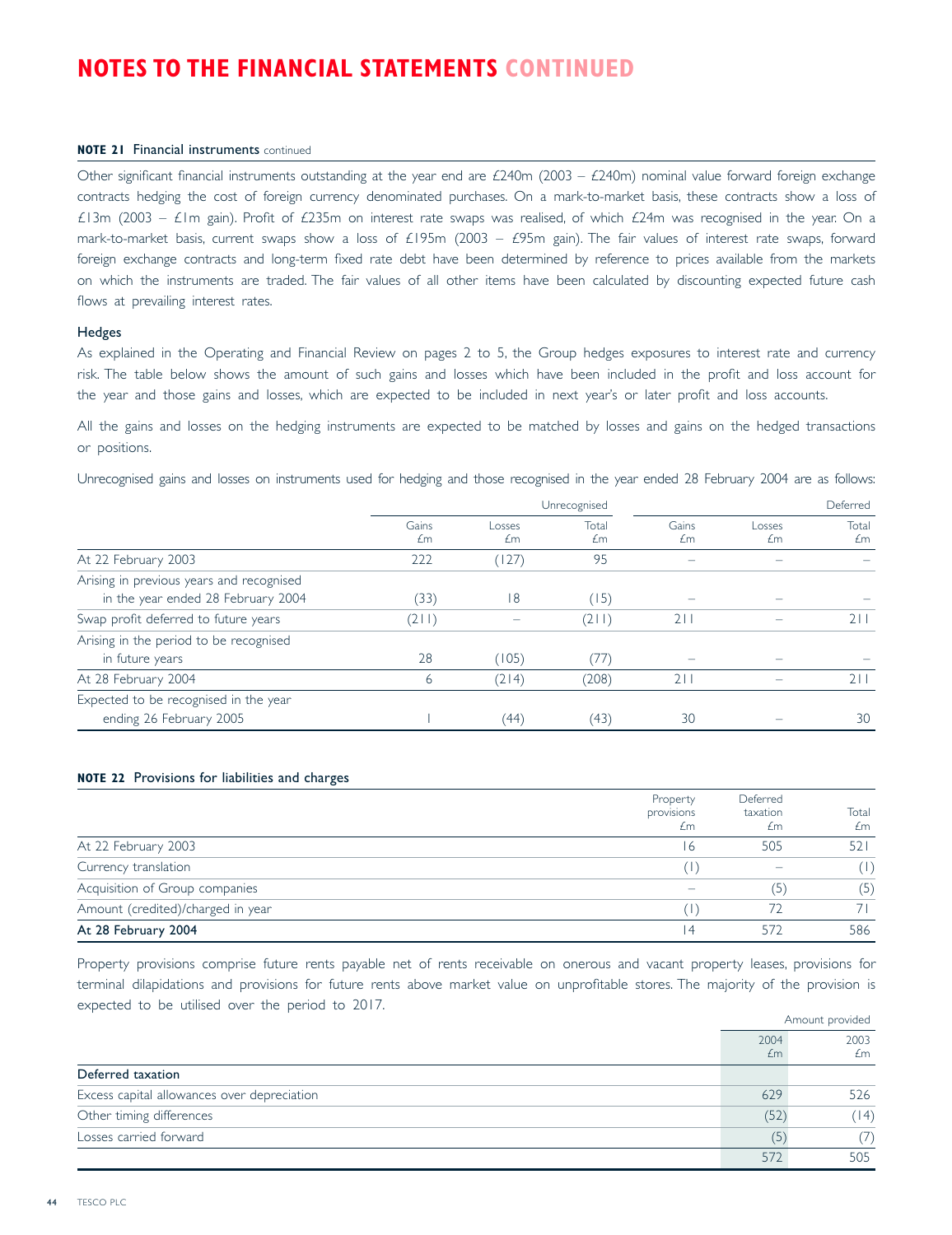#### **NOTE 23** Leasing commitments

| Finance leases                                                             |      |      |
|----------------------------------------------------------------------------|------|------|
|                                                                            |      | £m   |
| The future minimum finance lease payments to which the Group was committed |      |      |
| at 28 February 2004 and which have been guaranteed by Tesco PLC are:       |      |      |
| Gross rental obligations                                                   |      | 272  |
| Less: finance charges allocated to future periods                          |      | (37) |
|                                                                            |      | 235  |
|                                                                            |      |      |
|                                                                            | 2004 | 2003 |
|                                                                            | Em   | £m   |
| Net amounts payable are:                                                   |      |      |
| Within one year                                                            | 69   | 55   |
| Between two and five years                                                 | 163  | 171  |
| After five years                                                           | 3    |      |
|                                                                            | 235  | 226  |

#### Operating leases

|                                                                                                                                                                    |            | Land and buildings |              | Other      |
|--------------------------------------------------------------------------------------------------------------------------------------------------------------------|------------|--------------------|--------------|------------|
|                                                                                                                                                                    | 2004<br>Em | 2003<br>£m         | 2004<br>Em   | 2003<br>£m |
| As at 28 February 2004, the Group has lease agreements for which<br>payments extend over a number of years. Annual commitments<br>under operating leases expiring: |            |                    |              |            |
| Within one year                                                                                                                                                    |            |                    |              |            |
| Between two and five years                                                                                                                                         |            | $\overline{10}$    | 28           | 31         |
| After five years                                                                                                                                                   | 44         | 143                | $\mathsf{Q}$ | 8          |
|                                                                                                                                                                    | 70         | 156                | 39           | 40         |

#### **NOTE 24** Called up share capital

|                                     |               | Ordinary shares of 5p each |
|-------------------------------------|---------------|----------------------------|
|                                     | Number        | £m                         |
| Authorised at 22 February 2003      | 9,632,000,000 | 482                        |
| Authorised during the year          |               |                            |
| Authorised at 28 February 2004      | 9,632,000,000 | 482                        |
| Allotted, called up and fully paid: |               |                            |
| At 22 February 2003                 | 7,237,609,183 | 362                        |
| Share placing                       | 315,000,000   | 16                         |
| Scrip dividend election             | 80.201.756    | $\overline{4}$             |
| Share options                       | 47.347.116    | $\mathcal{L}$              |
| At 28 February 2004                 | 7,680,158,055 | 384                        |

During the financial year, 315 million shares were issued as an equity share placing, for net proceeds of £773m. In addition, 127.5 million shares were issued during the year for an aggregate consideration of £254m, which comprised £158m for scrip dividend and £96m for share options.

Between 28 February 2004 and 19 April 2004, options on 19,107 ordinary shares and 2,213,652 ordinary shares have been exercised under the terms of the savings-related share option scheme (1981) and the executive share option schemes (1984, 1994 and 1996) respectively.

As at 28 February 2004, the Directors were authorised to purchase up to a maximum in aggregate of 723 million ordinary shares.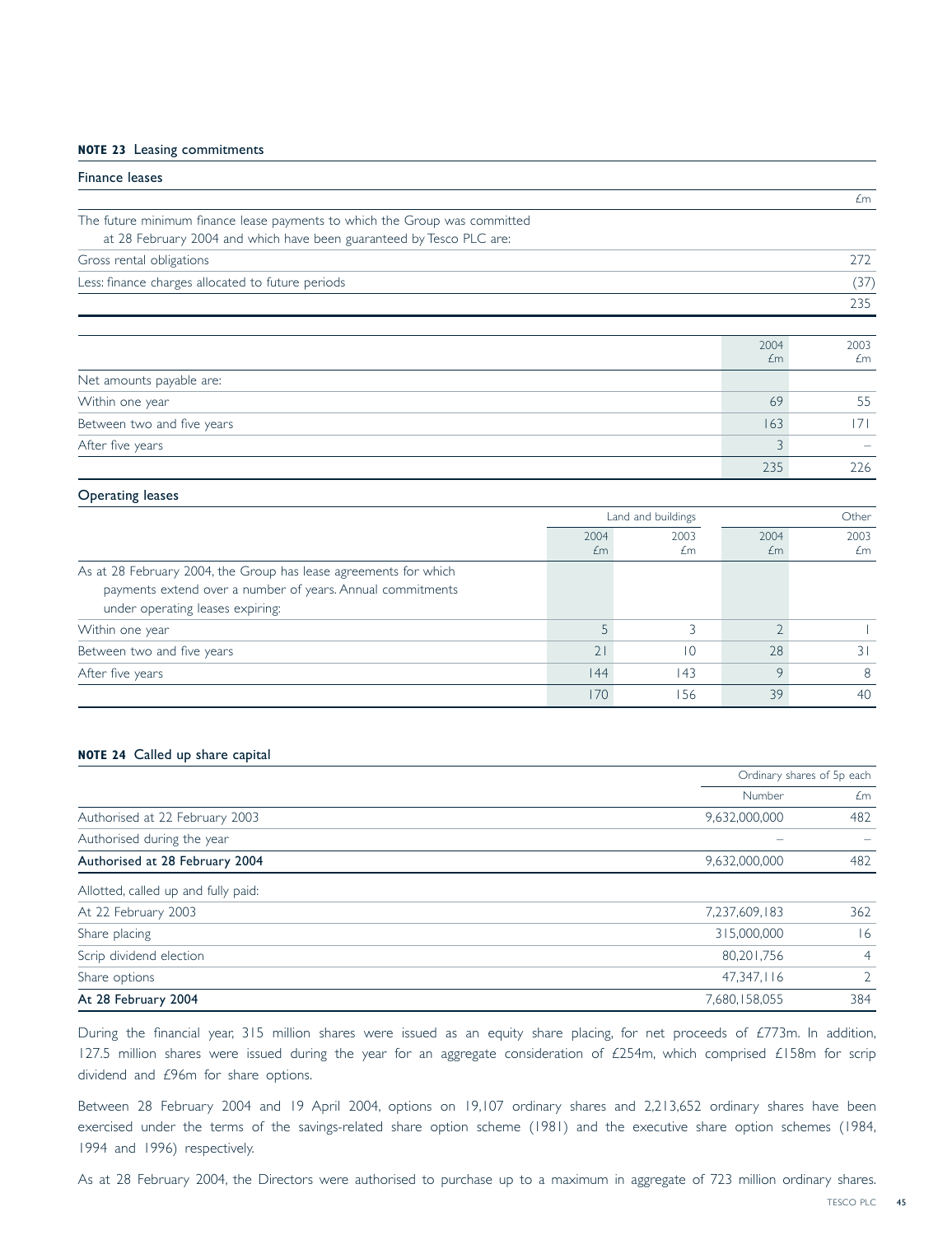### **NOTES TO THE FINANCIAL STATEMENTS CONTINUED**

#### **NOTE 25** Reserves

|                                                 |            | Group      |            | Company    |  |
|-------------------------------------------------|------------|------------|------------|------------|--|
|                                                 | 2004<br>Em | 2003<br>£m | 2004<br>Em | 2003<br>£m |  |
| Share premium account                           |            |            |            |            |  |
| At start of period                              | 2,465      | 2,004      | 2,465      | 2,004      |  |
| Premium on issue of shares less costs           | 851        | 422        | 851        | 422        |  |
| Scrip dividend election                         | 154        | 39         | 154        | 39         |  |
| At end of period                                | 3,470      | 2,465      | 3,470      | 2,465      |  |
| Other reserves                                  |            |            |            |            |  |
| At 28 February 2004 and 22 February 2003        | 40         | 40         |            |            |  |
| Profit and loss account                         |            |            |            |            |  |
| At start of period                              | 3,649      | 3,136      | 430        | 255        |  |
| (Loss)/gain on foreign currency net investments | (157)      | 22         | (2)        |            |  |
| Issue of shares                                 | (25)       | (12)       |            |            |  |
| Retained profit for the financial year          | 584        | 503        | 255        | 175        |  |
| At end of period                                | 4,051      | 3,649      | 683        | 430        |  |

Other reserves comprise a merger reserve arising on the acquisition of Hillards plc in 1987.

In accordance with section 230 of the Companies Act 1985 a profit and loss account for Tesco PLC, whose result for the year is shown above, has not been presented in these financial statements.

The cumulative goodwill written-off against the reserves of the Group as at 28 February 2004 amounted to £718m (2003 -£718m). During the year, the qualifying employee share ownership trust (QUEST) subscribed for 30 million, 0.4% of called-up share capital at 28 February 2004 (2003 – 41 million, 0.6%), shares from the company. The amount of £25m (2003 – £12m) shown above represents contributions to the QUEST from subsidiary undertakings.

#### **NOTE 26** Share options

#### Company schemes

The company had six principal share option schemes in operation during the year:

- (i) The savings-related share option scheme (1981) permits the grant to employees of options in respect of ordinary shares linked to a building society/bank save-as-you-earn contract for a term of three or five years with contributions from employees of an amount between £5 and £250 per four-weekly period. Options are capable of being exercised at the end of the three and five-year period at a subscription price not less than 80% of the middle-market quotation of an ordinary share immediately prior to the date of grant.
- (ii) The Irish savings-related share option scheme (2000) permits the grant to Irish employees of options in respect of ordinary shares linked to a building society/bank save-as-you-earn contract for a term of three or five years with contributions from employees of an amount between €12 and €320 per four-weekly period. Options are capable of being exercised at the end of the three and five-year period at a subscription price not less than 75% of the middle-market quotation of an ordinary share immediately prior to the date of grant.
- (iii) The executive share option scheme (1984) permitted the grant of options in respect of ordinary shares to selected executives. The scheme expired after ten years on 9 November 1994. Options were generally exercisable between three and ten years from the date of grant at a subscription price determined by the Board but not less than the middle-market quotation within the period of 30 days prior to the date of grant. Some options have been granted at a discount of 15% of the standard option price but the option holder may take advantage of that discount only if, in accordance with investor protection ABI guidelines, certain targets related to earnings per share are achieved.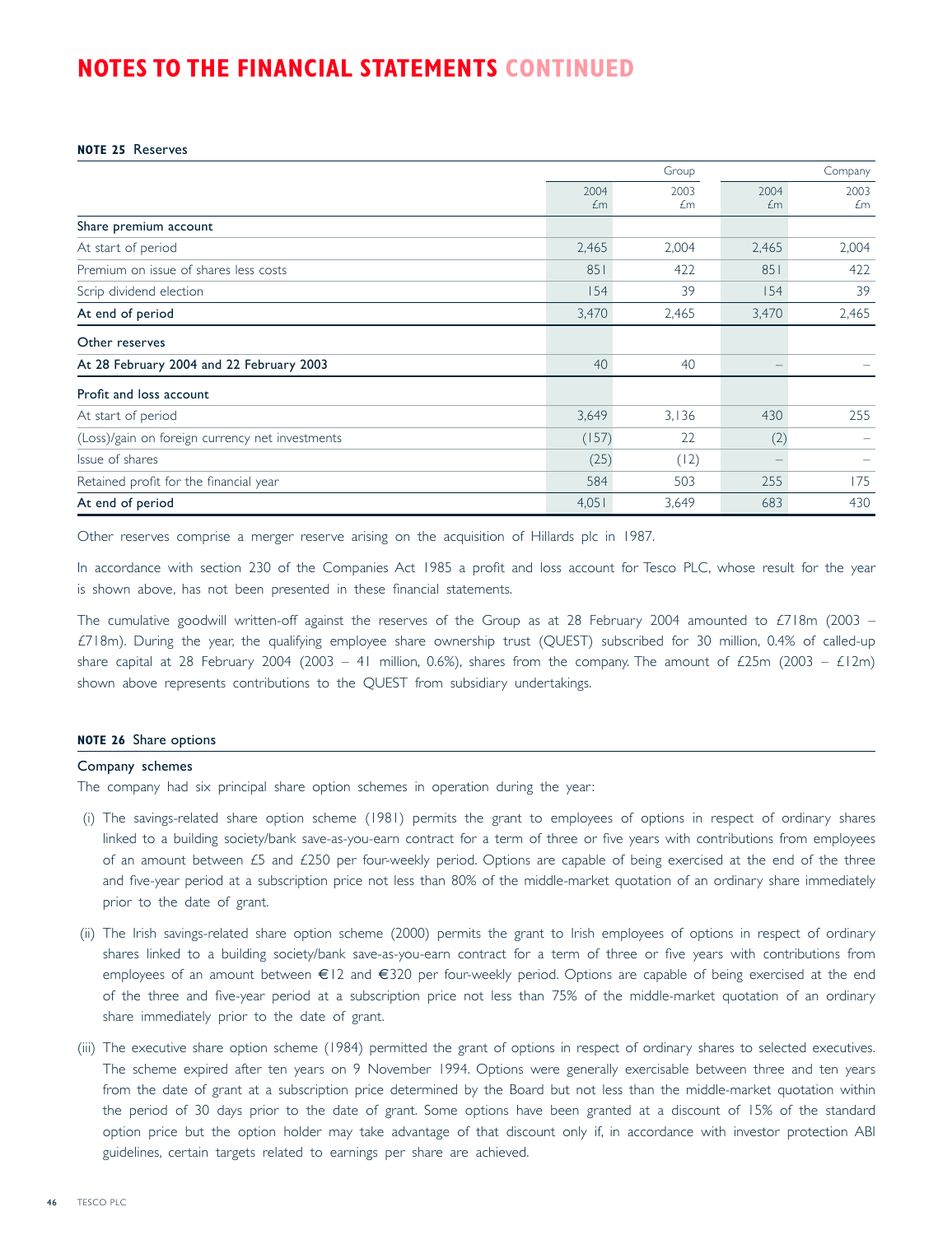#### **NOTE 26** Share options continued

- (iv) The executive share option scheme (1994) was adopted on 17 October 1994. The principal difference between this scheme and the previous scheme is that the exercise of options will normally be conditional upon the achievement of a specified performance target related to the annual percentage growth in earnings per share over any three-year period. There will be no discounted options granted under this scheme.
- (v) The unapproved executive share option scheme (1996) was adopted on 7 June 1996. This scheme was introduced following legislative changes which limited the number of options which could be granted under the previous scheme. As with the previous scheme, the exercise of options will normally be conditional upon the achievement of a specified performance target related to the annual percentage growth in earnings per share over any three-year period. There will be no discounted options granted under this scheme.
- (vi) The international executive share option scheme (1994) was adopted on 20 May 1994. This scheme permits the grant to selected non-UK executives of options to acquire ordinary shares on substantially the same basis as their UK counterparts. Options are normally exercisable between three and ten years from their grant at a price of not less than the average of the middle-market quotations for the ordinary shares for the three dealing days immediately preceding their grant and will normally be conditional on the achievement of a specified performance target determined by the Remuneration Committee when the options are granted. There will be no discounted options granted under this scheme.

Tesco PLC has taken advantage of the exemptions applicable to Inland Revenue-approved SAYE share option schemes and equivalent overseas schemes under Urgent Issues Task Force Abstract 17 (revised 2000), 'Employee Share Schemes'. In schemes where options are granted at nil discount, there is no charge to the profit and loss account.

The company has granted outstanding options in connection with the six schemes as follows:

| Savings-related share option scheme (1981)<br>Date of grant       | Number of<br>executives and<br>employees | Shares<br>under option<br>28 Feb 2004        | Subscription<br>price (pence) |
|-------------------------------------------------------------------|------------------------------------------|----------------------------------------------|-------------------------------|
| 29 October 1998                                                   | 1,643                                    | 3,079,095                                    | 136.0                         |
| 28 October 1999                                                   | 13,293                                   | 17,808,770                                   | 151.0                         |
| 26 October 2000                                                   | 21,708                                   | 21,024,493                                   | 198.0                         |
| 8 November 2001                                                   | 51,255                                   | 38,875,339                                   | 198.0                         |
| 8 November 2002                                                   | 57,377                                   | 56, 171, 997                                 | 159.0                         |
| 6 November 2003                                                   | 63,725                                   | 50,090,878                                   | 195.0                         |
| Irish savings-related share option scheme (2000)<br>Date of grant | Number of<br>executives and<br>employees | <b>Shares</b><br>under option<br>28 Feb 2004 | Subscription<br>price (pence) |
| 2 June 2000                                                       | 777                                      | 1,078,129                                    | 163.0                         |
| 26 October 2000                                                   | 364                                      | 371,529                                      | 198.0                         |
| 8 November 2001                                                   | 627                                      | 533,875                                      | 198.0                         |
| 8 November 2002                                                   | 1,125                                    | 1,147,898                                    | 159.0                         |
| 6 November 2003                                                   | 1.489                                    | 1,313,408                                    | 195.0                         |
|                                                                   |                                          |                                              |                               |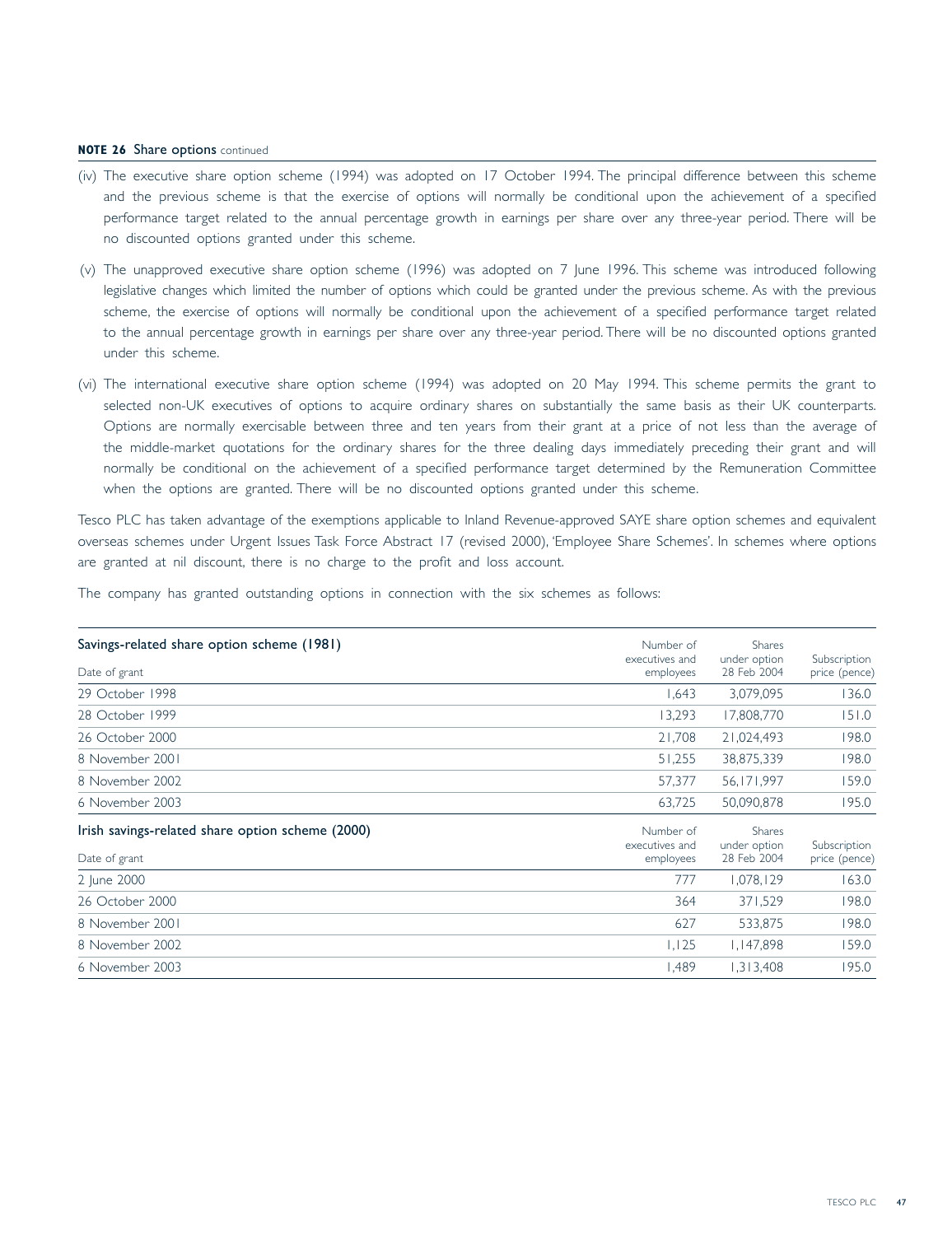# **NOTES TO THE FINANCIAL STATEMENTS CONTINUED**

#### **NOTE 26** Share options continued

| Executive share option scheme (1984)                  |                          | Shares                                |                               |
|-------------------------------------------------------|--------------------------|---------------------------------------|-------------------------------|
| Date of grant                                         | Number of<br>executives  | under option<br>28 Feb 2004           | Subscription<br>price (pence) |
| 10 June 1994                                          | 8                        | 392,000                               | 70.0                          |
| 29 September 1994                                     | $\overline{\phantom{a}}$ | 21,000                                | 77.3                          |
| Executive share option scheme (1994)<br>Date of grant | Number of<br>executives  | Shares<br>under option<br>28 Feb 2004 | Subscription<br>price (pence) |
| 27 April 1995                                         | 2                        | 210,102                               | 90.3                          |
| 13 October 1995                                       | 60                       | 1,560,601                             | 104.0                         |
| 26 June 2000                                          | 1,013                    | 8,655,131                             | 205.0                         |
| 26 April 2001                                         | 1,174                    | 7,430,650                             | 247.0                         |
| 15 April 2002                                         | 664                      | 3,929,270                             | 259.0                         |
| 14 April 2003                                         | 802                      | 4,069,237                             | 197.5                         |
| Executive share option scheme (1996)                  | Number of                | Shares<br>under option                | Subscription                  |
| Date of grant                                         | executives<br>92         | 28 Feb 2004<br>1,732,990              | price (pence)<br>117.7        |
| 17 April 1997<br>7 October 1997                       | 6                        |                                       | 151.7                         |
| 21 May 1998                                           | 484                      | 1,139,631<br>8,712,620                | 176.7                         |
| 30 September 1998                                     | 21                       | 1,044,739                             | 164.0                         |
| 28 January 1999                                       | 600                      | 10,618,466                            | 178.0                         |
| 24 May 1999                                           | 5                        | 772,950                               | 179.4                         |
| 9 November 1999                                       | 27                       | 1,647,402                             | 184.0                         |
| 30 November 1999                                      | 8                        | 1,098,962                             | 173.0                         |
| 20 April 2000                                         | 25                       | 1,780,760                             | 209.5                         |
| 26 June 2000                                          | 250                      | 8,455,073                             | 205.0                         |
| 26 April 2001                                         | 1,110                    | 15,631,511                            | 247.0                         |
| 15 April 2002                                         | 1,425                    | 21,760,209                            | 259.0                         |
| 14 April 2003                                         | 1,595                    | 33,168,411                            | 197.5                         |
| International executive share option scheme (1994)    |                          | Shares                                |                               |
| Date of grant                                         | Number of<br>executives  | under option<br>28 Feb 2004           | Subscription<br>price (pence) |
| 7 October 1997                                        | 43                       | 430,500                               | 151.7                         |
| 21 May 1998                                           | 102                      | 997,000                               | 176.7                         |
| 28 January 1999                                       | 156                      | 1,676,000                             | 178.0                         |
| 24 May 1999                                           | $\perp$                  | 355,746                               | 179.4                         |
| 26 June 2000                                          | 371                      | 3,673,409                             | 205.0                         |
| 26 April 2001                                         | 625                      | 3,971,448                             | 247.0                         |
| 25 April 2002                                         | 566                      | 4,072,660                             | 259.0                         |
| 14 April 2003                                         | 641                      | 6,324,617                             | 197.5                         |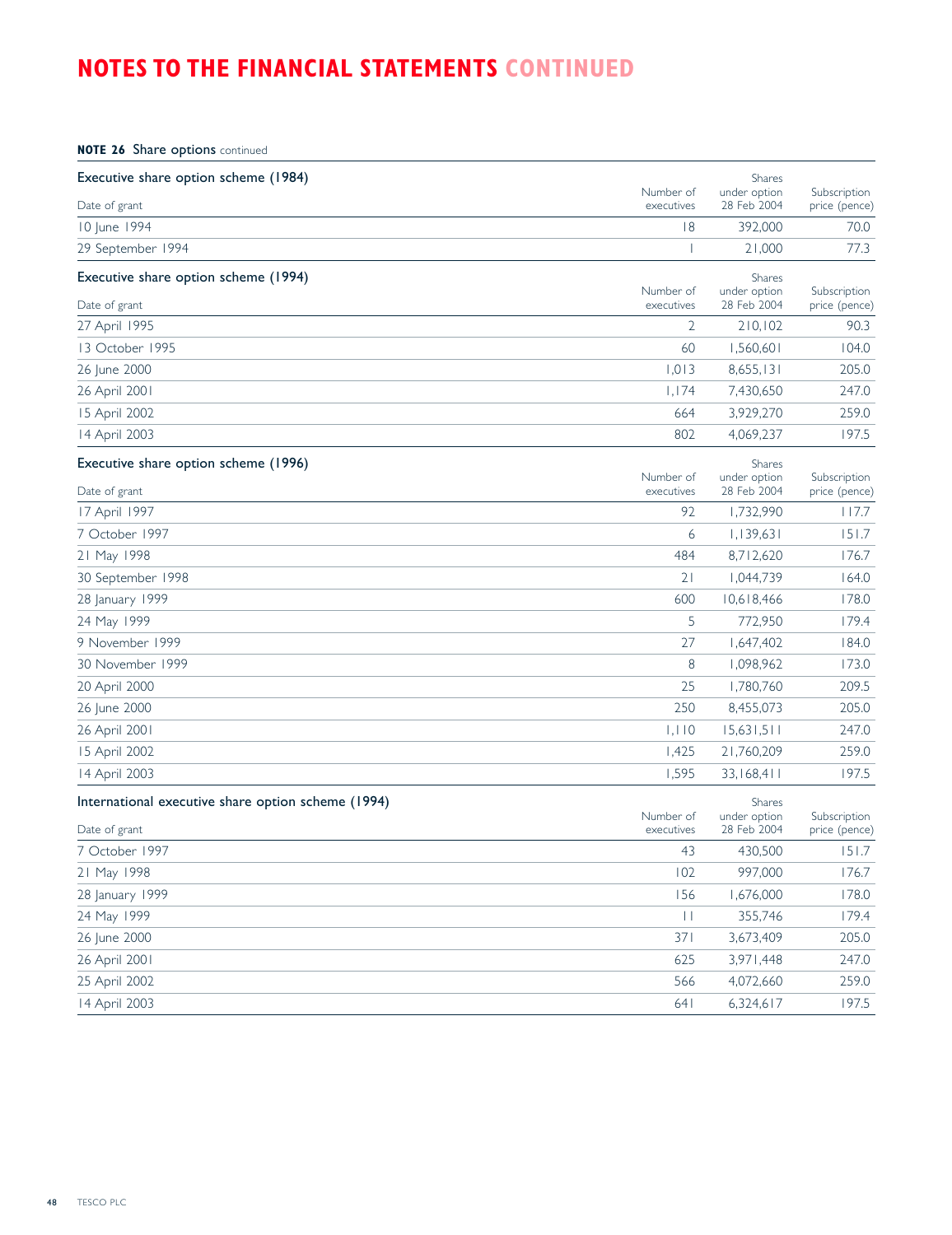#### **NOTE 27** Pensions

The Group has continued to account for pensions and other post-employment benefits in accordance with SSAP 24 and the disclosures in note (a) below are those required by that standard. FRS 17, 'Retirement Benefits' was issued in November 2000, and the transitional disclosures required by that standard, to the extent they are not given in note (a), are set out in note (b). For the year ending February 2006 the Group is expected to adopt International Accounting Standard 19.

The full actuarial valuation of the main UK scheme carried out as at 31 March 2002 continues to form the basis for funding the scheme. The company has reviewed the results of the subsequent FRS 17 valuation and does not consider that any changes to the level of funding are necessary at this time.

#### (a) Pension commitments

#### United Kingdom

The principal plan within the Group is the Tesco PLC Pension Scheme, which is a funded defined benefit pension scheme in the UK, the assets of which are held as a segregated fund and administered by trustees. The total profit and loss charge of UK schemes to the Group during the year was £152m (2003 - £114m). A SSAP 24 pension prepayment of £12m (2003 - £6m) is present in the Group balance sheet.

An independent actuary, using the projected unit method, carried out the latest actuarial assessment of the scheme at 31 March 2002. The assumptions that have the most significant effect on the results of the valuation are those relating to the rate of return on investments and the rate of increase in salaries and pensions.

The key assumptions made were a rate of return on investments of 6.75%, a rate of increase in salaries of 4% and a rate of increase in pensions of 2.5%.

At the date of the last actuarial valuation, the market value of the scheme's assets was £1,576m and the actuarial value of these assets represented 91% of the benefits that had accrued to members, after allowing for expected future increases in earnings and pensions in payment. The actuarial shortfall of £159m will be met via increased contributions over a period of ten years, being the expected average remaining service lifetime of employed members. The next actuarial valuation is due at 31 March 2005.

The T&S Stores PLC Senior Executive Pension Scheme is a funded defined benefit scheme open to senior executives and certain other employees at the invitation of the company. An independent actuary, using the projected unit method, carried out the latest actuarial assessment of the scheme at 6 April 2001. At that time, the market value of the schemeís assets was £5.8m and the actuarial value of these assets represented 110% of the benefits that had accrued to members, after allowing for expected future increases in earnings.

#### **Overseas**

The Group operates a number of schemes worldwide, which include defined benefit and defined contribution schemes. The contributions payable for non-UK schemes of  $\pounds 8m$  (2003 -  $\pounds 8m$ ) have been fully expensed against profits in the current year. A funded defined benefit scheme operates in the Republic of Ireland. An independent actuary, using the projected unit method, carried out the latest actuarial assessment of the scheme at 1 April 2001. At that time the market value of the schemeís assets was £55m and the actuarial value of these assets represented 123% of the benefits that had accrued to members, after allowing for expected future increases in earnings.

#### (b) FRS 17, 'Retirement Benefits'

The valuations used for FRS 17 have been based on the most recent actuarial valuations and updated by Watson Wyatt LLP to take account of the requirements of FRS 17 in order to assess the liabilities of the schemes at 28 February 2004. Schemesí assets are stated at their market values at 28 February 2004. Buck Consultants (Ireland) Limited have updated the most recent Republic of Ireland valuation. The liabilities relating to post-retirement healthcare benefits (note 28) have also been determined in accordance with FRS 17, and are incorporated in the following tables.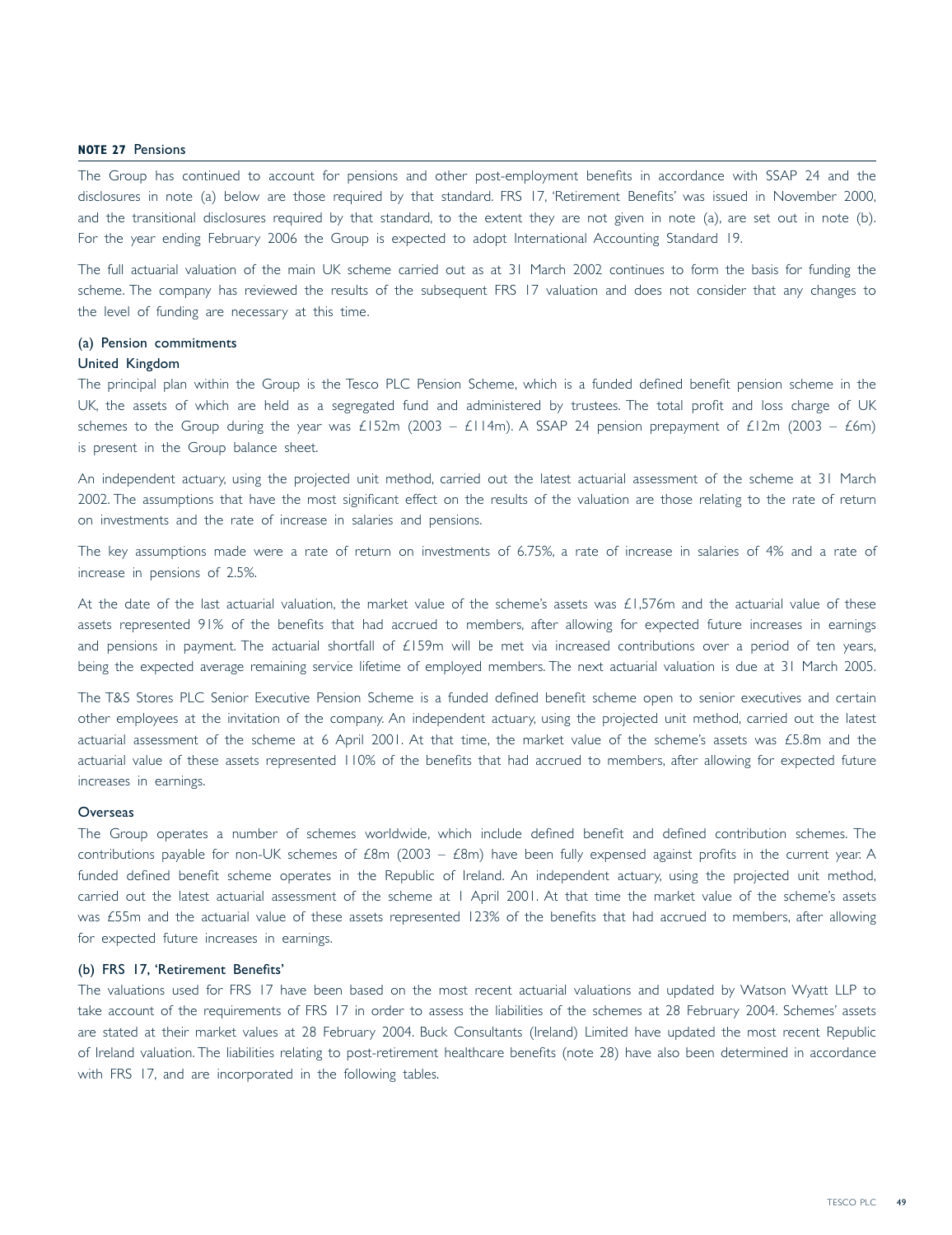# **NOTES TO THE FINANCIAL STATEMENTS CONTINUED**

#### **NOTE 27 Pensions continued**

#### Major assumptions

The major assumptions, on a weighted average basis, used by the actuaries were as follows:

|                                             | 2004<br>% | 2003<br>% | 2002<br>% |
|---------------------------------------------|-----------|-----------|-----------|
| Rate of increase in salaries                | 3.8       | 3.6       | 3.6       |
| Rate of increase in pensions in payment     |           |           | 2.3       |
| Rate of increase in deferred pensions       |           | 23        | 2.3       |
| Rate of increase in career average benefits |           | 23        | 2.8       |
| Discount rate                               |           | 5.5       | 5.8       |
| Price inflation                             |           |           | 2.3       |

The assets in the schemes and the expected rates of return were:

|                                       |                                              | 2004                               | 2003                                         |                       |                                              | 2002                  |
|---------------------------------------|----------------------------------------------|------------------------------------|----------------------------------------------|-----------------------|----------------------------------------------|-----------------------|
|                                       | Long-term<br>rate of<br>expected<br>return % | Market<br>value<br>$\mathcal{L}$ m | Long-term<br>rate of<br>expected<br>return % | Market<br>value<br>£m | Long-term<br>rate of<br>expected<br>return % | Market<br>value<br>£m |
| Equities                              | 8.1                                          | 1,399                              | 8.6                                          | 945                   | 7.7                                          | 1,002                 |
| <b>Bonds</b>                          | 5.7                                          | 445                                | 5.5                                          | 386                   | 5.8                                          | 433                   |
| Property                              | 6.9                                          | 92                                 | 7.1                                          | 88                    | 6.4                                          | 91                    |
| Other                                 | 3.8                                          | 43                                 | 3.8                                          | 87                    | 4.4                                          | 48                    |
| Total market value of assets          |                                              | 1,979                              |                                              | 1,506                 |                                              | 1,574                 |
| Present value of schemes' liabilities |                                              | (2,653)                            |                                              | (2,275)               |                                              | (1,758)               |
| Deficit in the schemes                |                                              | (674)                              |                                              | (769)                 |                                              | (184)                 |
| Related deferred tax asset            |                                              | 202                                |                                              | 229                   |                                              | 57                    |
| Net pension liability                 |                                              | (472)                              |                                              | (540)                 |                                              | (127)                 |

|                                                      | 2004<br>$\mathcal{L}$ m | 2003<br>$\mathcal{L}$ m |
|------------------------------------------------------|-------------------------|-------------------------|
| Group net assets                                     |                         |                         |
| Net assets prior to pension adjustments              | 7,990                   | 6,559                   |
| FRS 17 pension liability                             | (472)                   | (540)                   |
|                                                      | 7,518                   | 6,019                   |
| SSAP 24 pension asset                                | (12)                    | (6)                     |
| Net assets after pension adjustments                 | 7,506                   | 6,013                   |
| Group reserves                                       |                         |                         |
| Profit and loss reserve prior to pension adjustments | 4,051                   | 3,649                   |
| FRS 17 pension liability                             | (472)                   | (540)                   |
|                                                      | 3,579                   | 3,109                   |
| SSAP 24 pension asset                                | (12)                    | (6)                     |
| Profit and loss reserve after pension adjustments    | 3,567                   | 3.103                   |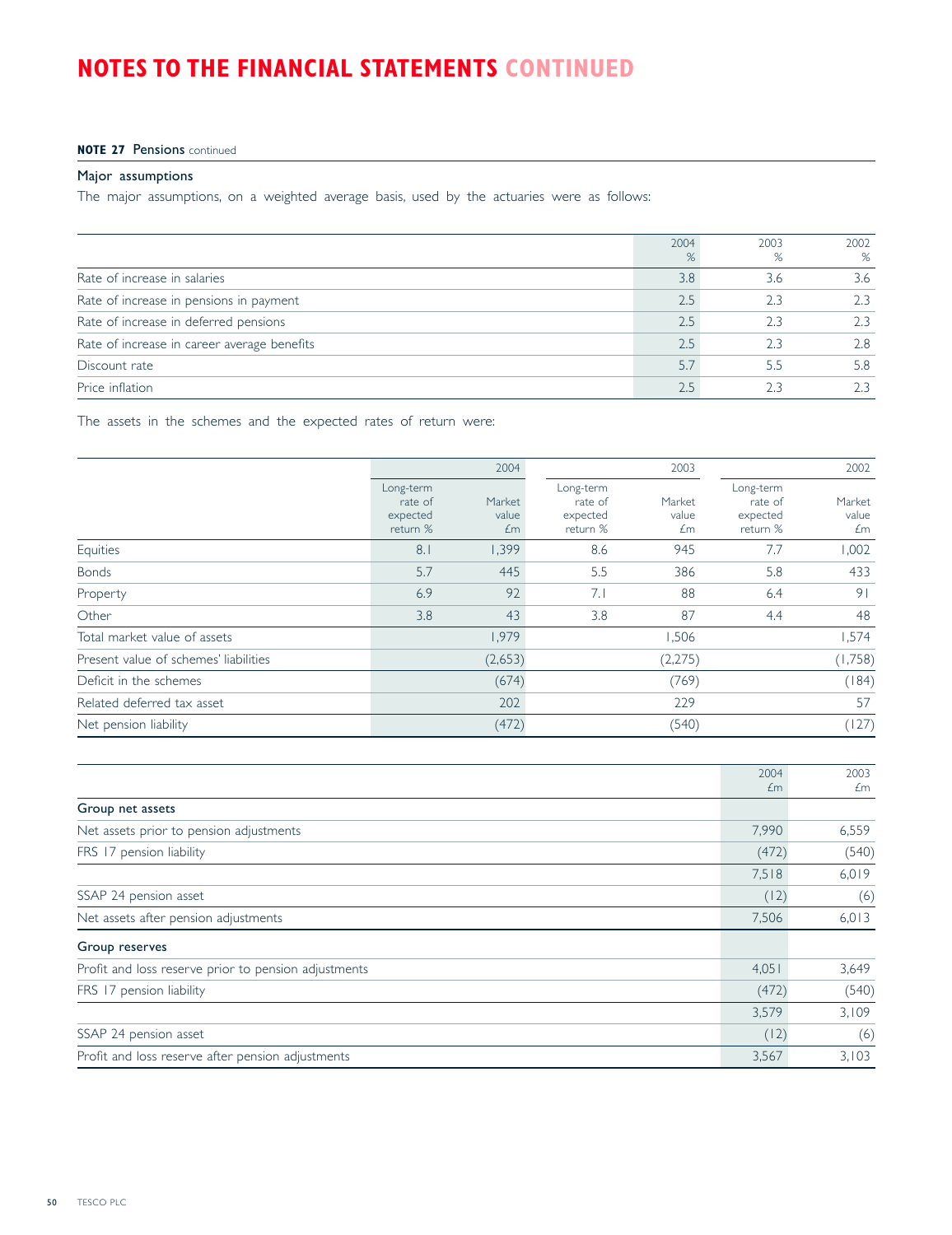#### **NOTE 27 Pensions continued**

On full compliance with FRS 17, and on the basis of the assumptions noted above, the amounts that would have been charged to the consolidated profit and loss account and consolidated statement of total recognised gains and losses for the year ended 28 February 2004 are set out below:

|                                                                                               | 2004   | 2003<br>£m |
|-----------------------------------------------------------------------------------------------|--------|------------|
| Analysis of the amount charged to operating profit                                            | £m     |            |
| Current service cost                                                                          | 201    | 49         |
| Past service cost                                                                             |        |            |
| Total operating charge                                                                        | 201    | 49         |
| Analysis of the amount credited/(charged) to other finance income                             |        |            |
| Expected return on pension schemes' assets                                                    | 120    | 115        |
| Interest on pension schemes' liabilities                                                      | (126)  | (101)      |
| Net return                                                                                    | (6)    | 4          |
| Analysis of the amount recognised in the statement of total recognised gains and losses       |        |            |
| Actual return less expected return on pension schemes' assets                                 | 192    | (323)      |
| Experience gains and losses arising on the schemes' liabilities                               | (48)   | (53)       |
| Changes in assumptions underlying the present value of the schemes' liabilities               | (4)    | (193)      |
| Total actuarial gain/(loss) recognised in the statement of total recognised gains and losses  | 140    | (569)      |
| Movement in deficit during the year                                                           |        |            |
| Deficit in schemes at beginning of the year                                                   | (769)  | (184)      |
| Movement in year:                                                                             |        |            |
| Current service cost                                                                          | (201)  | (149)      |
| Contributions                                                                                 | 162    | 2          |
| Past service costs                                                                            |        |            |
| Acquisition cost                                                                              |        | (2)        |
| Other finance (charge)/income                                                                 | (6)    | 4          |
| Actuarial gain/(loss)                                                                         | 140    | (569)      |
| Deficit in schemes at end of the year                                                         | (674)  | (769)      |
| History of experience gains and losses for the year to 28 February 2004                       |        |            |
| Difference between the expected and actual return on schemes' assets:                         |        |            |
| Amount (£m)                                                                                   | 192    | (323)      |
| Percentage of schemes' assets (%)                                                             | 9.7%   | (21.4%)    |
| Experience gains and losses on schemes' liabilities:                                          |        |            |
| Amount (£m)                                                                                   | (48)   | (53)       |
| Percentage of schemes' liabilities (%)                                                        | (1.8%) | (2.3%)     |
| Total actuarial gain/(loss) recognised in the statement of total recognised gains and losses: |        |            |
| Amount (£m)                                                                                   | 40     | (569)      |
| Percentage of schemes' liabilities (%)                                                        | 5.3%   | (25.0%)    |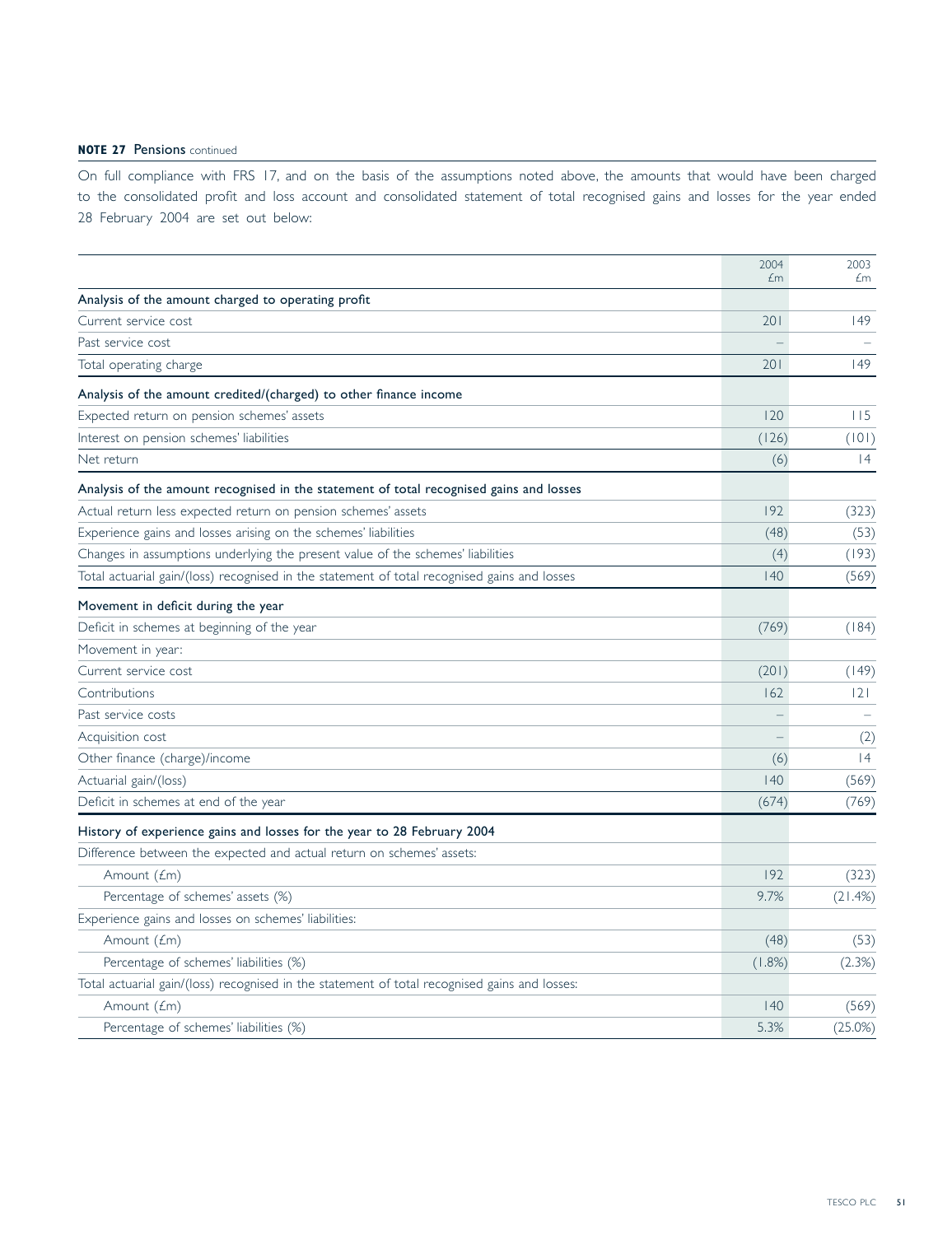### **NOTES TO THE FINANCIAL STATEMENTS CONTINUED**

#### **NOTE 28** Post-retirement benefits other than pensions

The company operates a scheme offering post-retirement healthcare benefits. The cost of providing these benefits has been accounted for on a similar basis to that used for defined benefit pension schemes.

The liability as at 28 February 2004 of £6.5m, which was determined in accordance with the advice of qualified actuaries, is being spread forward over the service lives of relevant employees. £0.5m has been charged to the profit and loss account and £0.4m of benefits were paid. An accrual of £5.4m (2003  $-$  £5.3m) is being carried in the balance sheet. It is expected that payments will be tax deductible, at the company's tax rate, when made.

#### **NOTE 29** Capital commitments

At 28 February 2004 there were commitments for capital expenditure contracted for, but not provided of £501m (2003 - £458m), principally relating to the store development programme.

#### **NOTE 30** Contingent liabilities

The company has irrevocably guaranteed the liabilities as defined in section 5(c) of the Republic of Ireland (Amendment Act) 1986, of various subsidiary undertakings incorporated in the Republic of Ireland.

There are a number of contingent liabilities that arise in the normal course of business which if realised are not expected to result in a material liability to the Group.

#### **NOTE 31** Related party transactions

During the year, there were no material transactions or amounts owed or owing with any of the Groupís key management or members of their close family.

During the year, the Group traded with its joint ventures: Shopping Centres Limited, BLT Properties Limited, Tesco BL Holdings Limited, Tesco British Land Property Partnership, Tesco Personal Finance Group Limited, Tesco Home Shopping Limited, iVillage UK Limited (iVillage became a subsidiary in March 2003), dunnhumby Limited, Tesco Mobile Limited, Nutri Centres Limited, Taiwan Charn Yang Developments Limited, Retail Property Company Limited and Tesco Card Services Limited. During the year, the Group also traded with its five associates: Broadfields Management Limited, Clarepharm Limited, GroceryWorks Holdings Inc., Hussmann (Hungary) Kft and Greenergy Fuels Limited. The main transactions during the year were:

- (i) Equity funding of £20m (2003 £4m) in joint ventures and £8m (2003 £7m) in associates.
- (ii) The Group made loans to joint ventures of £29m (2003 £43m), and has been repaid loans by joint ventures of £15m (2003 – £5m). New loans of £9m (2003 – nil) were made to the Group by joint ventures and the Group repaid  $£1m$ (2003 – nil) of loans from joint ventures. The Group has outstanding loan balances due from joint ventures of  $£120m$  (2003  $-$  £107m) and outstanding loan balances due to joint ventures of £10m (2003  $-$  £2m) at 28 February 2004.
- (iii) The Group made purchases of £72m (2003 £81m) from joint ventures and associates, of which £2m (2003 nil) was still payable as at 28 February 2004.
- (iv) The Group has charged joint ventures an amount totalling £63m (2003  $-$  £42m) in respect of services, loan interest and assets transferred, of which nil (2003 -  $£8m$ ) was outstanding at 28 February 2004.
- (v) Tesco Stores Limited is a member of one or more partnerships to whom the provisions of the Partnerships and Unlimited Companies (Accounts) Regulations 1993 apply ('Regulations'). The accounts for those partnerships have been consolidated into these accounts pursuant to regulation 7 of the Regulations.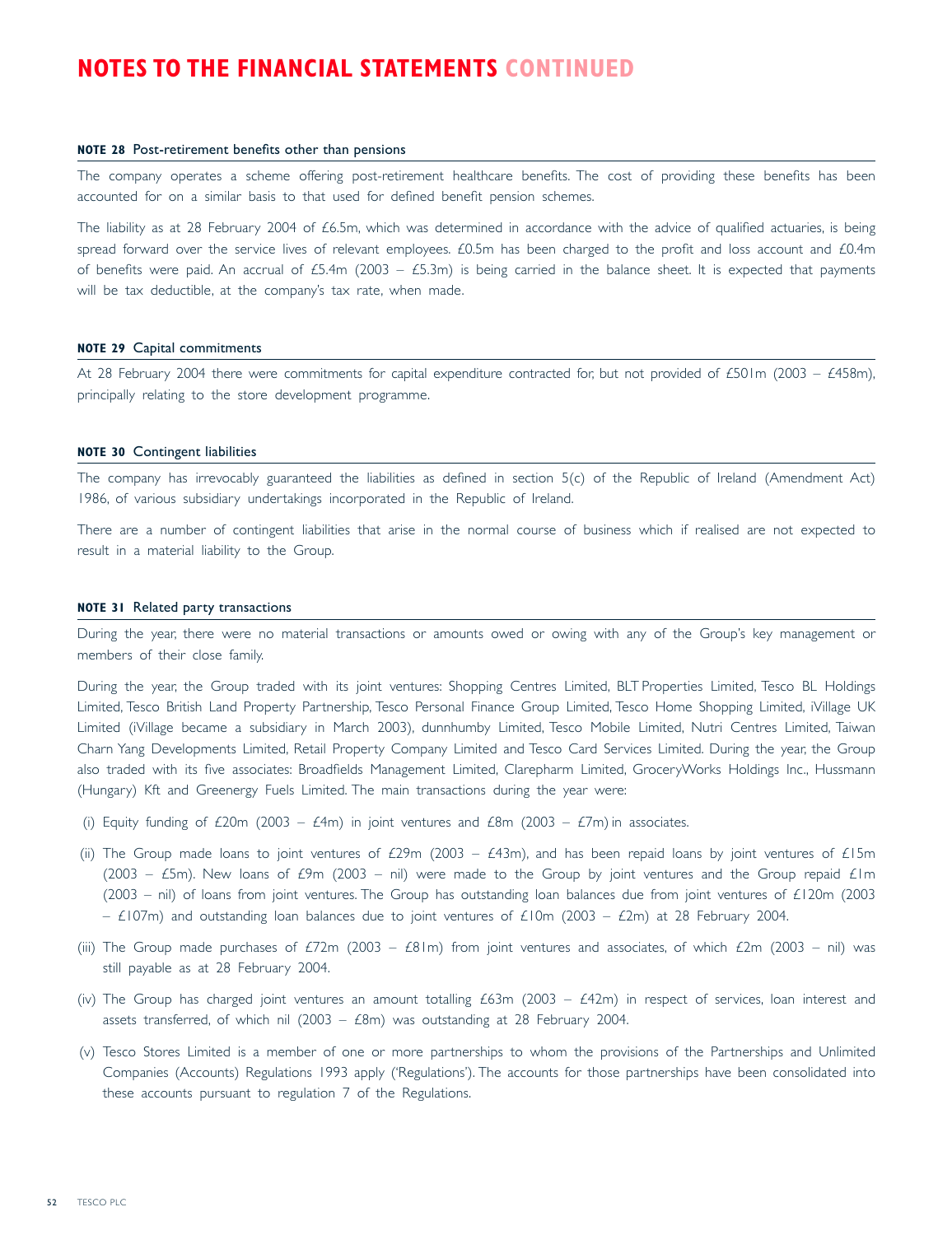#### **NOTE 32** Reconciliation of operating profit to net cash inflow from operating activities

|                                               | 2004<br>£m | 2003<br>£m |
|-----------------------------------------------|------------|------------|
| Operating profit                              | 1.735      | A84.       |
| Depreciation and goodwill amortisation        | 752        | 602        |
| Increase in goods held for resale             | (92)       | (129)      |
| Decrease in development property              | 15         |            |
| Decrease/(increase) in debtors                | 17         | (28)       |
| Increase in trade creditors                   | 261        | 238        |
| Increase in other creditors                   | 254        | 205        |
| Decrease in working capital (a)               | 455        | 289        |
| Net cash inflow from operating activities (b) | 2.942      | 2.375      |

(a) The decrease in working capital includes the impact of translating foreign currency working capital movements

at average exchange rates rather than year end exchange rates.

(b) The subsidiaries acquired during the year have not had a significant impact on Group operating cash flows.

#### **NOTE 33** Analysis of changes in net debt

|                          | At 22 Feb<br>2003<br>£m | Cash flow<br>£m | Acquisitions<br>£m | Other non-<br>cash changes<br>£m | Exchange<br>movements<br>£m | At 28 Feb<br>2004<br>£m |
|--------------------------|-------------------------|-----------------|--------------------|----------------------------------|-----------------------------|-------------------------|
| Cash at bank and in hand | 399                     | 282             |                    |                                  | (11)                        | 670                     |
| Liquid resources (a)     | 239                     | 220             |                    |                                  | (29)                        | 430                     |
| Bank and other loans     | (1, 286)                | 496             |                    |                                  | 15                          | (775)                   |
| Finance leases           | (55)                    | (12)            | (1)                | $(\bot)$                         |                             | (69)                    |
| Debt due within one year | (1, 341)                | 484             | $(\bot)$           | $(\dagger)$                      | 15                          | (844)                   |
| Bank and other loans     | (3,863)                 | (316)           |                    | (20)                             | 9                           | (4,180)                 |
| Finance leases           | (171)                   | $\overline{0}$  | (4)                | $(\bot)$                         |                             | (166)                   |
| Debt due after one year  | (4,034)                 | (306)           | (4)                | (21)                             | 9                           | (4,346)                 |
|                          | (4,737)                 | 680             | (5)                | (22)                             | (6)                         | (4,090)                 |

(a) Liquid resources comprises short-term deposits with banks and money-market investments which mature within 12 months of the date of inception.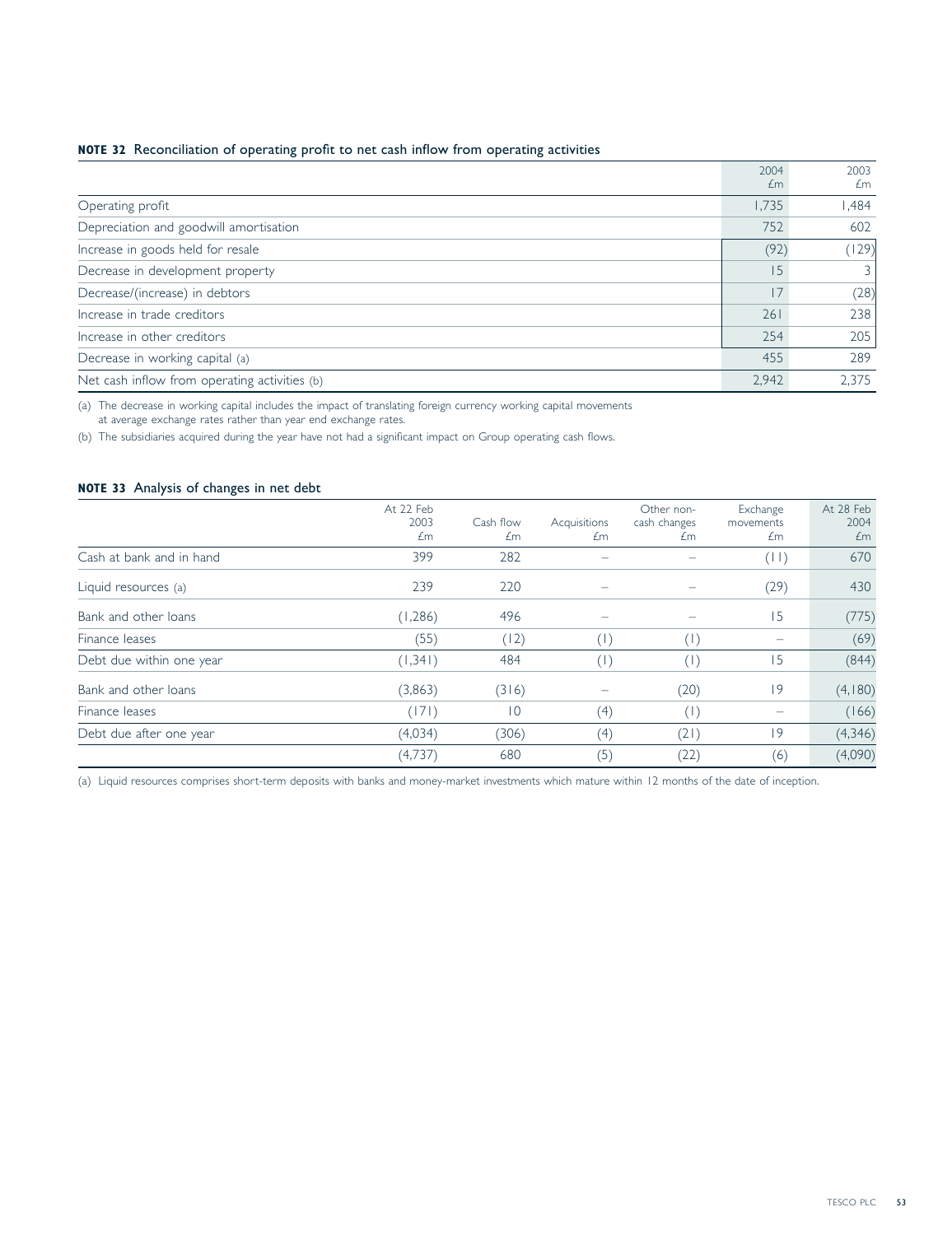# **NOTES TO THE FINANCIAL STATEMENTS CONTINUED**

#### **NOTE 34** Acquisitions

The net assets and results of acquired businesses are included in the consolidated accounts from their respective dates of acquisition. The following tables set out the effect of the material acquisitions by the Group in the year to 28 February 2004 on the consolidated balance sheet. Acquisition accounting has been applied in all cases. The fair values currently established for all acquisitions made in the year to 28 February 2004 are provisional. Fair values will be reviewed based on additional information up to 26 February 2005. The Directors do not believe that any net adjustments resulting from such a review would have a material effect on the Group. The goodwill arising on these acquisitions has been capitalised and is being amortised over 20 years.

#### C Two-Network

C Two-Network was acquired on 17 July 2003 and included in the consolidated balance sheet at 28 February 2004. The purchase consideration was £176m. The net assets of C Two-Network on acquisition and the provisional fair values were as follows:

| Consideration<br>Cash |                                              |                                                         |                    | 176                                            |
|-----------------------|----------------------------------------------|---------------------------------------------------------|--------------------|------------------------------------------------|
| Net assets acquired   | 46                                           |                                                         | (3)                | 43                                             |
| Creditors             | (30)                                         | (2)                                                     |                    | (32)                                           |
| Cash                  | 31                                           |                                                         |                    | 31                                             |
| Debtors               | 24                                           |                                                         |                    | 24                                             |
| Stock                 | 8                                            |                                                         |                    | 8                                              |
| Fixed assets          | 13                                           | $\overline{2}$                                          | (3)                | 2                                              |
|                       | Book values<br>of acquired<br>business<br>£m | Adjustments<br>to align<br>accounting<br>policies<br>£m | Revaluations<br>£m | Fair values<br>at date of<br>acquisition<br>£m |

#### Goodwill 133

The principal fair value adjustment made to the net book values of the assets and liabilities of C Two-Network was the revaluation of fixed assets.

For the year ended 31 March 2003, C Two-Network reported an audited profit after tax and minority interest of £11m, and for the period I April 2003 to 16 July 2003 an unaudited post-tax profit of £5m based on its then accounting policies.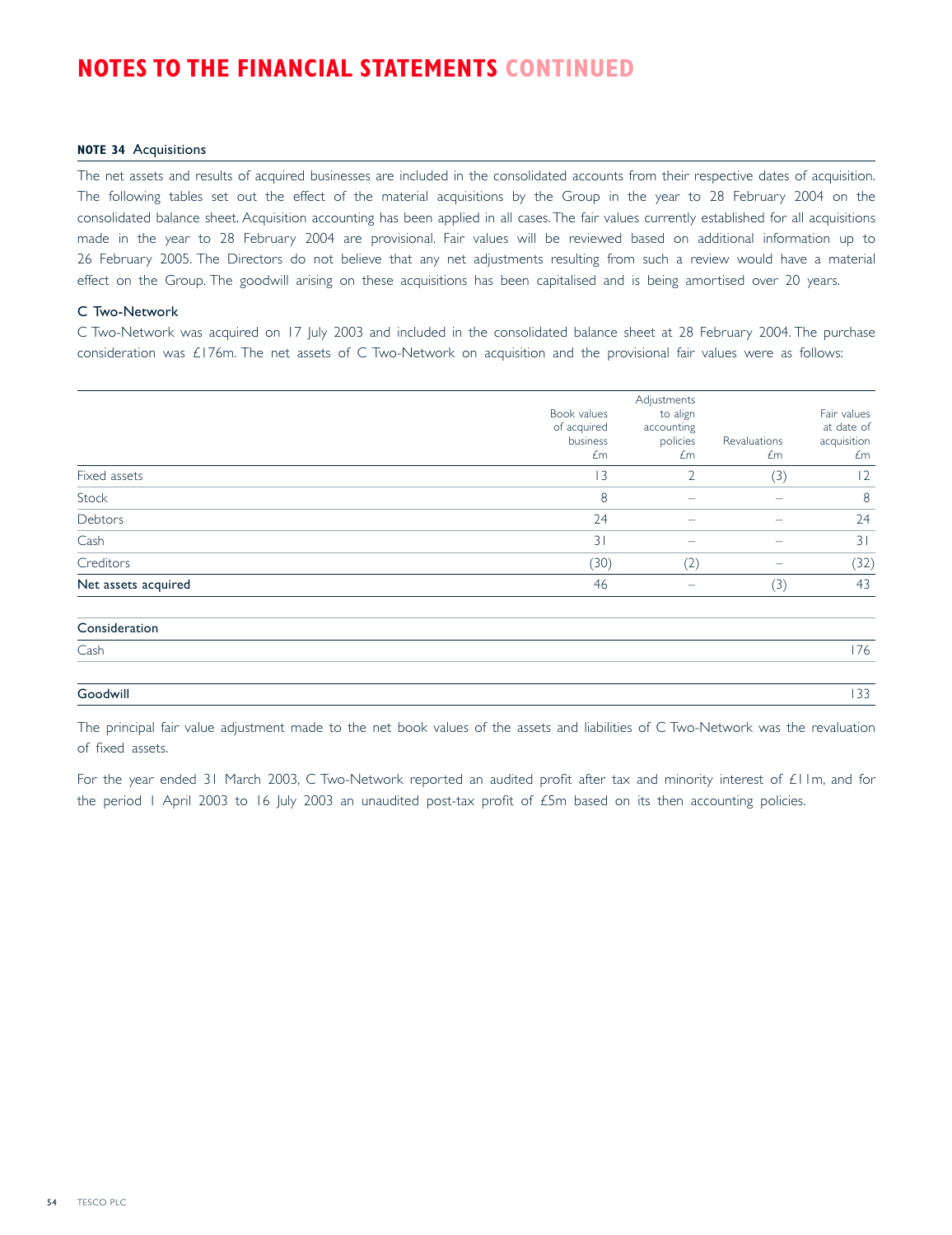#### Kipa

Kipa was acquired on 11 November 2003 and included in the consolidated balance sheet at 28 February 2004. The purchase consideration was £96m. The net assets of Kipa on acquisition and the provisional fair values were as follows:

|                                        | Book values<br>of acquired<br>business<br>£m | Adjustments<br>to align<br>accounting<br>policies<br>£m | Revaluations<br>£m | Fair values<br>at date of<br>acquisition<br>$\pounds$ m |
|----------------------------------------|----------------------------------------------|---------------------------------------------------------|--------------------|---------------------------------------------------------|
| Fixed assets                           | 40                                           | 3                                                       | 7                  | 50                                                      |
| Stock                                  | 6                                            | $\overline{\phantom{a}}$                                |                    | 6                                                       |
| Debtors                                |                                              | $\overline{4}$                                          |                    | 5                                                       |
| Cash                                   | 24                                           | (2)                                                     |                    | 22                                                      |
| Creditors                              | (19)                                         | (7)                                                     |                    | (26)                                                    |
| Provisions for liabilities and charges | (1)                                          |                                                         |                    |                                                         |
|                                        | 51                                           | (1)                                                     | 7                  | 57                                                      |
| Minority interest                      |                                              |                                                         |                    | (5)                                                     |
| Net assets acquired                    |                                              |                                                         |                    | 52                                                      |
| Consideration                          |                                              |                                                         |                    |                                                         |
| Cash                                   |                                              |                                                         |                    | 93                                                      |
| Other                                  |                                              |                                                         |                    | 3                                                       |
| Goodwill                               |                                              |                                                         |                    | 44                                                      |

The principal fair value adjustments made to the net book values of the assets and liabilities of Kipa comprise the revaluation of freehold property to market value, based on valuations obtained from independent experts. Adjustments have also been made to align accounting policies for tangible fixed assets, debtors, cash, creditors and provisions.

The Turkish economy is subject to hyper-inflation and therefore hyper-inflation accounting under international accounting standards, is required. The Directors do not consider that it is meaningful to provide details of the results of Kipa for the year ended 31 December 2002 as these accounts were not prepared using hyper-inflation accounting. For the period 1 January 2003 to 10 November 2003, Kipa reported an unaudited provisional profit after tax of nil, based on its then accounting policies.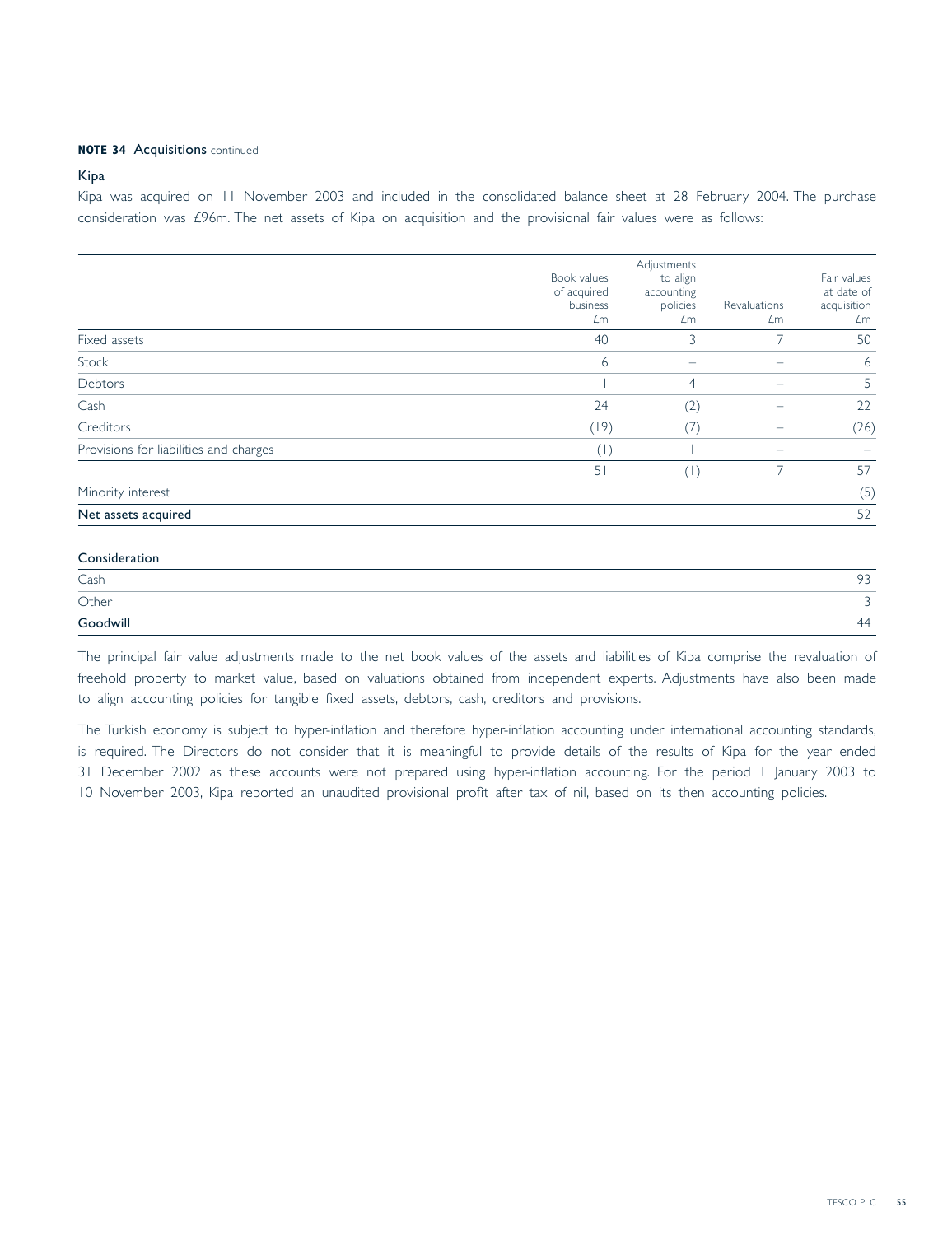# **FIVE YEAR RECORD**

| Year ended February                                    | 2000      | 2001                     | 2002                     | 2003   | 2004<br>53 weeks |
|--------------------------------------------------------|-----------|--------------------------|--------------------------|--------|------------------|
| Financial statistics $(fm)$                            |           |                          |                          |        |                  |
| Group sales (restated)                                 | 20,189    | 22,585                   | 25,401                   | 28,280 | 33,557           |
| Turnover excluding VAT (restated)                      |           |                          |                          |        |                  |
| <b>UK</b>                                              | 16,808    | 18,203                   | 19,821                   | 21,309 | 24,760           |
| Rest of Europe                                         | 1,355     | 1.737                    | 2.181                    | 2.664  | 3,385            |
| Asia                                                   | 464       | 860                      | 1,398                    | 2,031  | 2,669            |
|                                                        | 18,627    | 20,800                   | 23,400                   | 26,004 | 30,814           |
| Underlying operating profit <sup>2</sup>               |           |                          |                          |        |                  |
| <b>UK</b>                                              | 993       | 1.100                    | 1.213                    | 1.297  | 1.526            |
| Rest of Europe                                         | 51        | 70                       | 90                       | 4      | 184              |
| Asia                                                   | (1)       | $\overline{4}$           | 29                       | 71     | 122              |
|                                                        | 1,043     | 1,174                    | 1,332                    | 1,509  | 1,832            |
| Operating margin <sup>2</sup>                          |           |                          |                          |        |                  |
| UK                                                     | 5.9%      | 6.0%                     | 6.1%                     | 6.1%   | 6.2%             |
| Rest of Europe                                         | 3.8%      | 4.0%                     | 4.1%                     | 5.3%   | 5.4%             |
| Asia                                                   | $(0.2)$ % | 0.5%                     | 2.1%                     | 3.5%   | 4.6%             |
| <b>Total Group</b>                                     | 5.6%      | 5.6%                     | 5.7%                     | 5.8%   | 5.9%             |
| Share of operating profit before goodwill amortisation |           |                          |                          |        |                  |
| from joint ventures and associates                     | $\perp$   | 21                       | 42                       | 72     | 99               |
| Net interest payable                                   | (99)      | (125)                    | (153)                    | (180)  | (223)            |
| Underlying pre-tax profit <sup>3</sup>                 | 955       | 1,070                    | 1,221                    | 1,401  | 1,708            |
| Integration costs                                      | (6)       | $\overline{\phantom{a}}$ | $\overline{\phantom{0}}$ | (4)    | (45)             |
| Goodwill amortisation                                  | (7)       | (8)                      | (10)                     | (23)   | (54)             |
| Net loss on disposal of fixed assets                   | (9)       | (8)                      | (10)                     | (13)   | (9)              |
| Profit on ordinary activities before taxation          | 933       | 1,054                    | 1,201                    | 1,361  | 1,600            |
| Taxation <sup>4</sup>                                  | (259)     | (333)                    | (371)                    | (415)  | (498)            |
| Minority interests                                     |           | $\overline{1}$           |                          |        | (2)              |
| Profit for the financial year 4                        | 674       | 722                      | 830                      | 946    | 1,100            |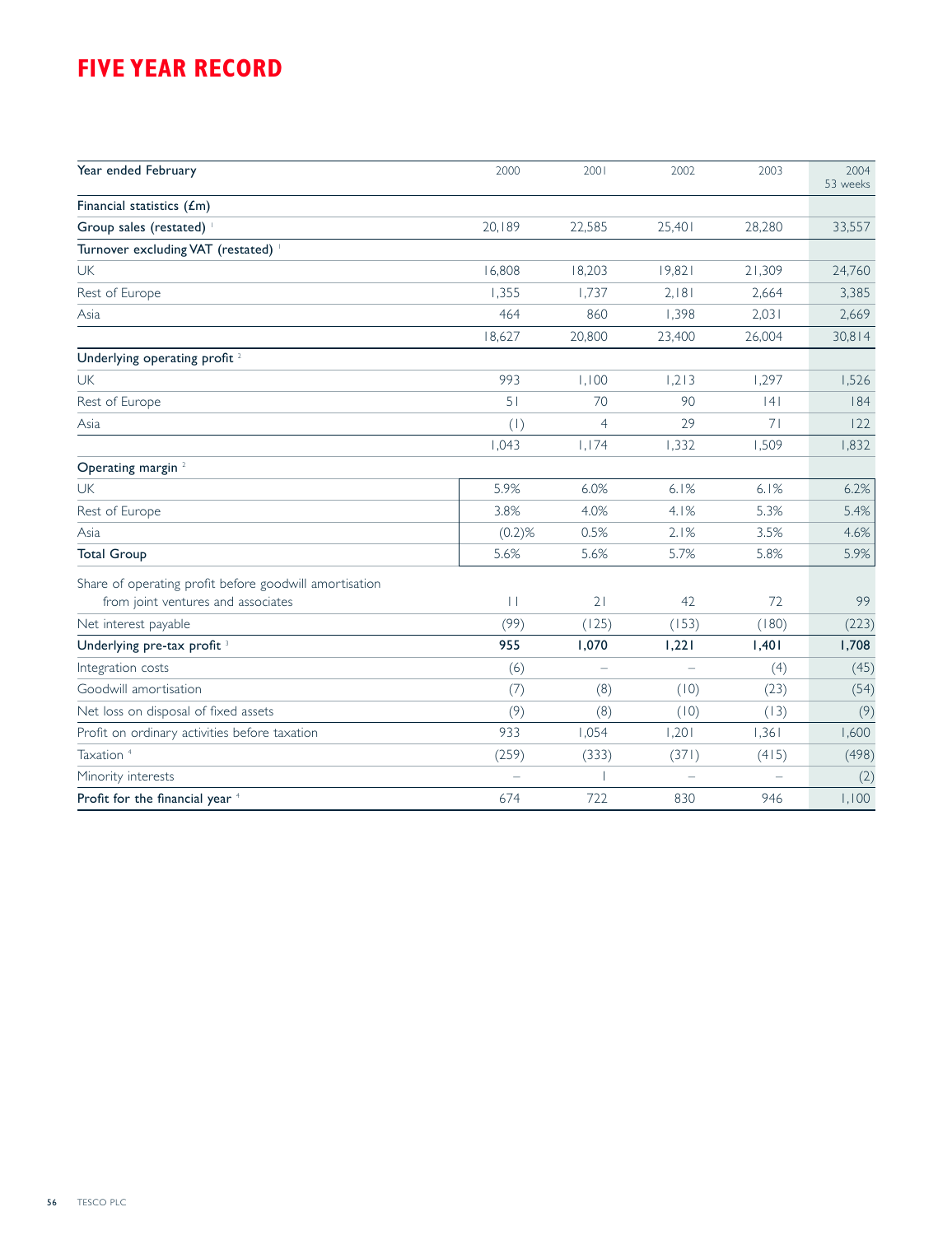| Year ended February                                    | 2000               | 2001               | 2002               | 2003               | 2004<br>53 weeks   |
|--------------------------------------------------------|--------------------|--------------------|--------------------|--------------------|--------------------|
| Group enterprise value <sup>5</sup>                    | 13,591             | 21,590             | 21,290             | 16,896             | 23,866             |
| Underlying diluted earnings per share 3/4              | 10.18p             | 10.66 <sub>p</sub> | 12.14p             | 13.98 <sub>p</sub> | 16.31p             |
| Underlying earnings per share 3/4                      | 10.36 <sub>D</sub> | 10.87 <sub>D</sub> | 12.33 <sub>p</sub> | 14.10 <sub>D</sub> | 16.45 <sub>p</sub> |
| Dividend per share                                     | 4.48 <sub>p</sub>  | 4.98 <sub>p</sub>  | 5.60 <sub>p</sub>  | 6.20 <sub>p</sub>  | 6.84 <sub>p</sub>  |
| Return on shareholders' funds 4/6                      | 20.9%              | 22.7%              | 23.2%              | 23.3%              | 23.6%              |
| Return on capital employed 4/7                         | 11.3%              | 11.0%              | 10.8%              | 10.2%              | 10.5%              |
| Group statistics                                       |                    |                    |                    |                    |                    |
| Number of stores                                       | 845                | 907                | 979                | 2,291              | 2,318              |
| Total sales area $-000$ sq ft                          | 24,039             | 28,362             | 32,491             | 39,944             | 45,402             |
| Full-time equivalent employees                         | 134,896            | 152,210            | 171,794            | 188,182            | 223,335            |
| UK retail statistics                                   |                    |                    |                    |                    |                    |
| Number of stores                                       | 659                | 692                | 729                | 1,982              | 1,878              |
| Total sales area $-000$ sq ft $8$                      | 16,895             | 17,965             | 18,822             | 21,829             | 23,291             |
| Average store size (sales area $-$ sq ft) <sup>9</sup> | 26,641             | 27,636             | 28,576             | 29,455             | 30,890             |
| Full-time equivalent employees 10                      | 108,409            | 113,998            | 121,272            | 133,051            | 152,408            |
| UK retail productivity $E$                             |                    |                    |                    |                    |                    |
| Turnover per employee (restated) "                     | 155,042            | 159,678            | 163,443            | 160, 157           | 162,459            |
| Profit per employee "                                  | 9,160              | 9,649              | 10,002             | 9,748              | 10,013             |
| Wages per employee "                                   | 15,600             | 16,087             | 16,821             | 17,020             | 17,615             |
| Weekly sales per sq ft (restated) 8/12                 | 21.27              | 21.75              | 22.43              | 22.86              | 22.48              |

1 Sales and turnover have been restated in accordance with FRS 5, Application Note G 'Revenue Recognition' (issued November 2003) to report sales and turnover net of vouchers and on a commission-only basis for mobile phone airtime sales.

- 2 Excludes integration costs and goodwill amortisation. Operating margin is based upon turnover exclusive of VAT.
- 3 Underlying profit, underlying earnings per share and underlying diluted earnings per share exclude net loss on disposal of fixed assets, integration costs and goodwill amortisation.
- 4 2004, 2003, 2002 and 2001 statistics have been calculated based on the adoption of FRS 19 'Deferred Tax'.
- 5 Market capitalisation plus net debt.
- 6 Underlying profit divided by average shareholdersí funds.

7 Revised post-tax ROCE measure. The numerator is profit before interest, less tax.The denominator is the calculated average of net intangibles plus net tangible fixed assets plus net investments in joint ventures and associates plus net working capital and long-term provisions.

- 8 Store sizes exclude lobby and restaurant areas.
- 9 Average store size excludes Express and T&S stores.
- 10 Based on average number of fulltime equivalent employees in the UK.
- 11 Based on turnover exclusive of VAT, underlying operating profit and total staff cost per full-time equivalent employee.
- 12 Based on weighted average sales area and sales excluding property development.

This material is recyclable, bio-degradable and is approved recycled grade.

This product complies with ISO 9002 and ISO 14001 Accreditation.